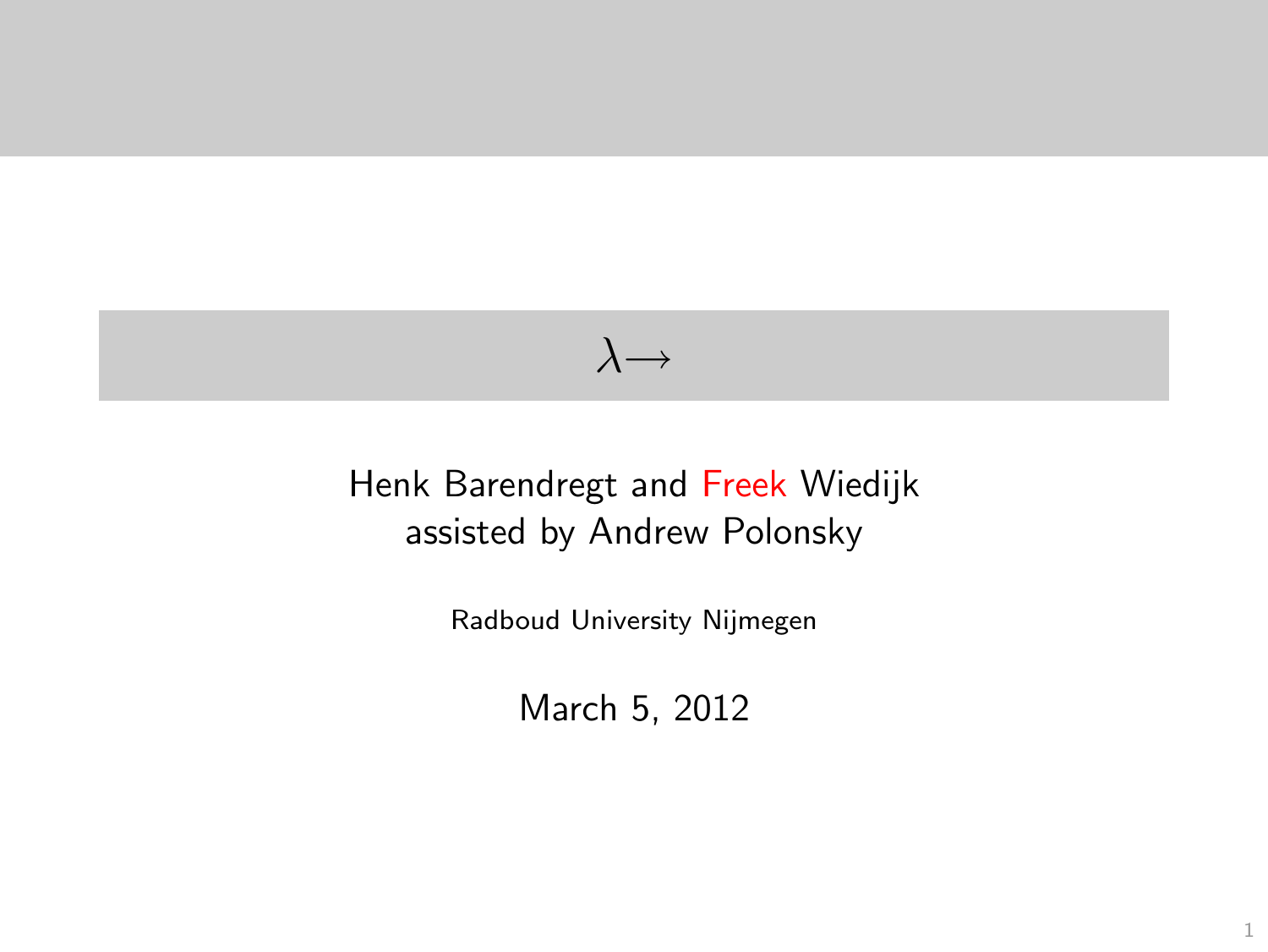# reading

- Femke van Raamsdonk [Logical Verification Course Notes](http://www.cs.ru.nl/~freek/courses/lambda-2012/notes.pdf)
- **Herman Geuvers** [Introduction to Type Theory](http://www.cs.ru.nl/~freek/courses/lambda-2012/IntroTT-improved.pdf)
- **Henk Barendregt** [Lambda Calculus with Types](http://www.cs.ru.nl/~henk/book.pdf)

<span id="page-1-0"></span>Cambridge University Press (to appear)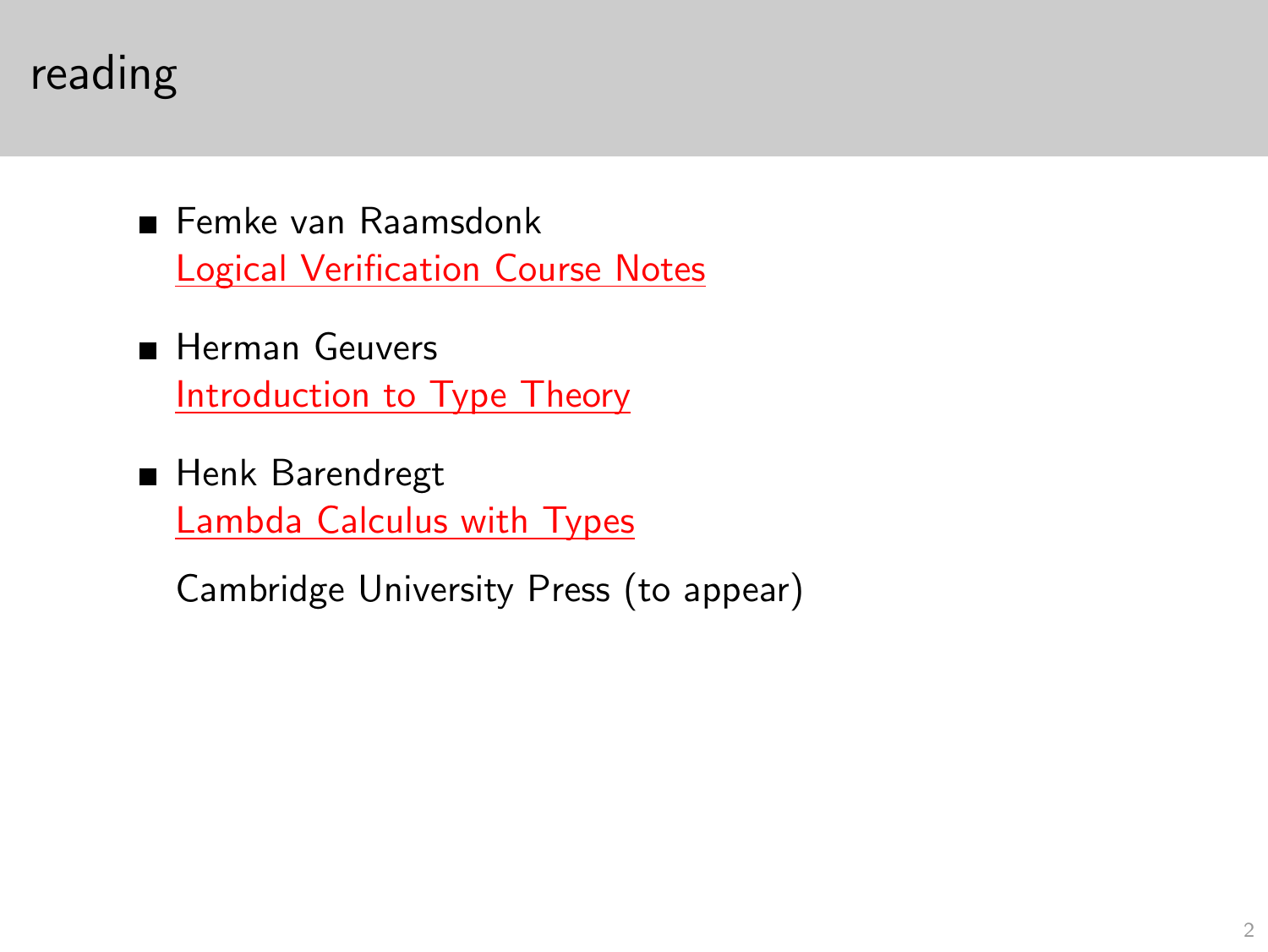# <span id="page-2-0"></span>Curry-Howard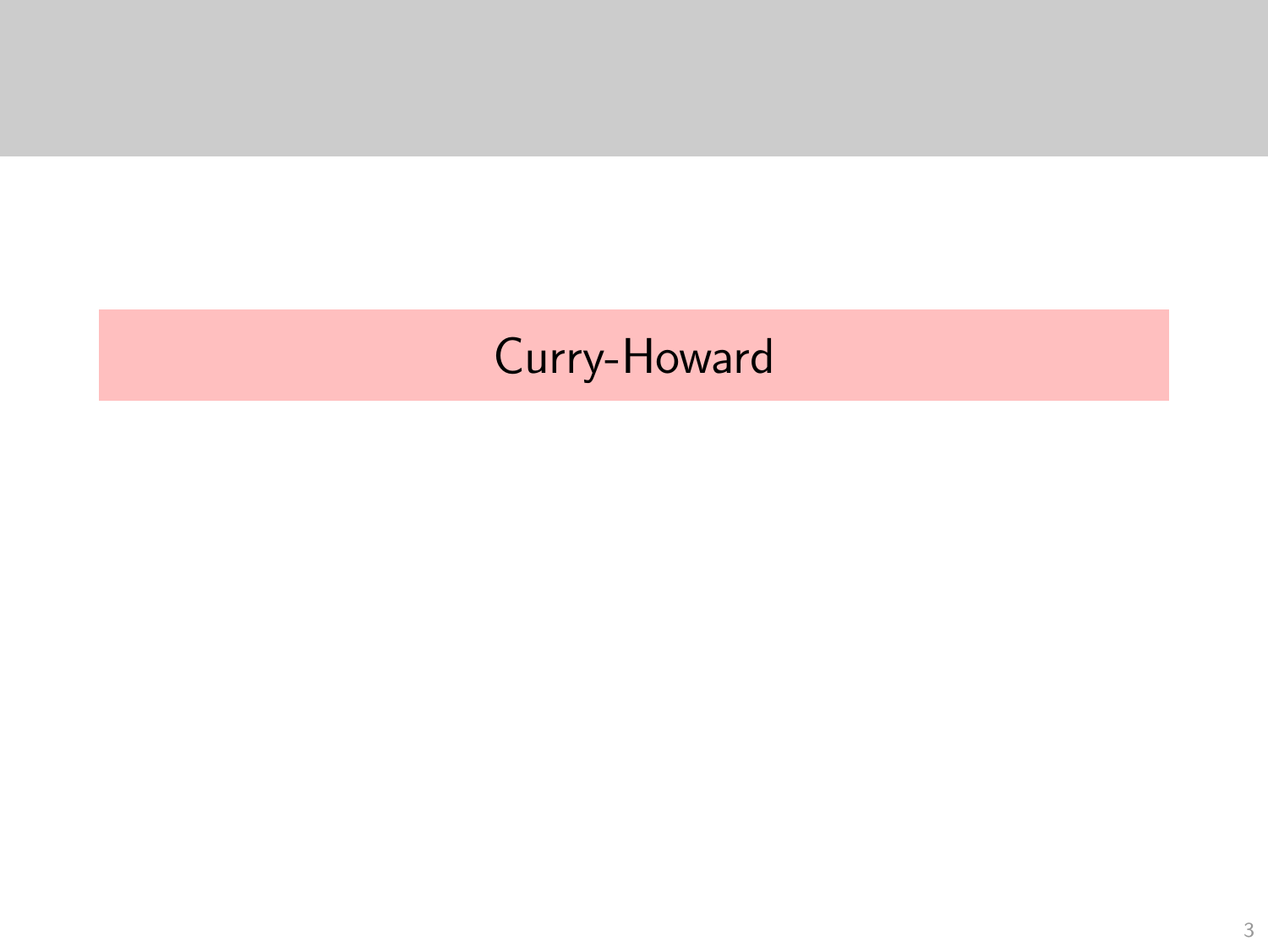# the Curry-Howard isomorphism

Haskell Curry William Alvin Howard Nicolaas Govert de Bruijn Per Martin-Löf

<span id="page-3-0"></span>

| logics   | isomorphic | typed lambda calculi |
|----------|------------|----------------------|
|          |            |                      |
|          |            | type theories        |
| formulas |            | types                |
| proofs   |            | terms                |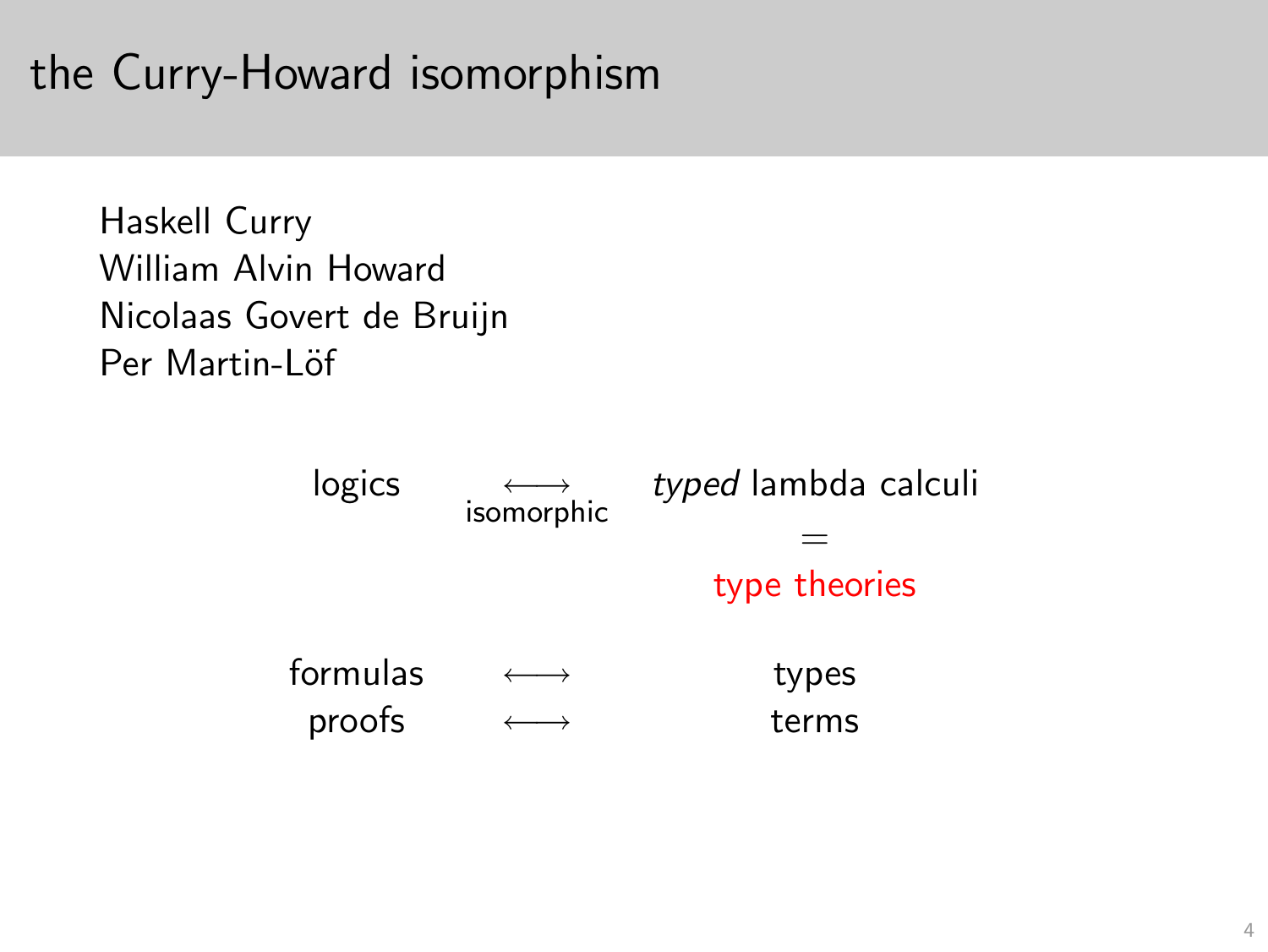many type theories

| propositional logic $\longleftrightarrow$ |                       |             |                 |
|-------------------------------------------|-----------------------|-------------|-----------------|
| predicate logic                           | $\longleftrightarrow$ | $\lambda P$ | dependent types |
| second order logic                        | $\longleftrightarrow$ | $\lambda$ 2 | polymorphism    |

Martin-Löf's type theories MLW  $\rightsquigarrow$  MLWextpu<sub> $\lt\omega$ </sub>

 $CC =$  calculus of constructions 'Coq logic'  $\longleftrightarrow$  pCIC = Coq's type theory | proof assistant

<span id="page-4-0"></span>competitor of ZFC set theory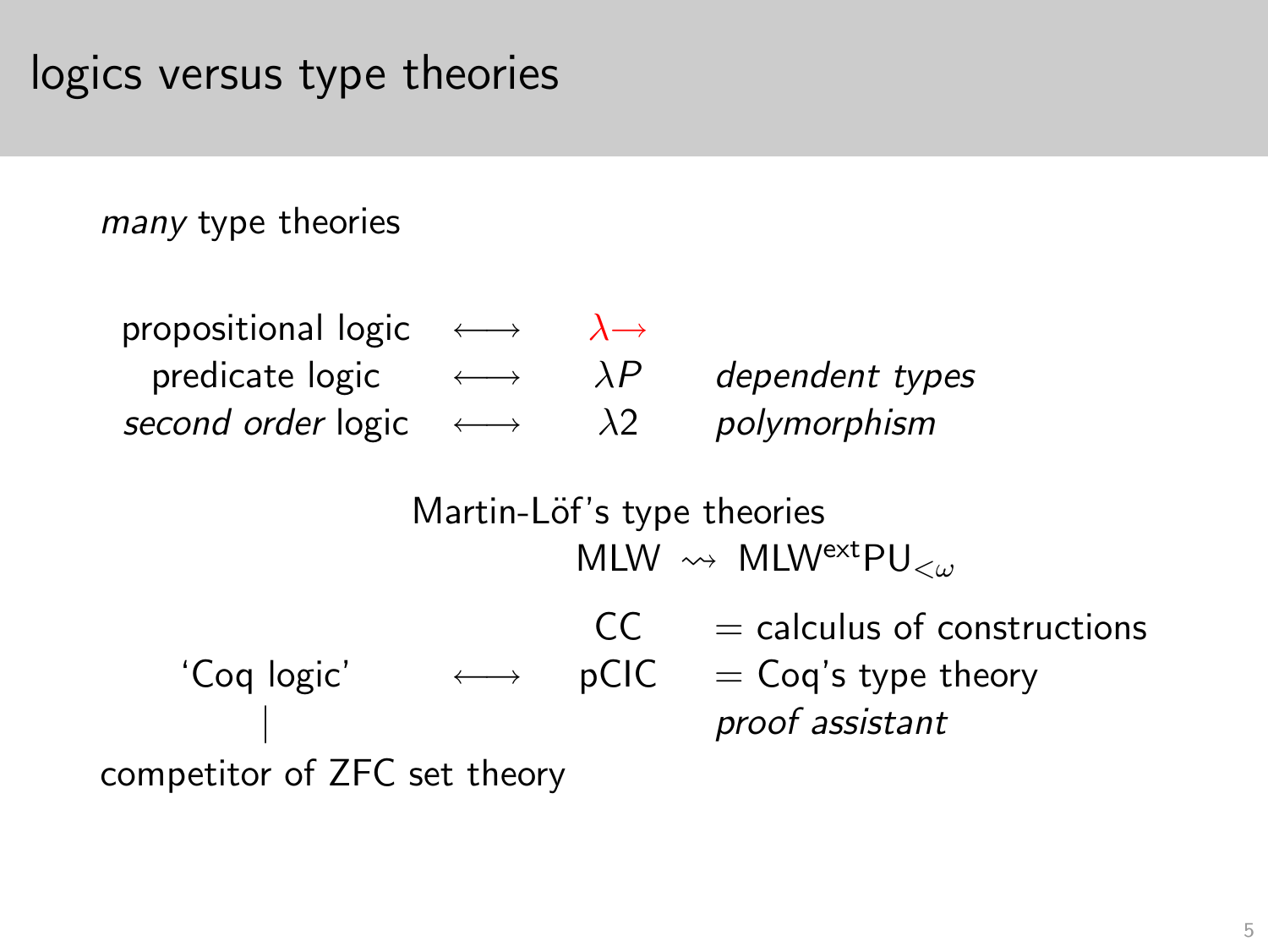# why types?

#### semantics

$$
\lambda x. xx
$$
  
 |  

$$
x \in \text{dom}(x)?
$$

■ Curry-Howard isomorphism

logic!

<span id="page-5-0"></span> $\blacksquare$  termination =  $SN$  = strong normalization compute the value of any term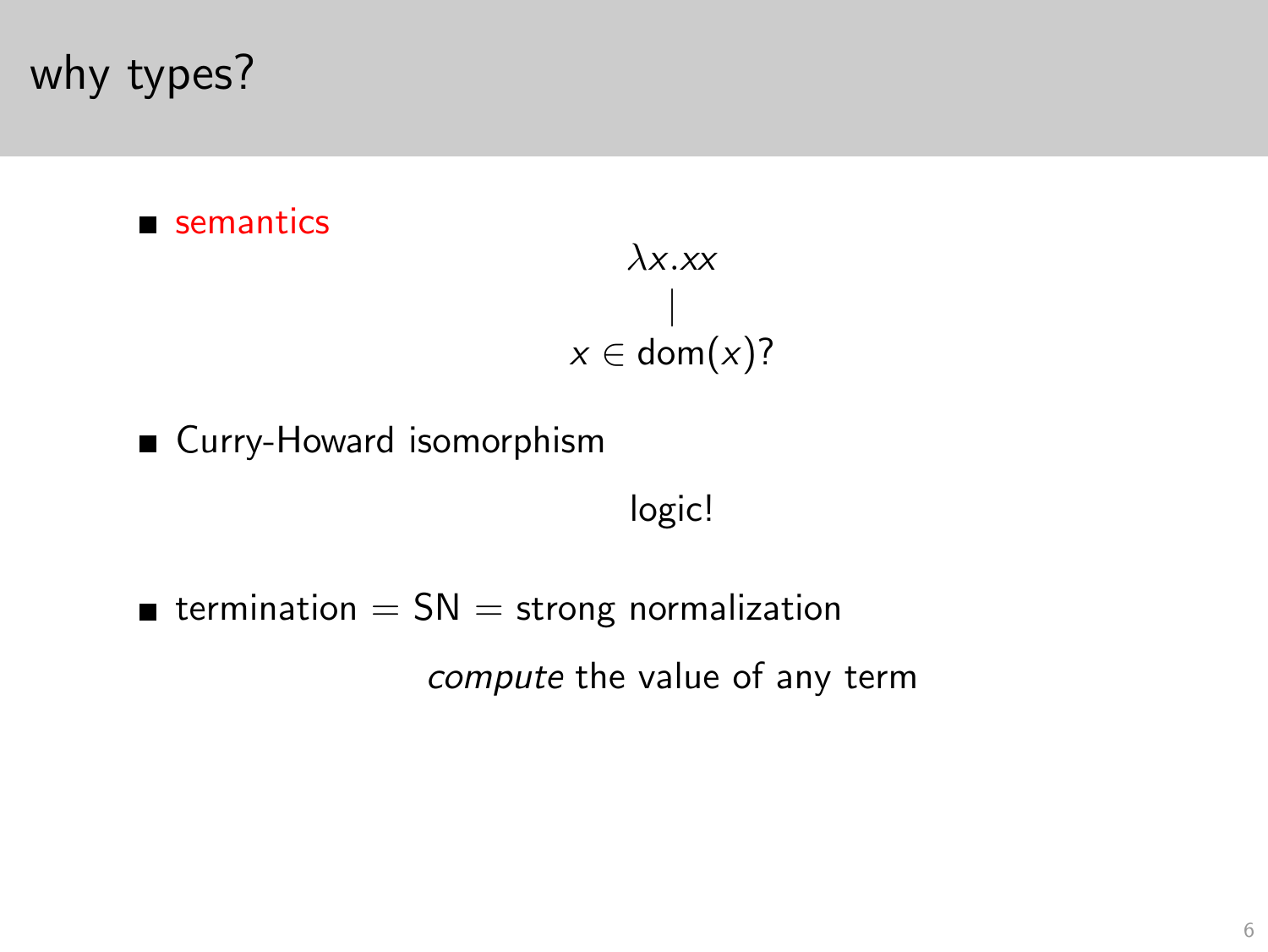<span id="page-6-0"></span>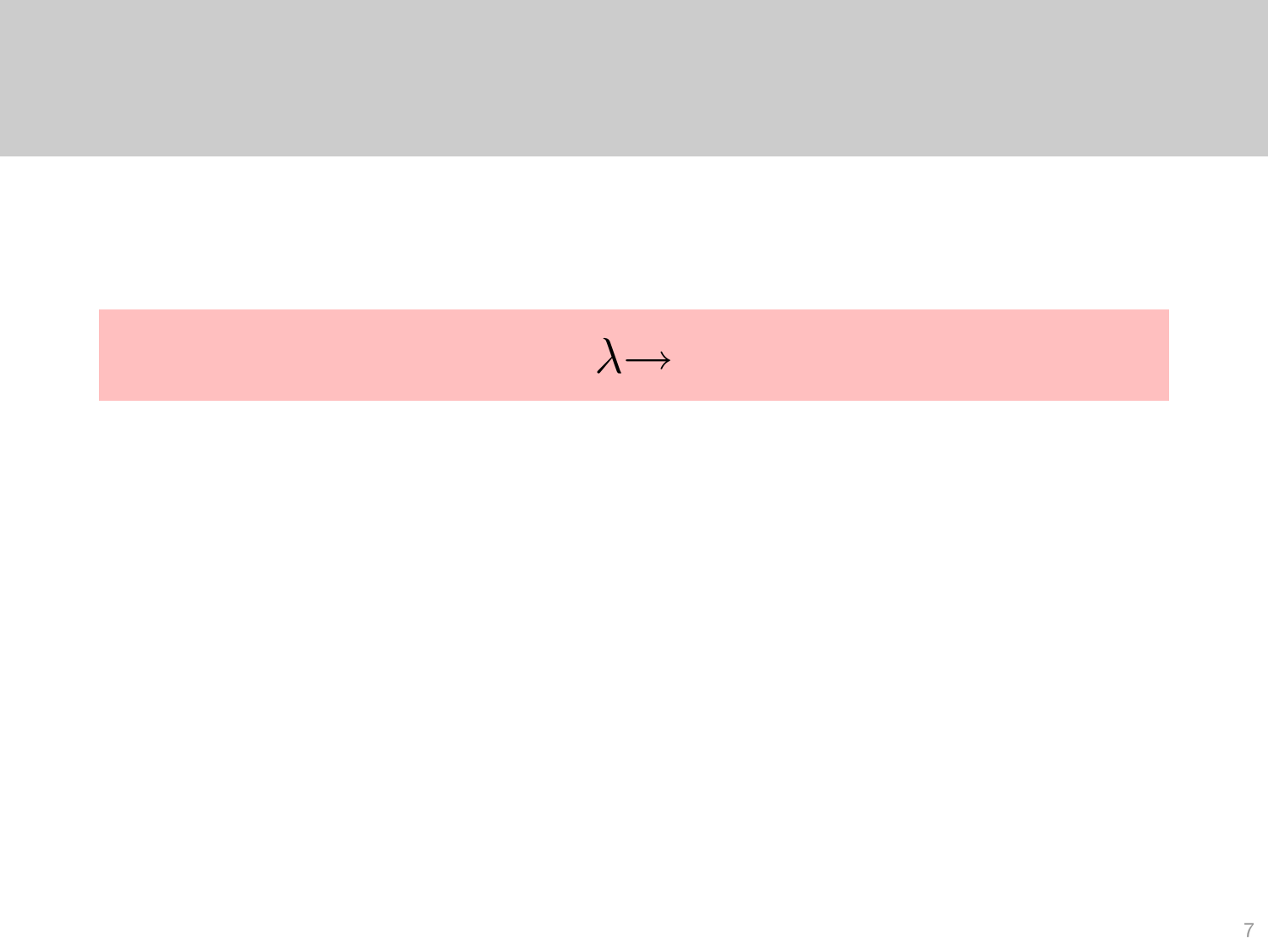## names for  $\lambda \rightarrow$

<span id="page-7-0"></span>Alonzo Church

 $\lambda \rightarrow$ Church's type theory simply typed lambda calculus simple type theory simple theory of types STT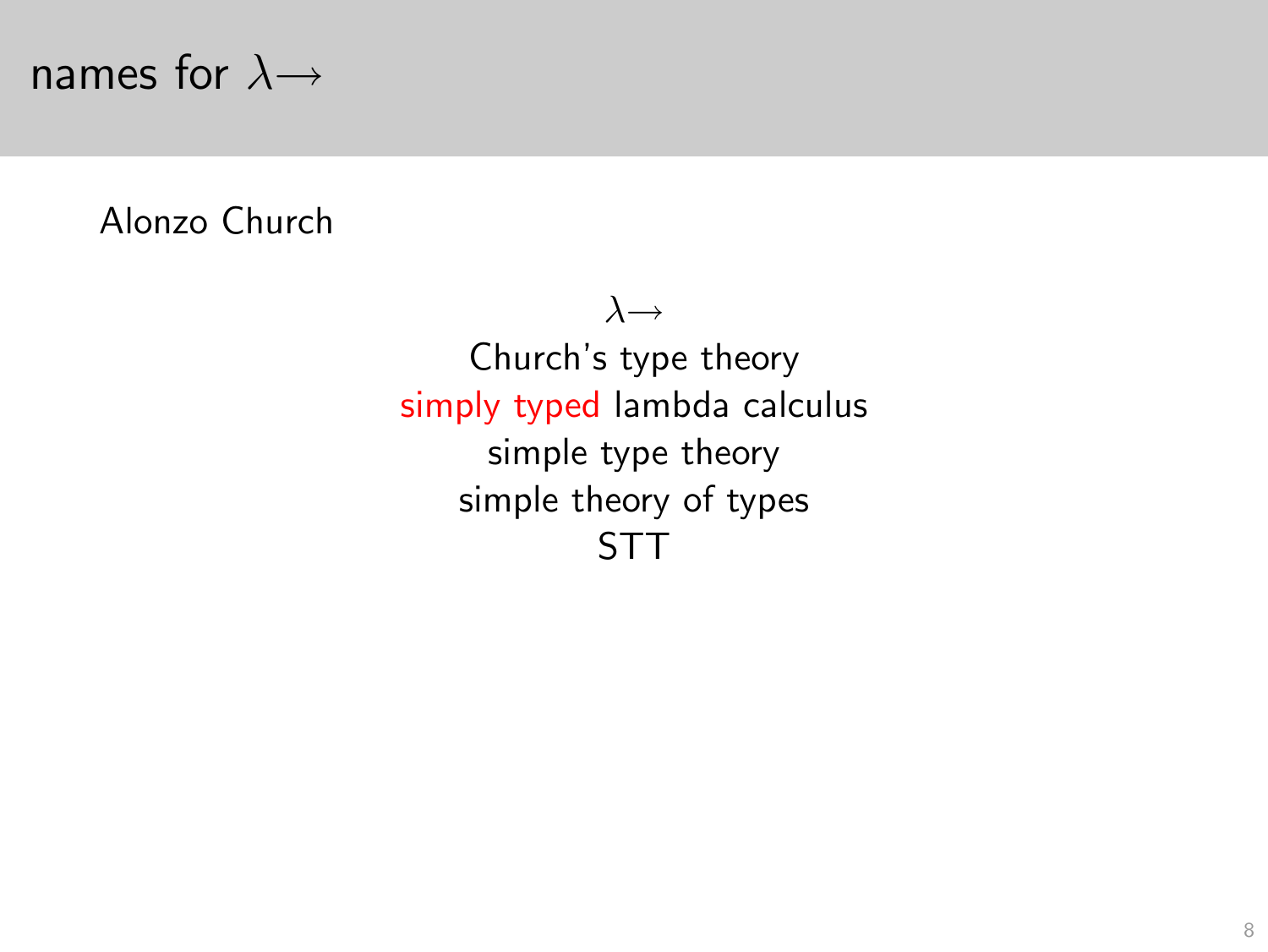# description of a logic/type theory in general



<span id="page-8-0"></span>3 semantics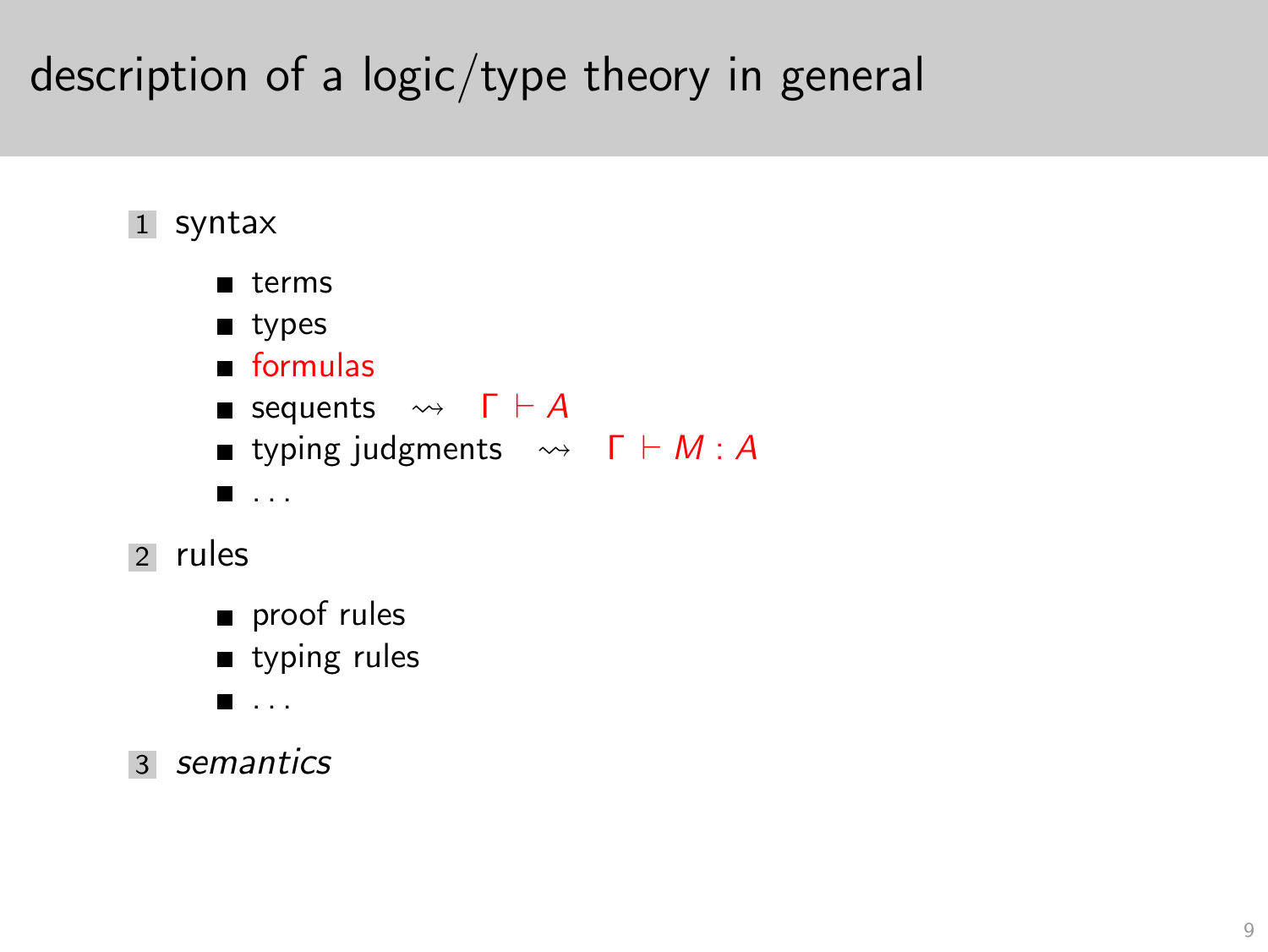# description of  $\lambda \rightarrow$

#### 1 syntax

- um types
- $\blacksquare$  terms
- contexts
- udgments
- <span id="page-9-0"></span>2 rules
	- typing rules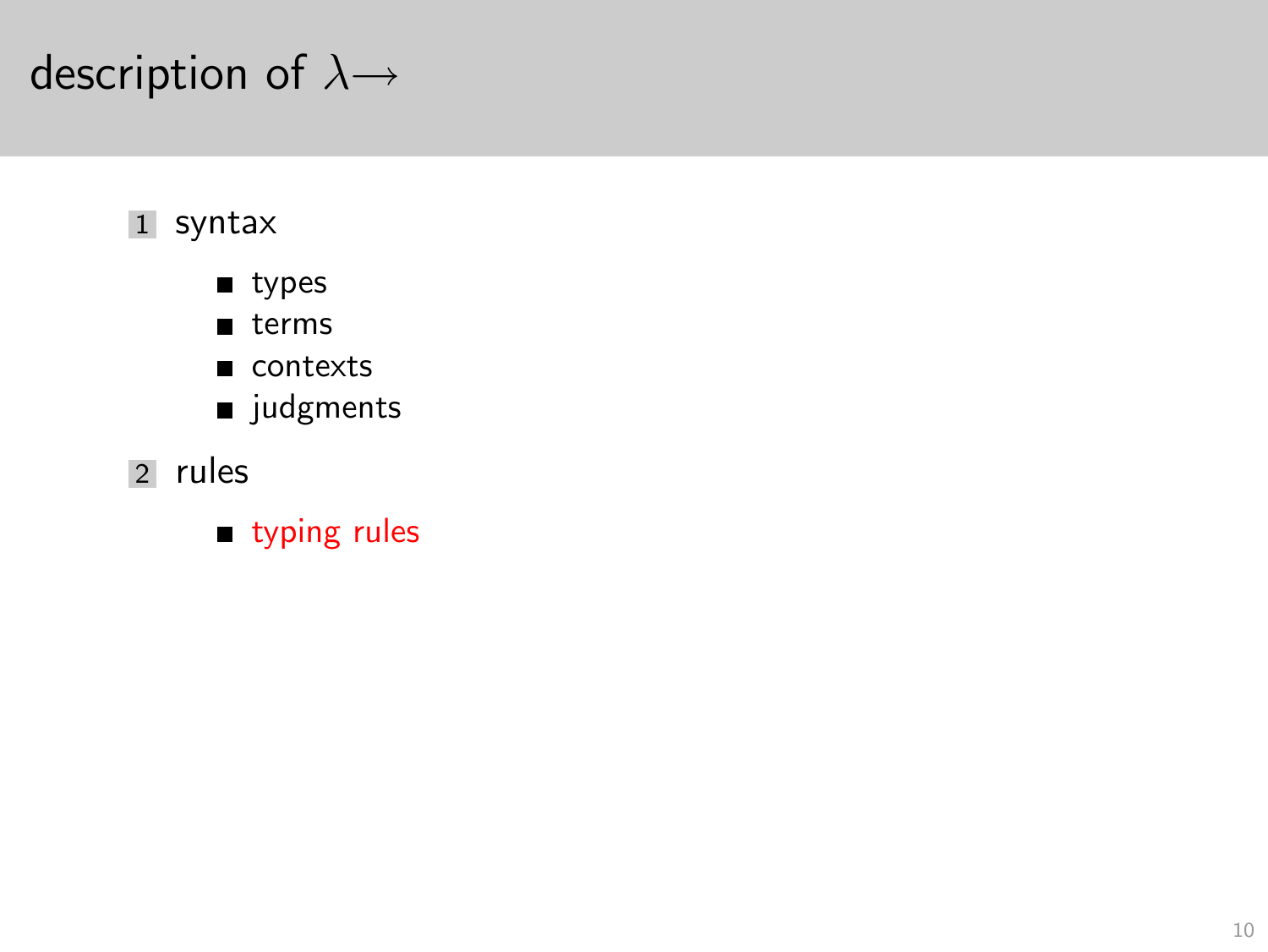types

grammar of types:

function types | A ::=  $a|(A \rightarrow A)$  $\|$  $A, B, C, \ldots$  a, b, c,  $\ldots$ meta-variables for types atomic types

<span id="page-10-0"></span> $a \rightarrow b =$  type of functions from a to b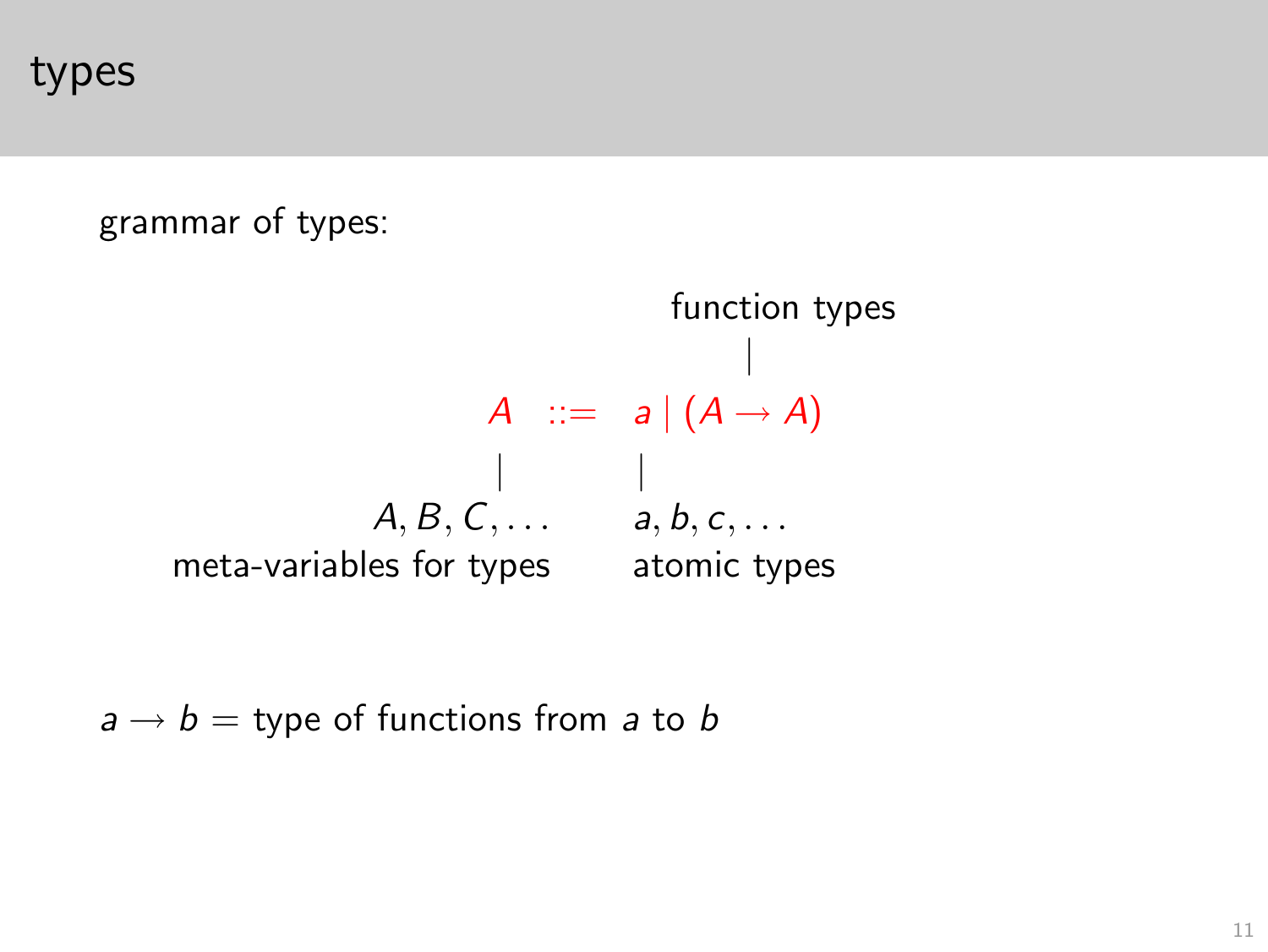terms

grammar of pseudo-terms:

function application |  $M$  ::=  $x | (MM) | (\lambda x : A. M)$ | | |  $M, N, F, \ldots$  variable abstraction  $\lambda x : A. M \longrightarrow$  $\lambda x^A M x^A$ 

<span id="page-11-0"></span>explicitly typed variables  $=$  Church-style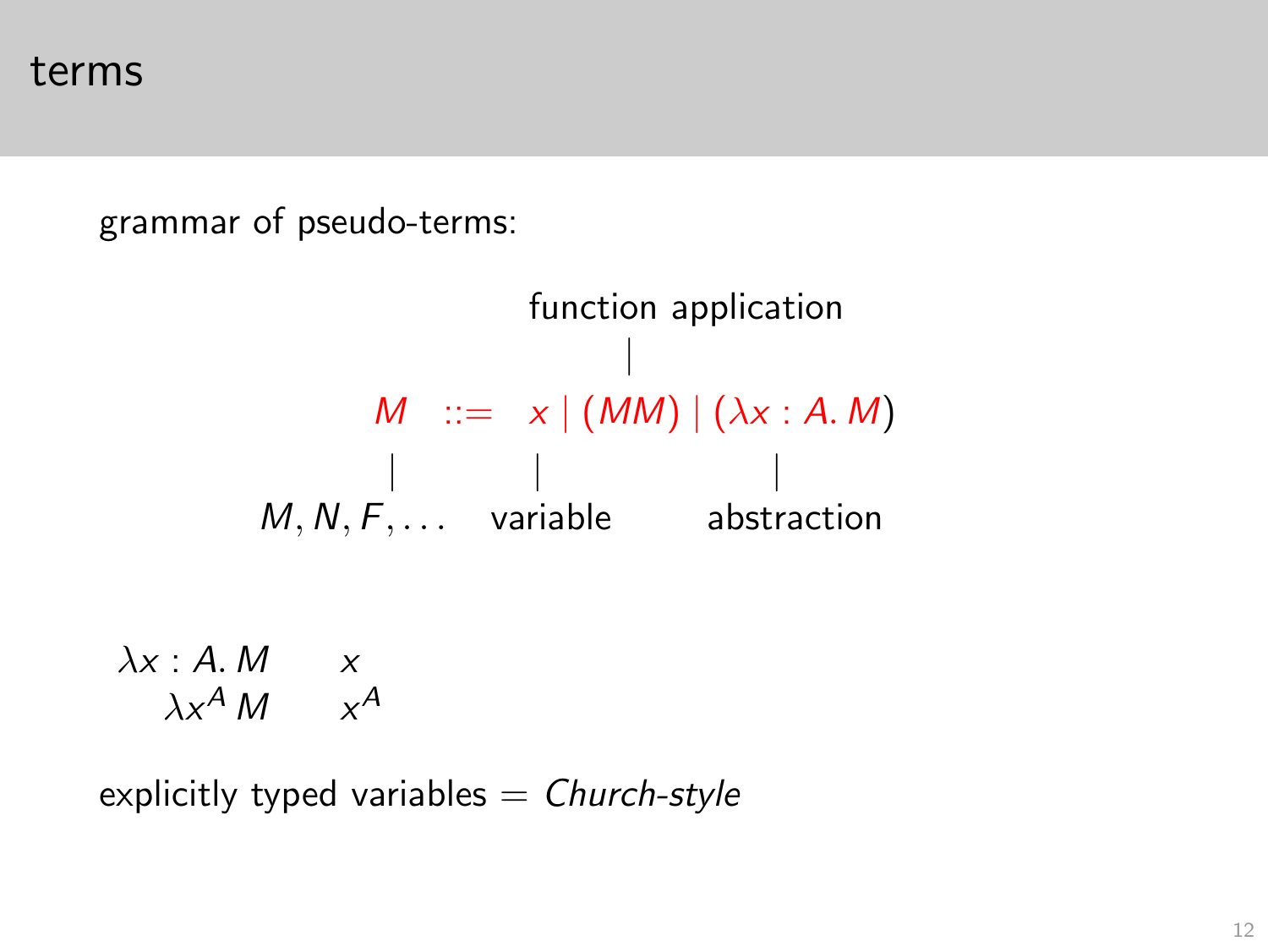# Curry-style versus Church-style

#### ■ Curry-style:

$$
\lambda x.x : a \rightarrow a
$$
  
\n
$$
\lambda x.x : b \rightarrow b
$$
  
\n
$$
\lambda x.x : (a \rightarrow b) \rightarrow (a \rightarrow b)
$$

same term with multiple types

Church-style:

$$
\lambda x : a \cdot x : a \rightarrow a
$$
  
\n
$$
\lambda x : b \cdot x : b \rightarrow b
$$
  
\n
$$
\lambda x : a \rightarrow b \cdot x : (a \rightarrow b) \rightarrow (a \rightarrow b)
$$

<span id="page-12-0"></span>different terms with each a single type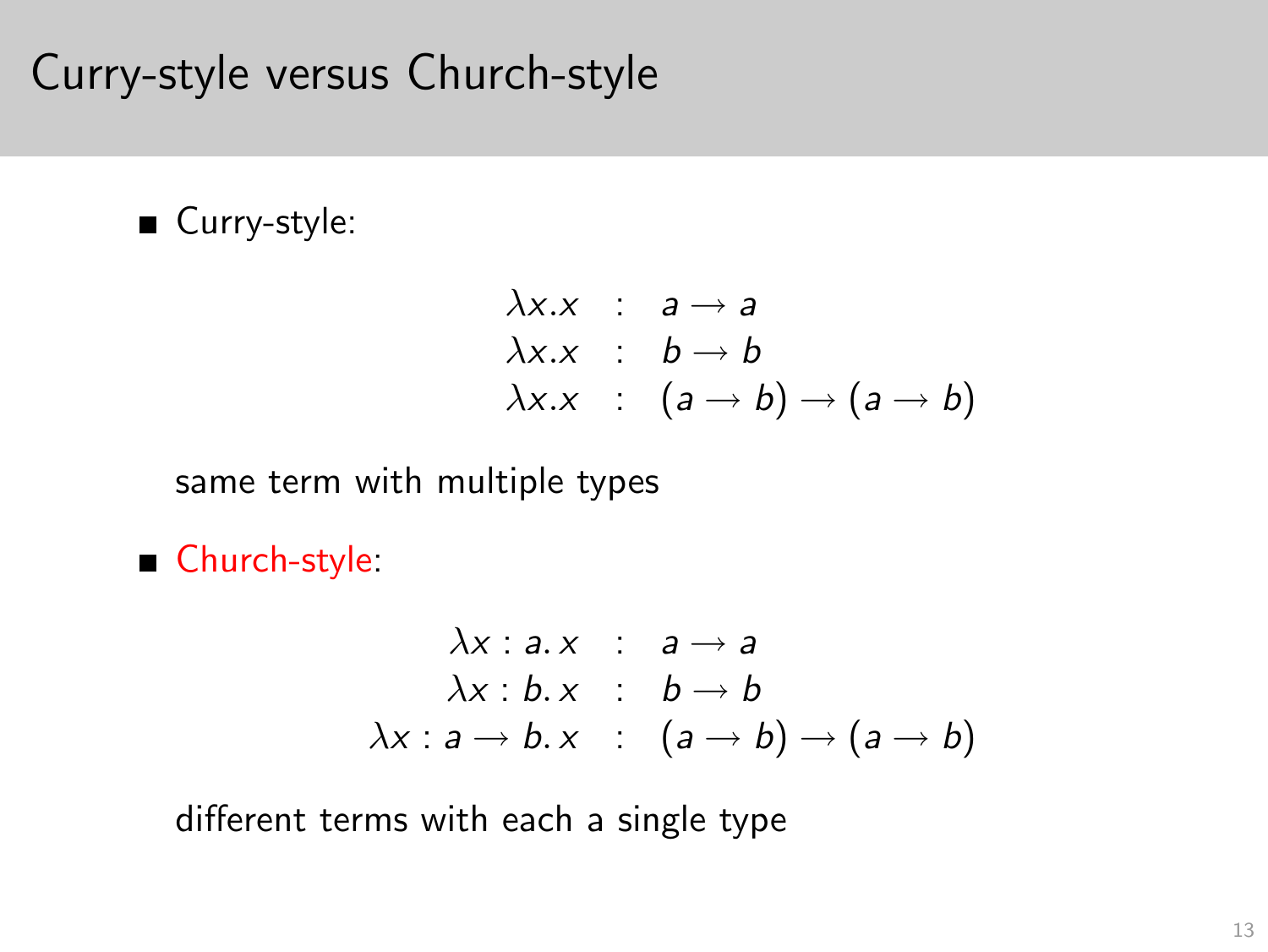contexts

grammar of contexts:

$$
\begin{array}{ccc}\n\Gamma & ::= & \cdot | \Gamma, x : A \\
\mid & \mid \\
\Gamma, \Delta, \dots & \text{empty context}\n\end{array}
$$

<span id="page-13-0"></span>the  $\cdot$  and possible following comma is not written:

$$
x_1:A_1,\ldots,x_n:A_n
$$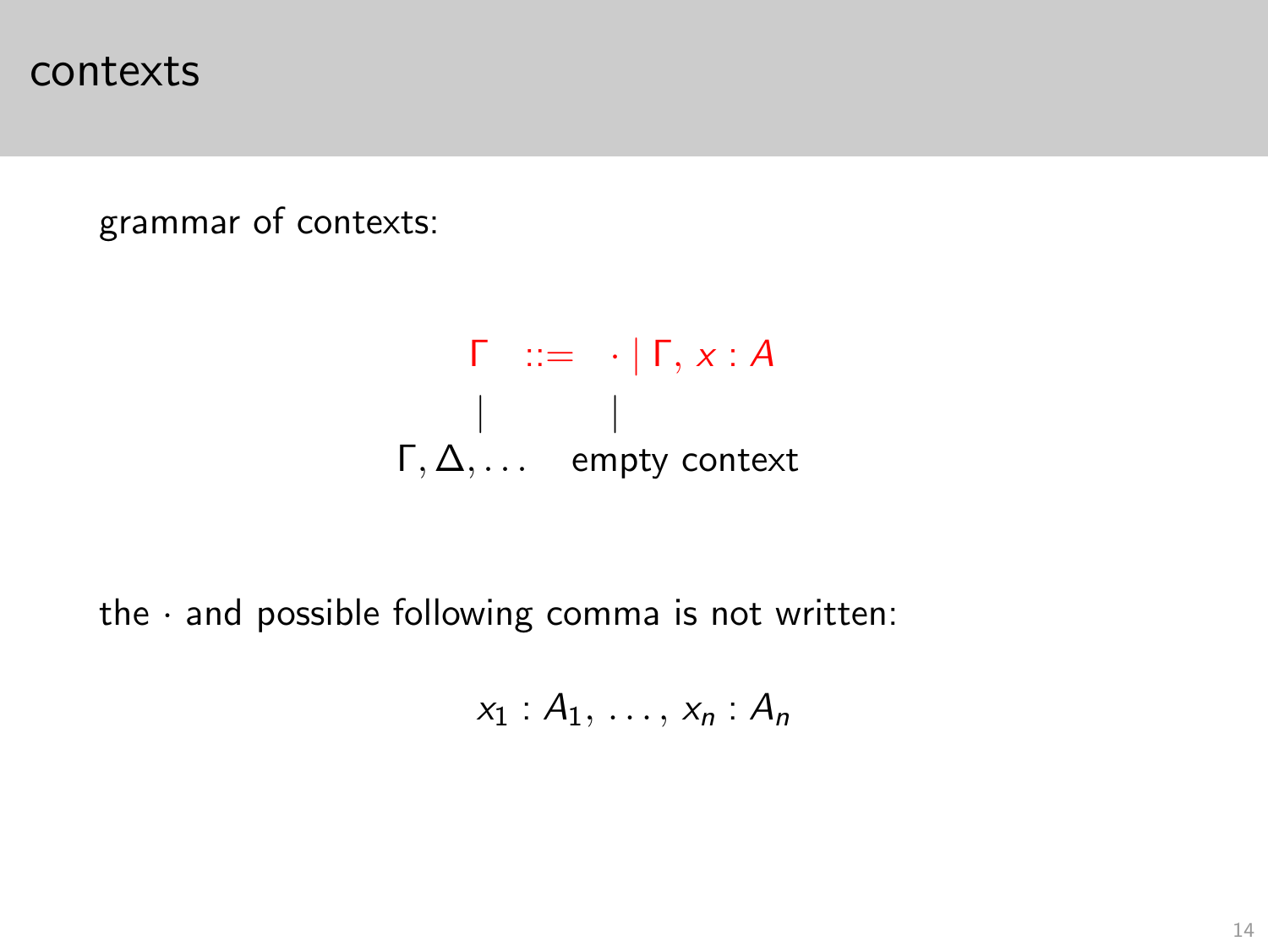# judgments

typing judgments:

$$
\underbrace{x_1: A_1, \ldots, x_n: A_n}_{\Gamma} \vdash M:B
$$

'in context  $\Gamma$  the term M is well-typed and has type B'

terms and judgments: equivalence classes 'up to alpha'

<span id="page-14-0"></span>in rules: all  $x_i$  are different Barendregt convention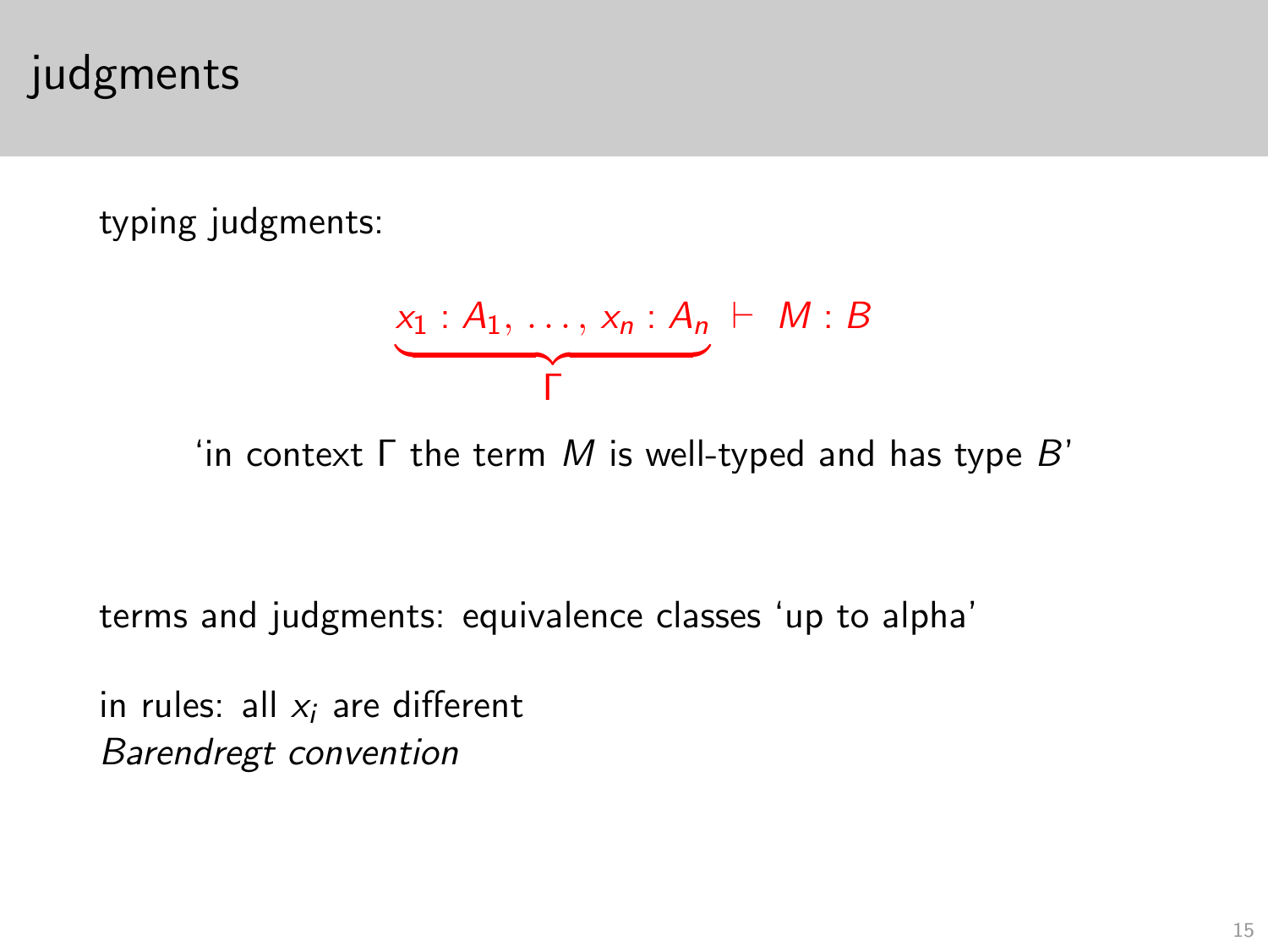# typing rules

variable rule

$$
\overline{\Gamma \vdash x : A} \quad x : A \in \Gamma
$$

**application rule** 

$$
\frac{\Gamma \vdash F : A \to B \qquad \Gamma \vdash M : A}{\Gamma \vdash FM : B}
$$

<span id="page-15-0"></span>abstraction rule

$$
\frac{\Gamma, x:A \vdash M:B}{\Gamma \vdash \lambda x:A.M:A \rightarrow B}
$$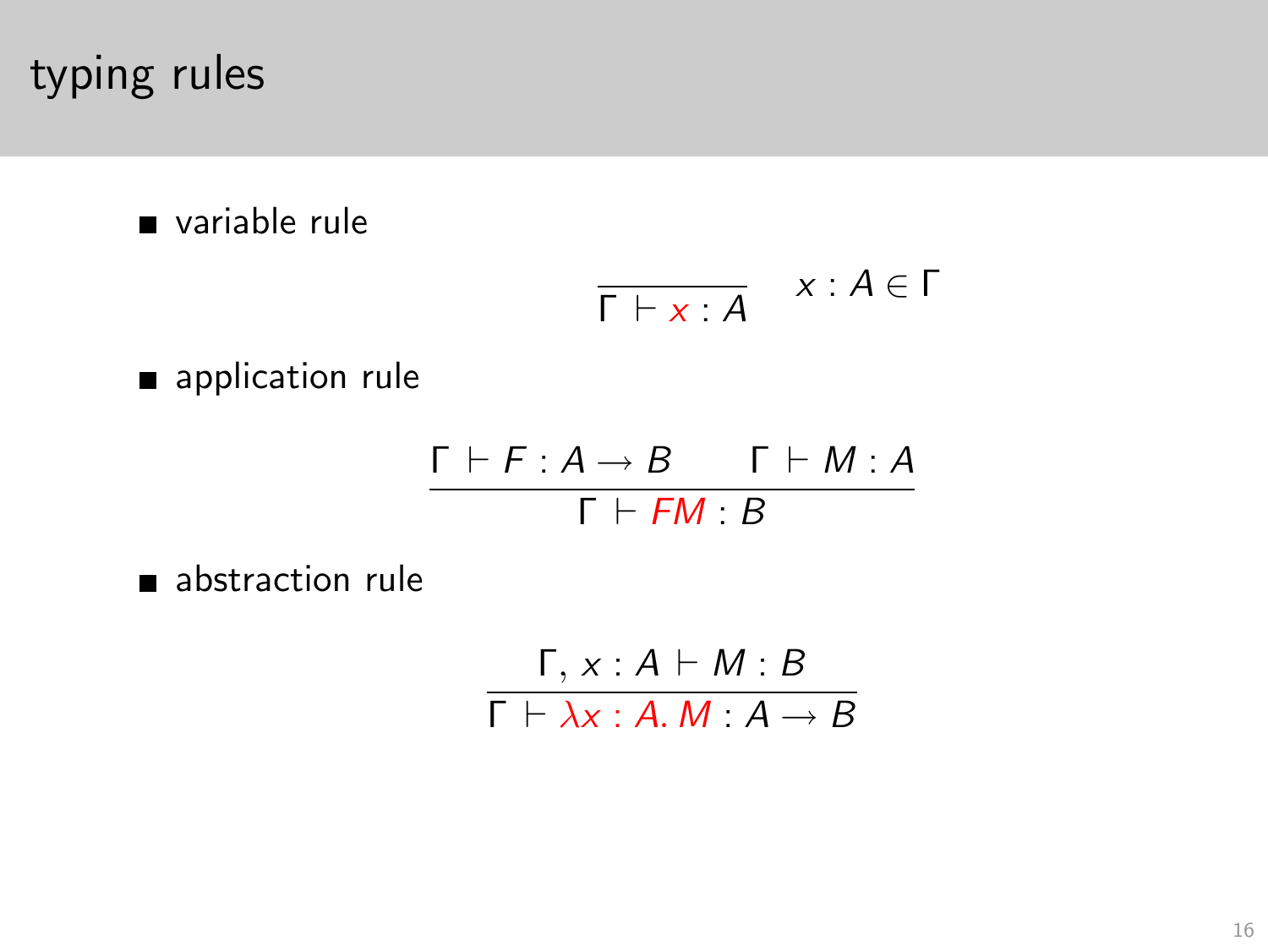example: typed K

untyped:

$$
K \equiv \lambda xy.x
$$

<span id="page-16-0"></span>typed in  $\lambda \rightarrow$ :

$$
K \equiv \lambda x : a. \ \lambda y : b. x : a \rightarrow b \rightarrow a
$$

$$
b \rightarrow a
$$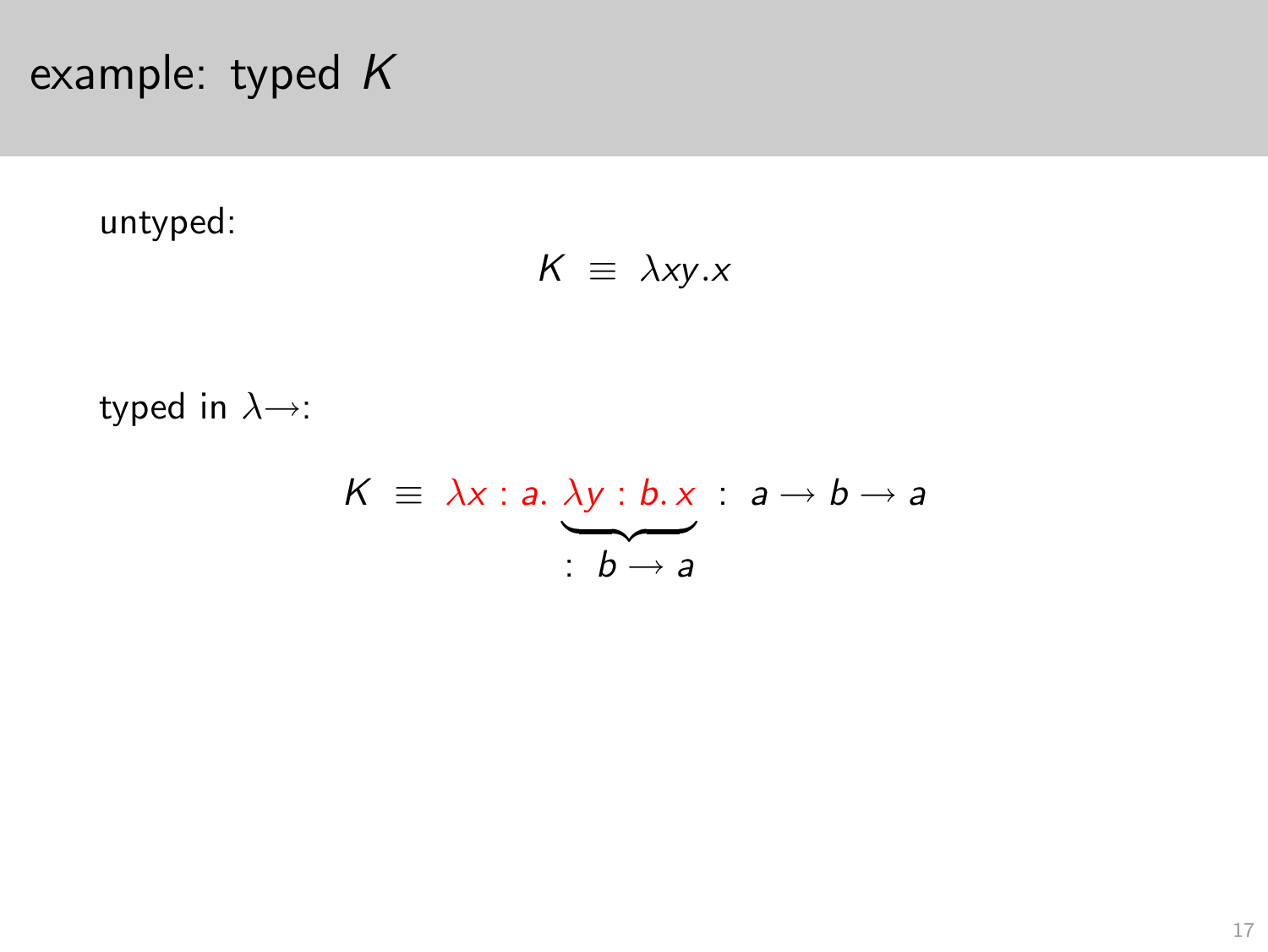# example: type derivation for K

<span id="page-17-0"></span>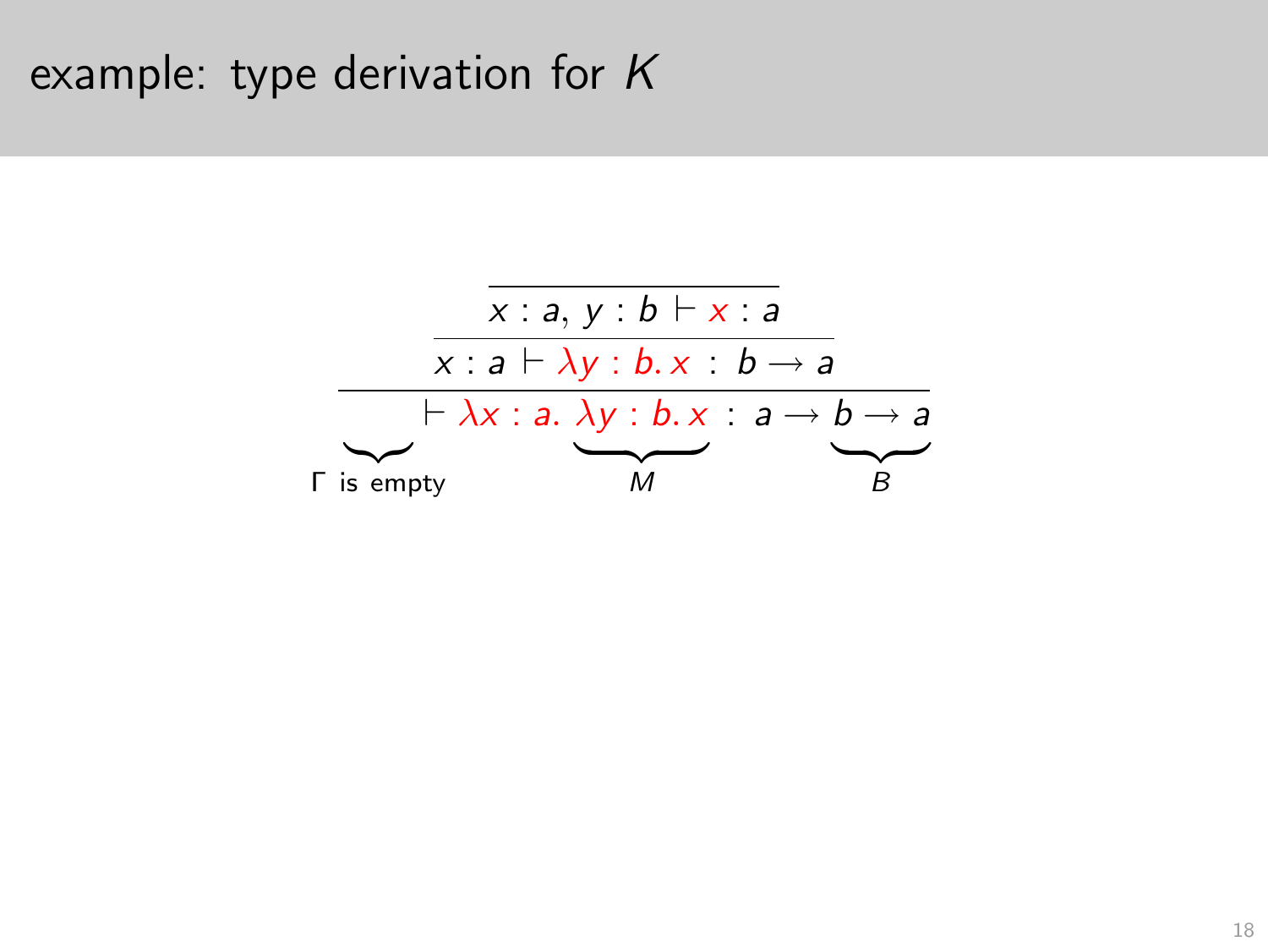# <span id="page-18-0"></span>minimal logic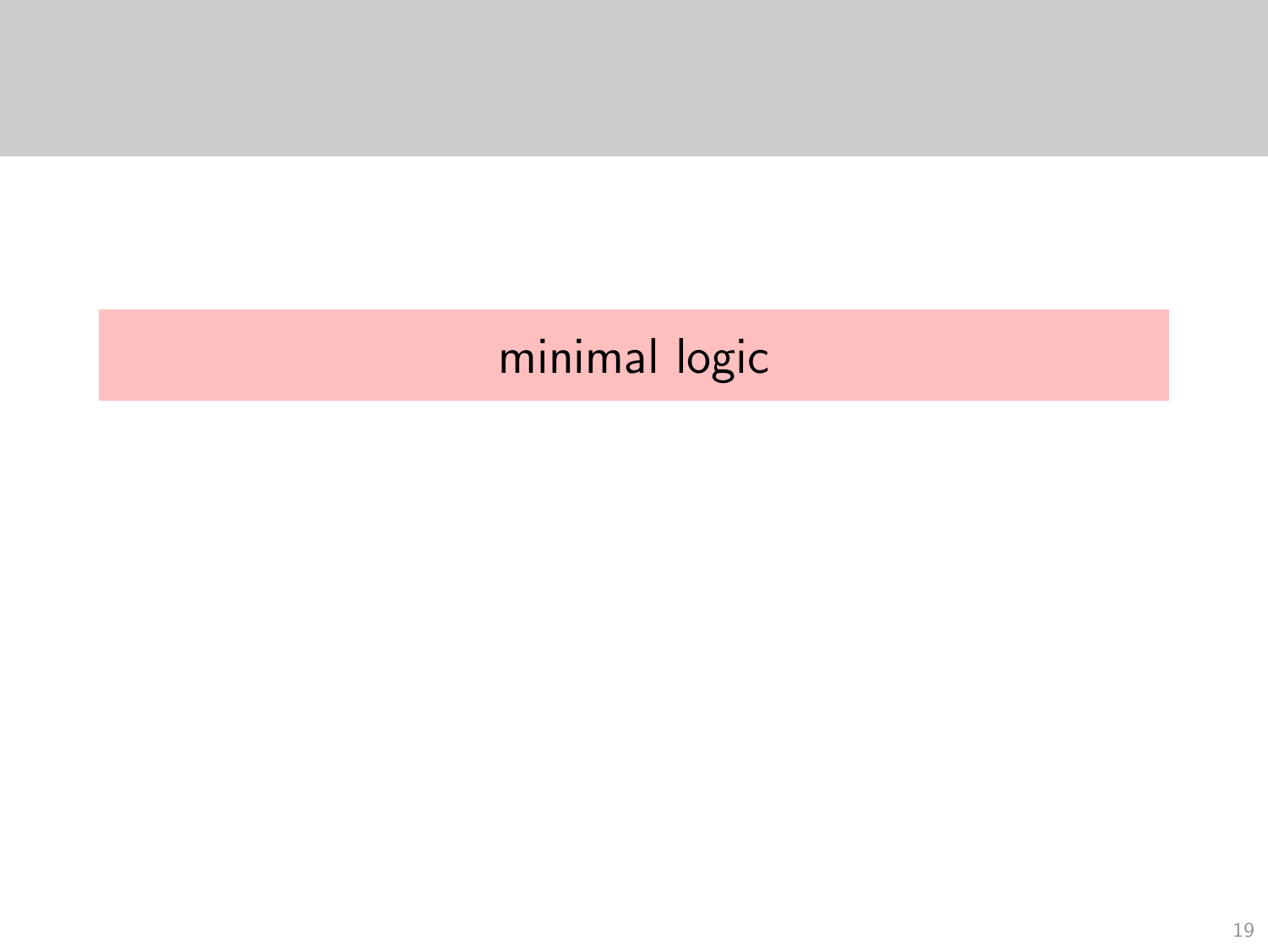# minimal propositional logic

- **n** *implicational* logic only connective is →
- ntuitionistic not classical

$$
\nvdash ((a \rightarrow b) \rightarrow a) \rightarrow a
$$

logic styles:

- 1 Hilbert system
- 2 sequent calculus
- <span id="page-19-0"></span>3 natural deduction
	- Gentzen-style
	- Jaśkowsky/Fitch-style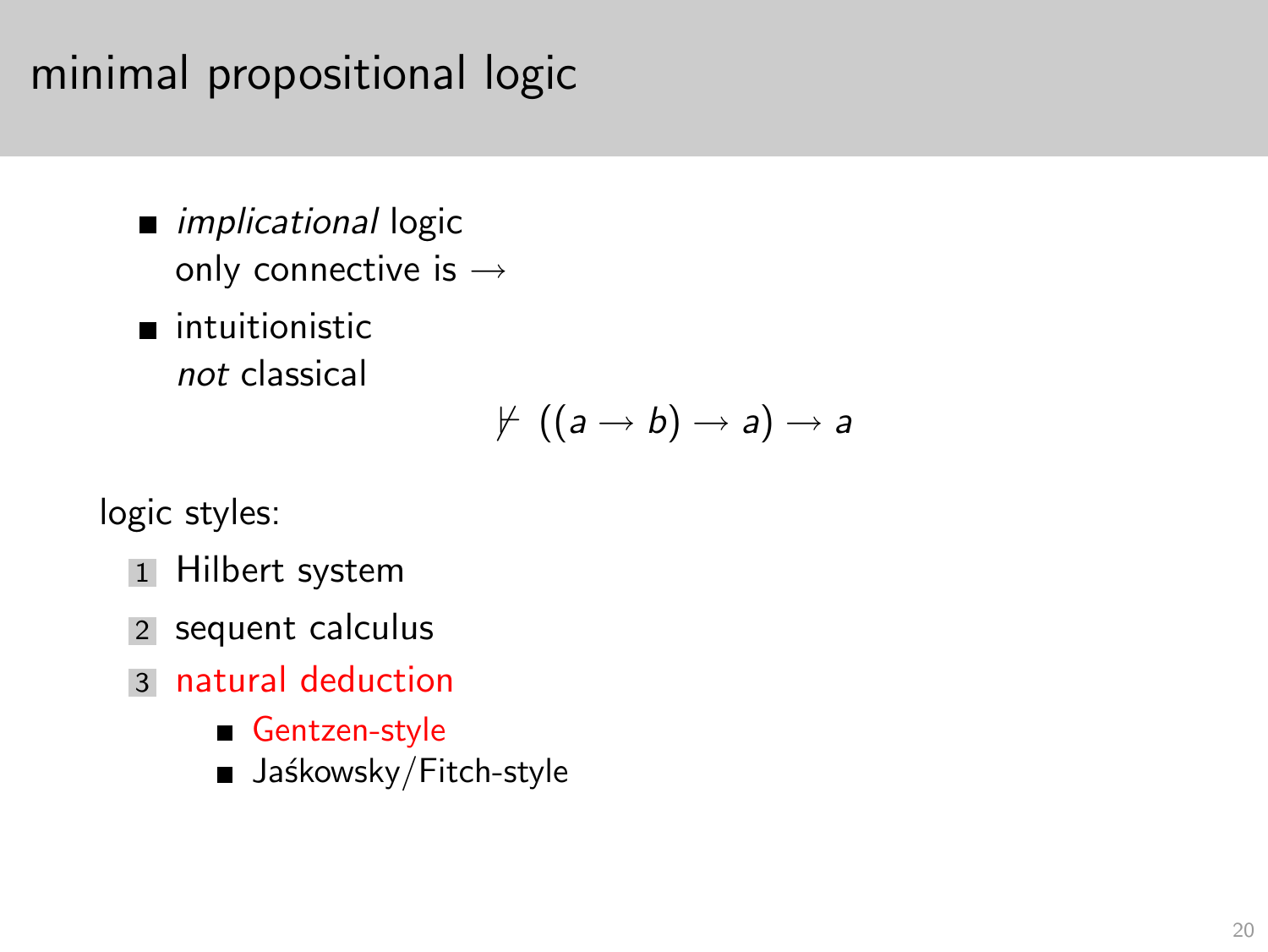formulas

grammar of formulas:

<span id="page-20-0"></span>implication | A ::=  $a|(A \rightarrow A)$  $\|$  $A, B, C, \ldots$  a, b, c,  $\ldots$ meta-variables for formulas atomic propositions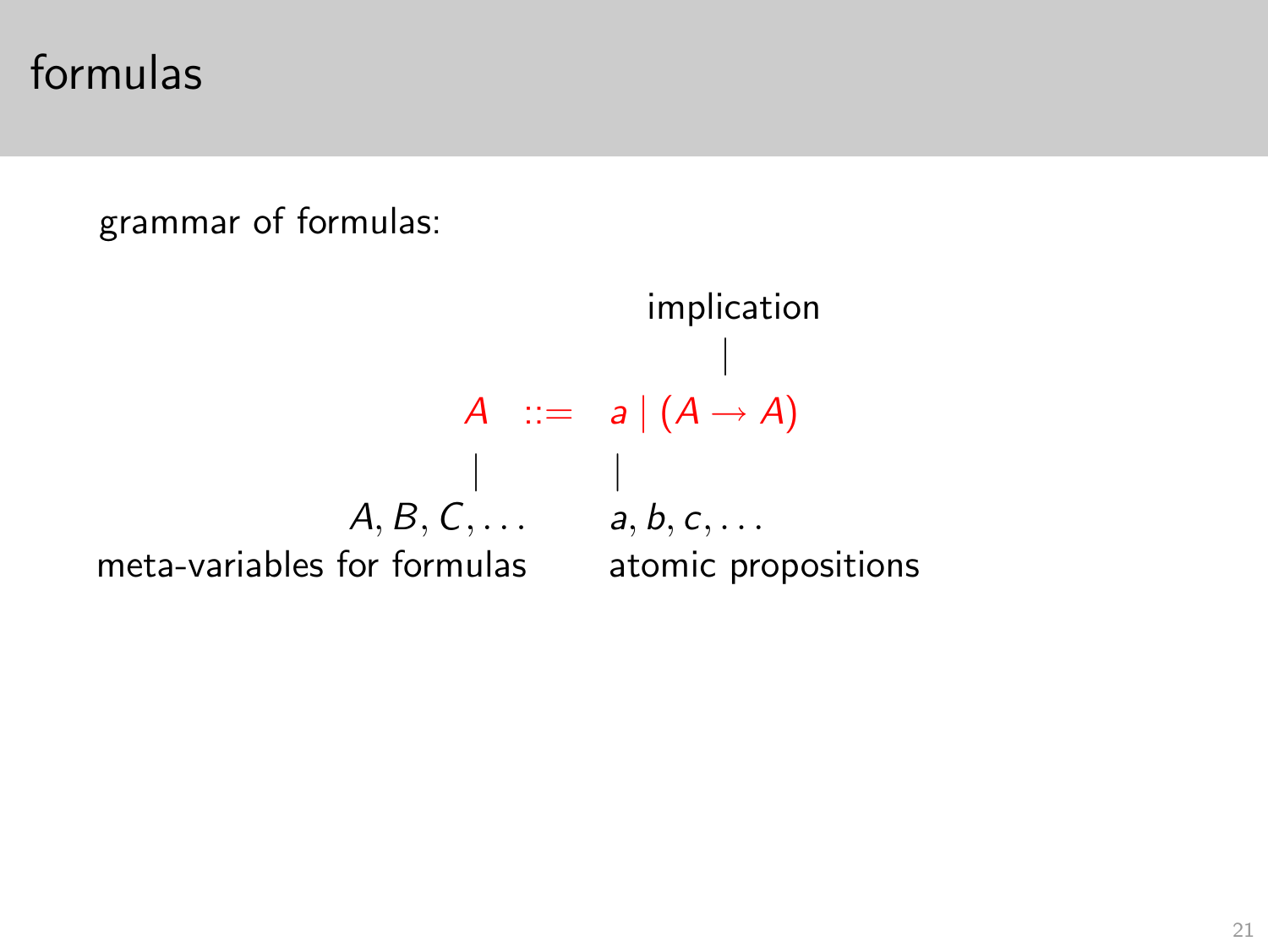proof rules

mimplication introduction

$$
\begin{array}{c}\n\mathcal{A} & \mathcal{A} \\
\vdots & \vdots \\
\hline\nA \to B\n\end{array}
$$

- <span id="page-21-0"></span>mimplication elimination
	- $=$  modus ponens

$$
\begin{array}{ccc}\n\vdots & \vdots \\
A \rightarrow B & A \\
B & \rightarrow E\n\end{array}
$$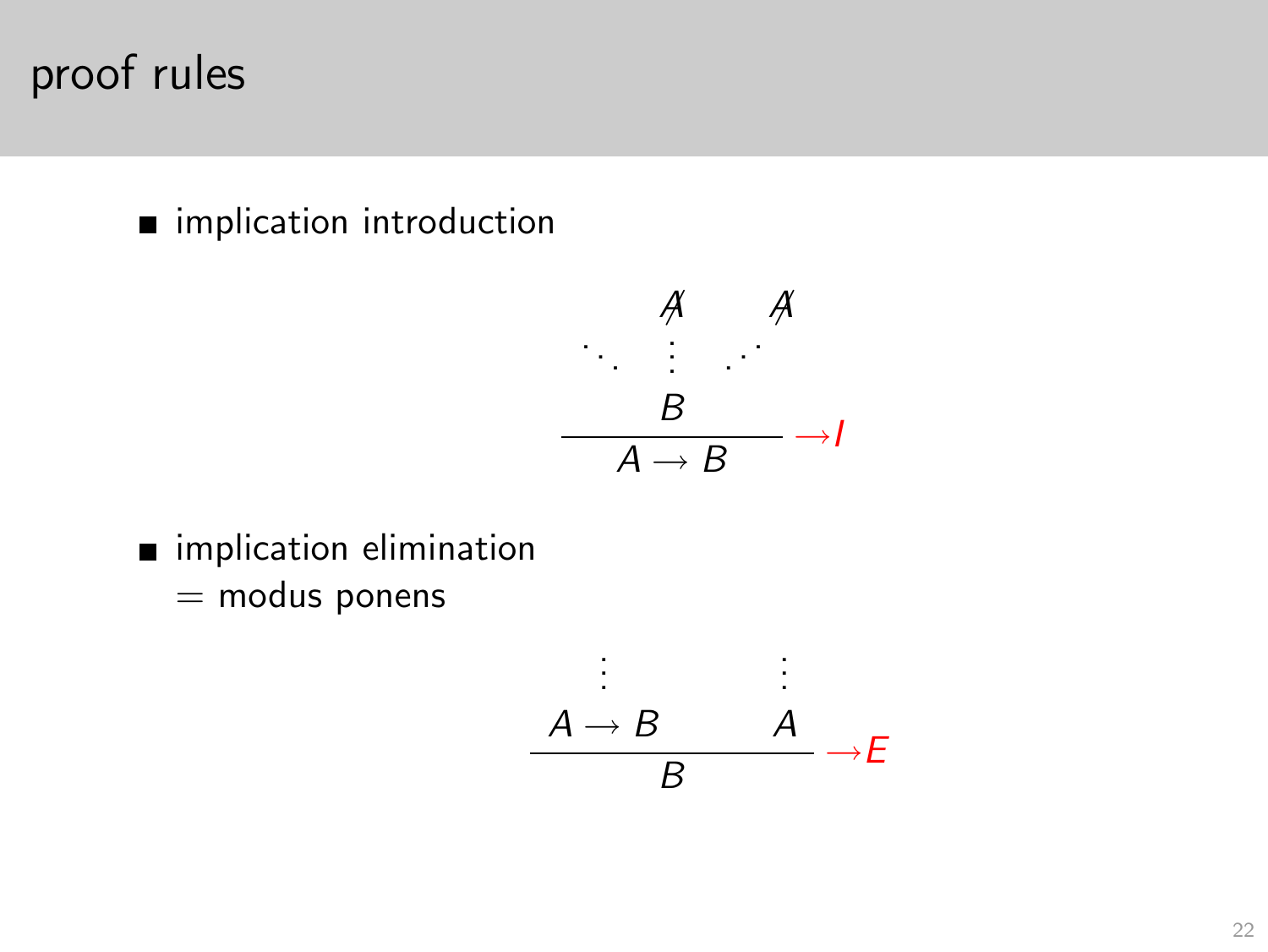example: proof of  $a \rightarrow b \rightarrow a$ 

<span id="page-22-0"></span>'if a then it holds that if b then a' 'a implies that b implies a'

$$
\frac{\cancel{a}^{\cancel{\times}}}{\cancel{b} \rightarrow \cancel{a}} \rightarrow I_y
$$
\n
$$
\cancel{a} \rightarrow \cancel{b} \rightarrow \cancel{a}
$$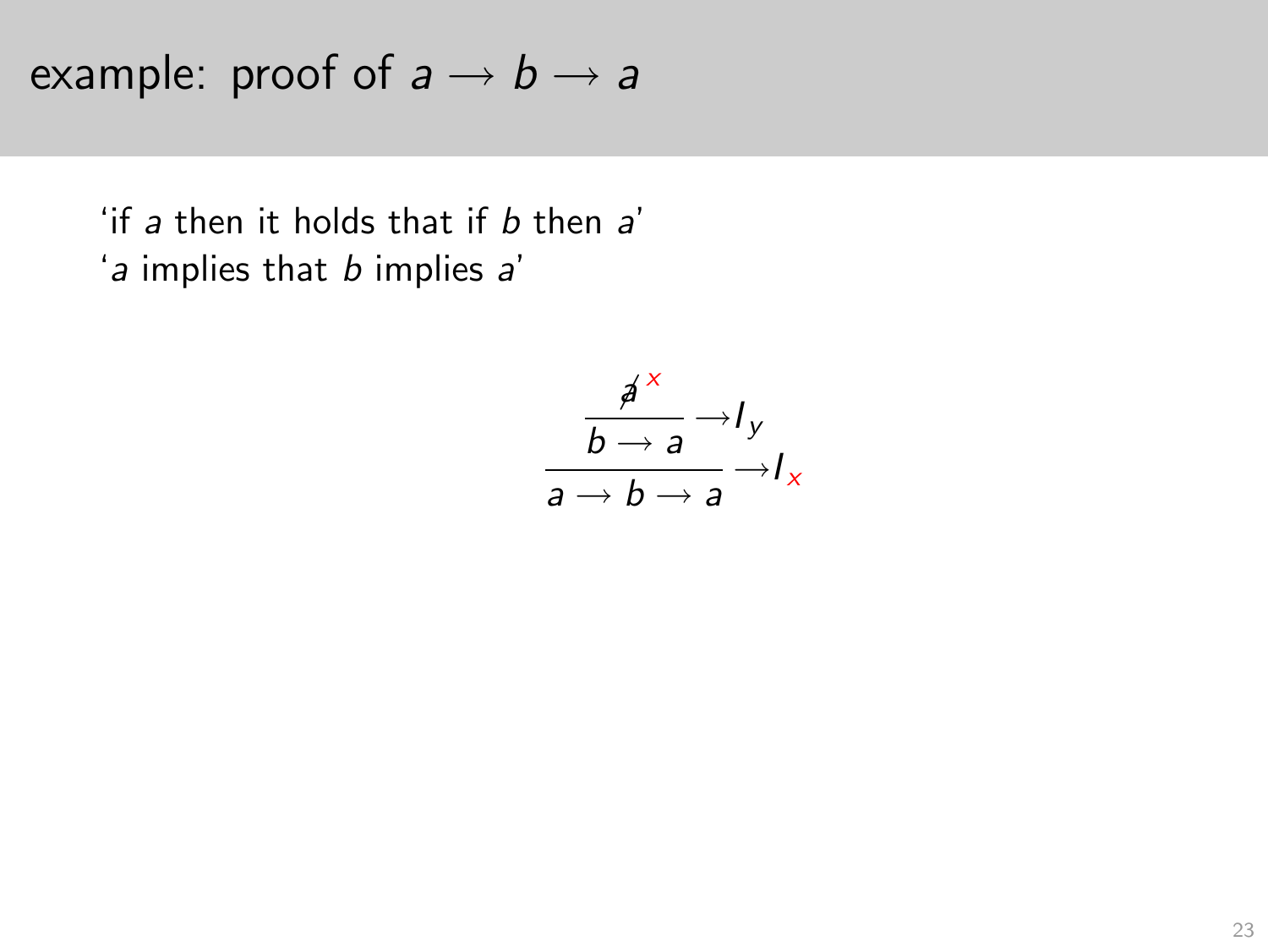# proof terms

... and now in stereo!

<span id="page-23-0"></span>
$$
\text{logic} \qquad \text{type theory}
$$
\n
$$
\frac{A^x}{b \rightarrow a} \rightarrow I_y
$$
\n
$$
\frac{x : a, y : b \vdash x : a}{x : a \vdash \lambda y : b. x : b \rightarrow a}
$$
\n
$$
\frac{x : a \vdash \lambda y : b. x : b \rightarrow a}{\vdash \lambda x : a. \lambda y : b. x : a \rightarrow b \rightarrow a}
$$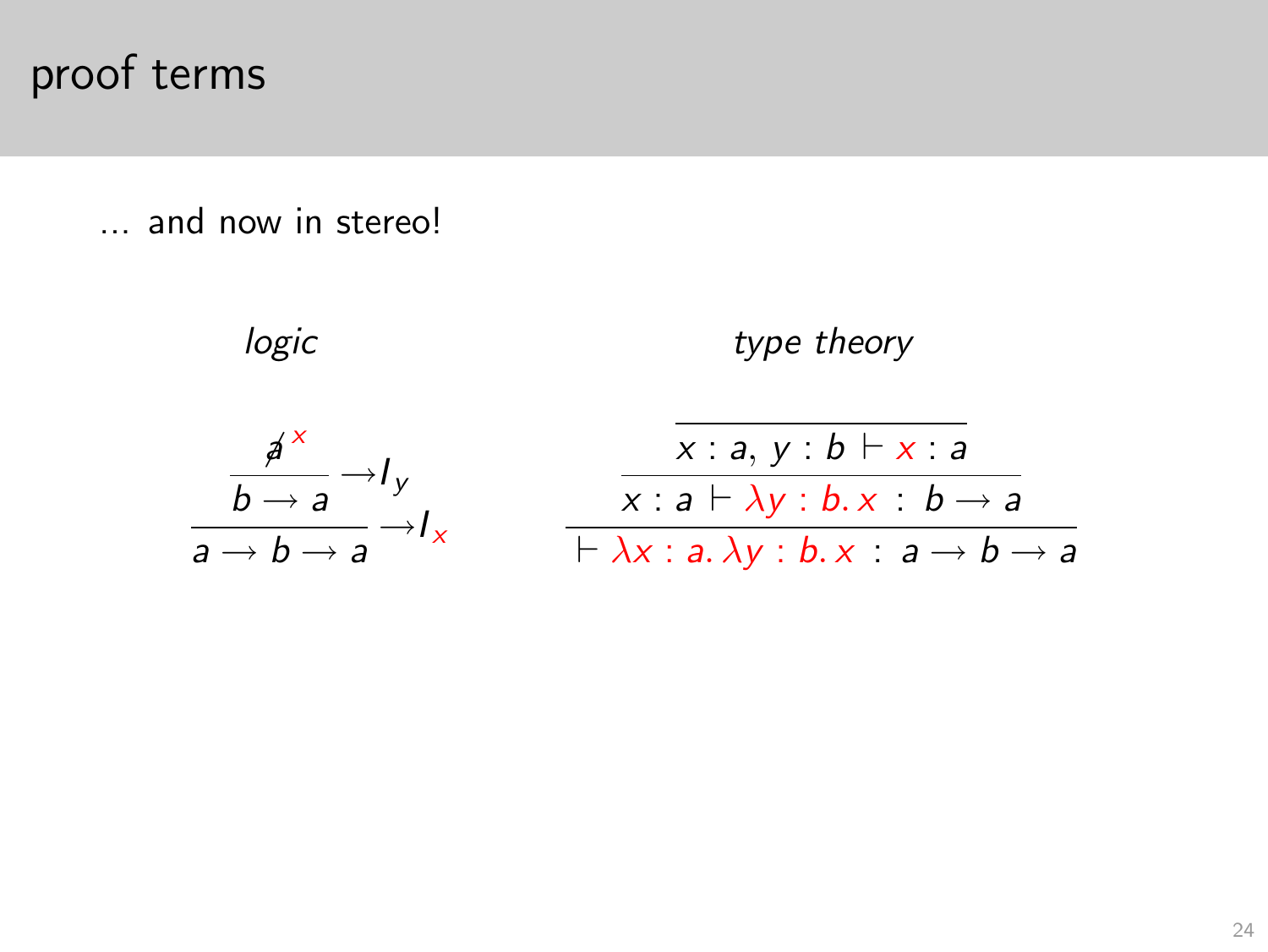# BHK interpretation

Luitzen Egbertus Jan Brouwer Arend Heyting Andrey Kolmogorov

intuitionistic interpretation of logical connectives:

<span id="page-24-0"></span>

|                        |        | proof of $A \wedge B =$ pair of a proof of A and a proof of B      |
|------------------------|--------|--------------------------------------------------------------------|
|                        |        | proof of $A \vee B =$ either a proof of A or a proof of B          |
|                        |        | proof of $A \rightarrow B$ = mapping of proofs of A to proofs of B |
|                        |        | proof of $\neg A$ = proof of $A \rightarrow \bot$                  |
| proof of $\quad \perp$ |        | does not exist                                                     |
| proof of               | $\top$ | $=$ the unique proof of $\top$                                     |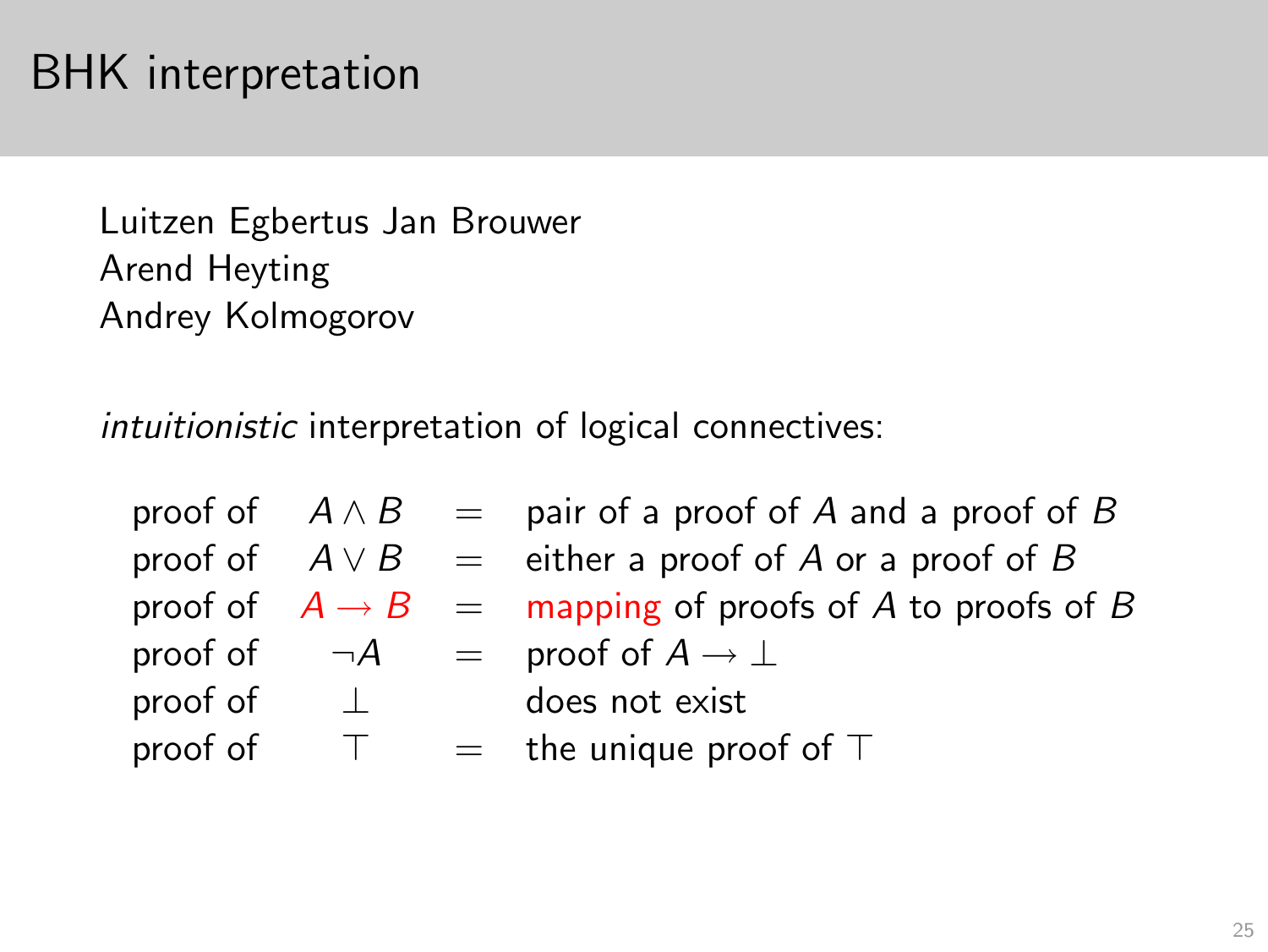### intuitionism

#### classical logic

$$
A \vee B = \text{at least one of } A \text{ and } B \text{ holds}
$$
  

$$
\exists x P(x) = \text{there is an } x \text{ for which } P(x) \text{ holds}
$$
  
(but we might not be able to know which)

 $\blacksquare$  intuitionistic logic  $=$  constructive logic

 $A \vee B =$  we can compute which of A or B holds  $\exists x P(x)$  = we can compute an x for which  $P(x)$  holds

$$
\begin{array}{l}\n\neq a \lor \neg a \\
\neq \neg \neg a \rightarrow a \\
\neq ((a \rightarrow b) \rightarrow a) \rightarrow a\n\end{array}
$$

<span id="page-25-0"></span>Luitzen Egbertus Jan Brouwer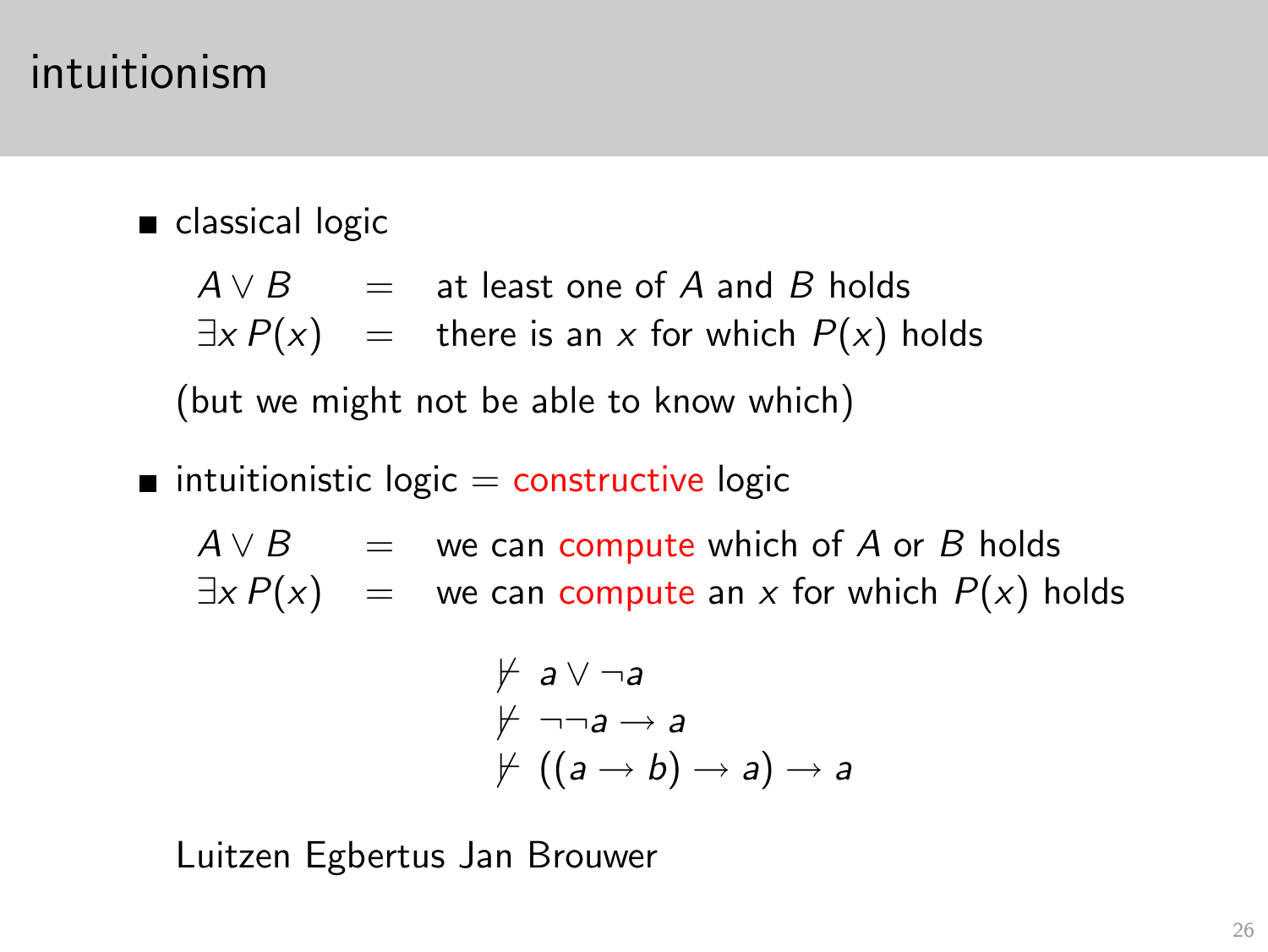is classical logic or intuitionistic logic more intuitive?

classical:

$$
ZF + 2^{\aleph_0} = \aleph_1 \vee 2^{\aleph_0} \neq \aleph_1
$$

$$
ZF \neq 2^{\aleph_0} = \aleph_1
$$

$$
ZF \neq 2^{\aleph_0} \neq \aleph_1
$$

ntuitionistic:

<span id="page-26-0"></span>M is a Turing machine that looks for a proof of  $\perp$  in IZF

IZF  $\forall$  M↓ ∨ ¬M↓  $IZF \vdash \neg\neg(M \downarrow \lor \neg M \downarrow)$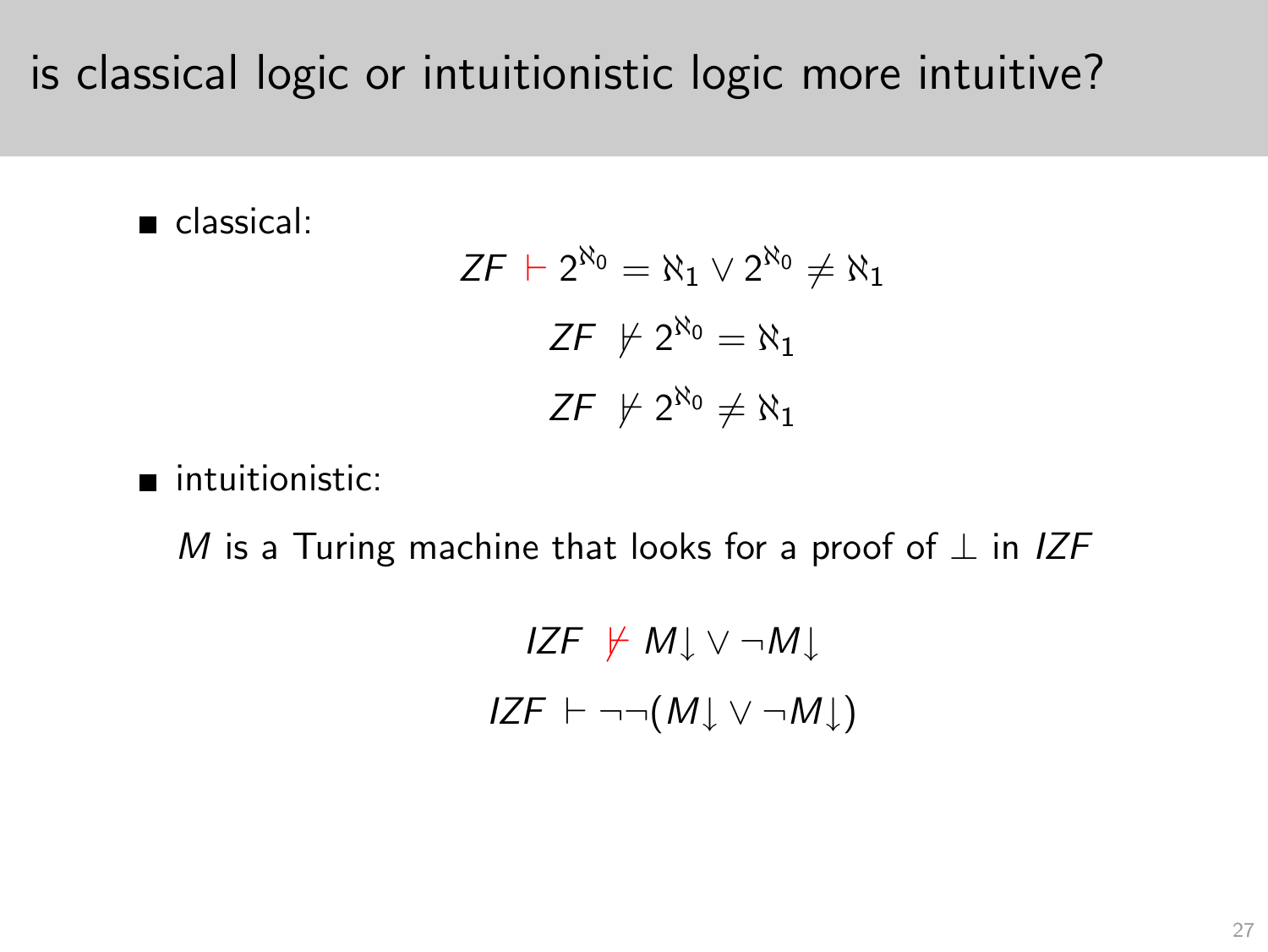# <span id="page-27-0"></span>styles of logic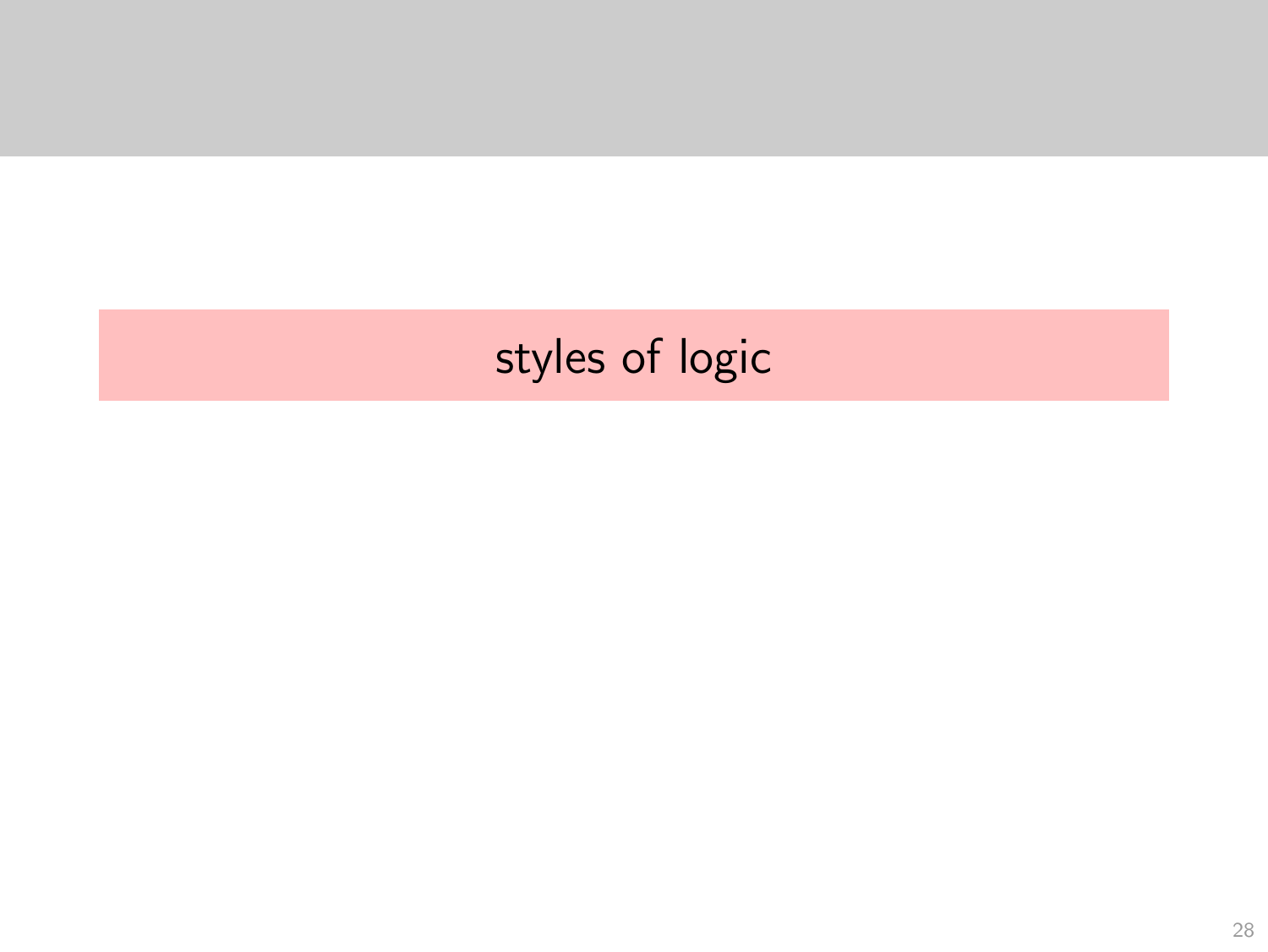# styles of logic

1 Hilbert system

David Hilbert

2 sequent calculus

Gerhard Gentzen

- <span id="page-28-0"></span>3 natural deduction
	- Gentzen-style
		- Gerhard Gentzen
	- $\blacksquare$  Jaśkowsky/Fitch-style

Stanisław Jaśkowski Frederic Fitch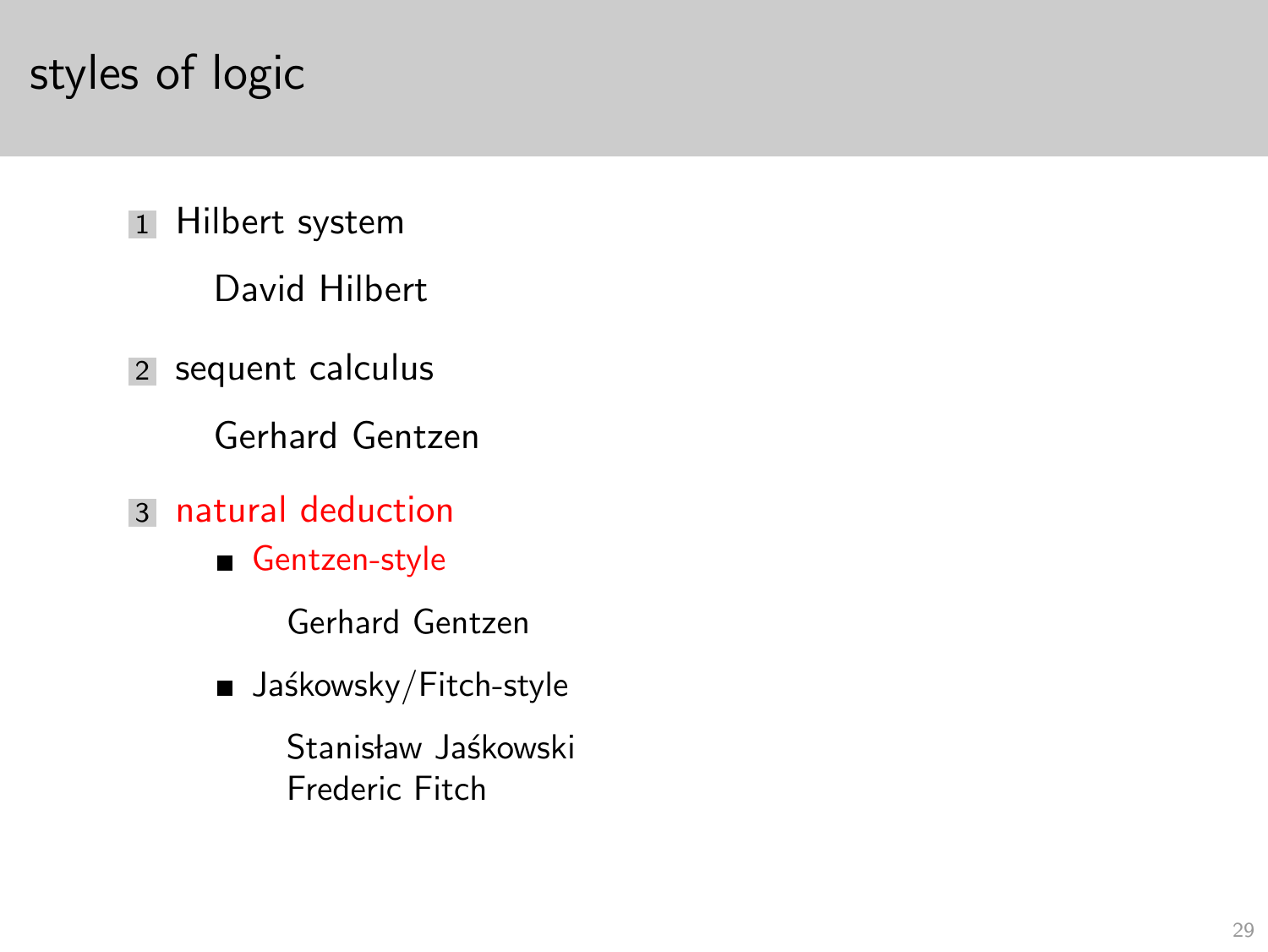logic style 1: Hilbert system

ust one proof rule modus ponens



<span id="page-29-0"></span> $\blacksquare$  axiom schemes

$$
A \to B \to A
$$
 K  

$$
(A \to B \to C) \to (A \to B) \to A \to C
$$
 S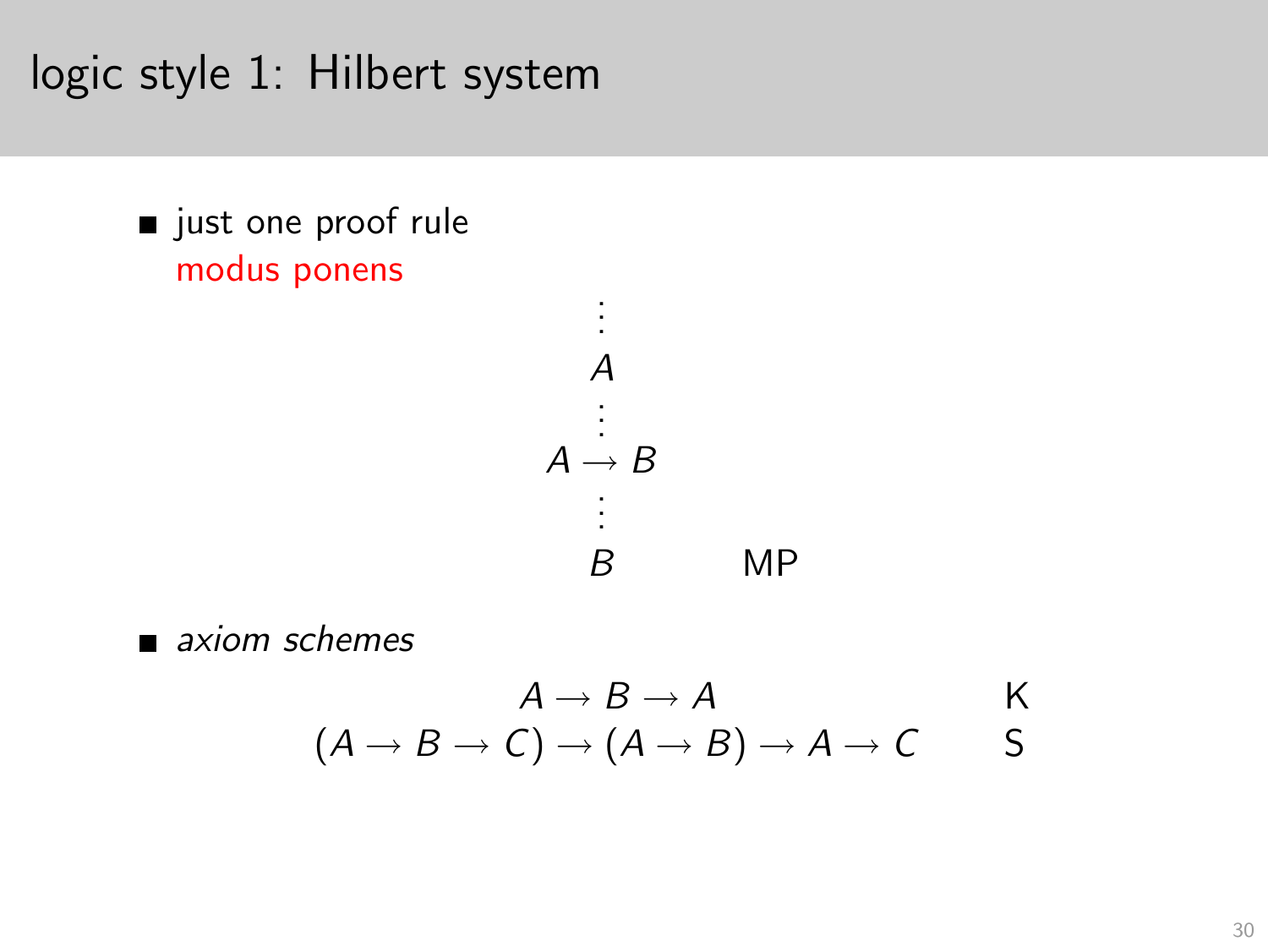example: proof of  $a \rightarrow a$ 

<span id="page-30-0"></span>1 
$$
(a \rightarrow (b \rightarrow a) \rightarrow a) \rightarrow (a \rightarrow b \rightarrow a) \rightarrow a \rightarrow a
$$
  
\n2  $a \rightarrow (b \rightarrow a) \rightarrow a$   
\n3  $(a \rightarrow b \rightarrow a) \rightarrow a \rightarrow a$   
\n4  $a \rightarrow b \rightarrow a$   
\n5  $a \rightarrow a$   
\n $a \rightarrow a$   
\n $a \rightarrow a$   
\n $a \rightarrow a$   
\n $MP 3,4$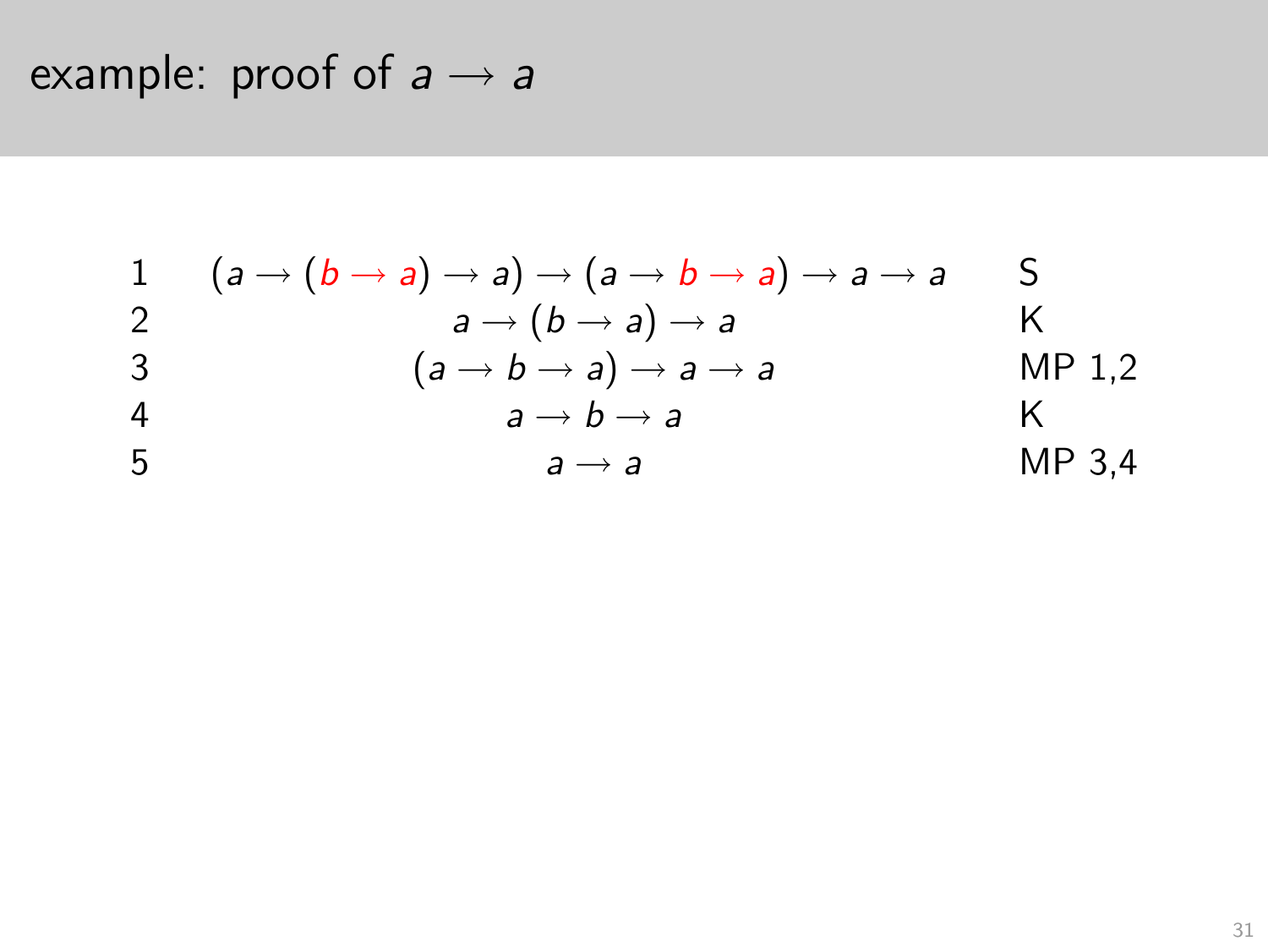# Curry-Howard for Hilbert system

<span id="page-31-0"></span>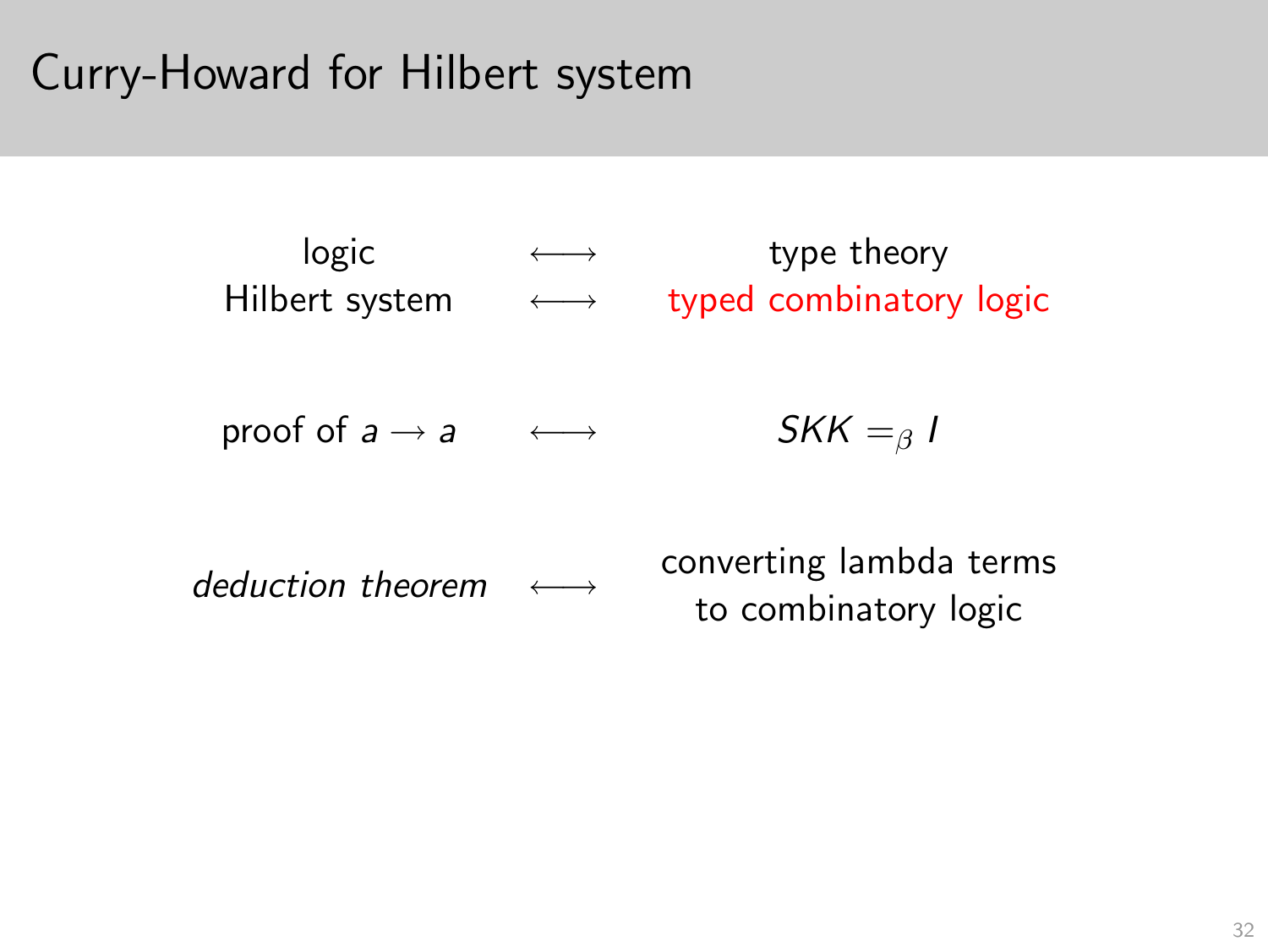logic style 2: sequent calculus

sequents:

$$
A_1,\ldots,A_n\vdash B_1,\ldots,B_m
$$

to be read as:

$$
A_1 \wedge \ldots \wedge A_n \to B_1 \vee \ldots \vee B_m
$$

<span id="page-32-0"></span> $A_1, \ldots, A_n$  and  $B_1, \ldots, B_n$  are sets, not lists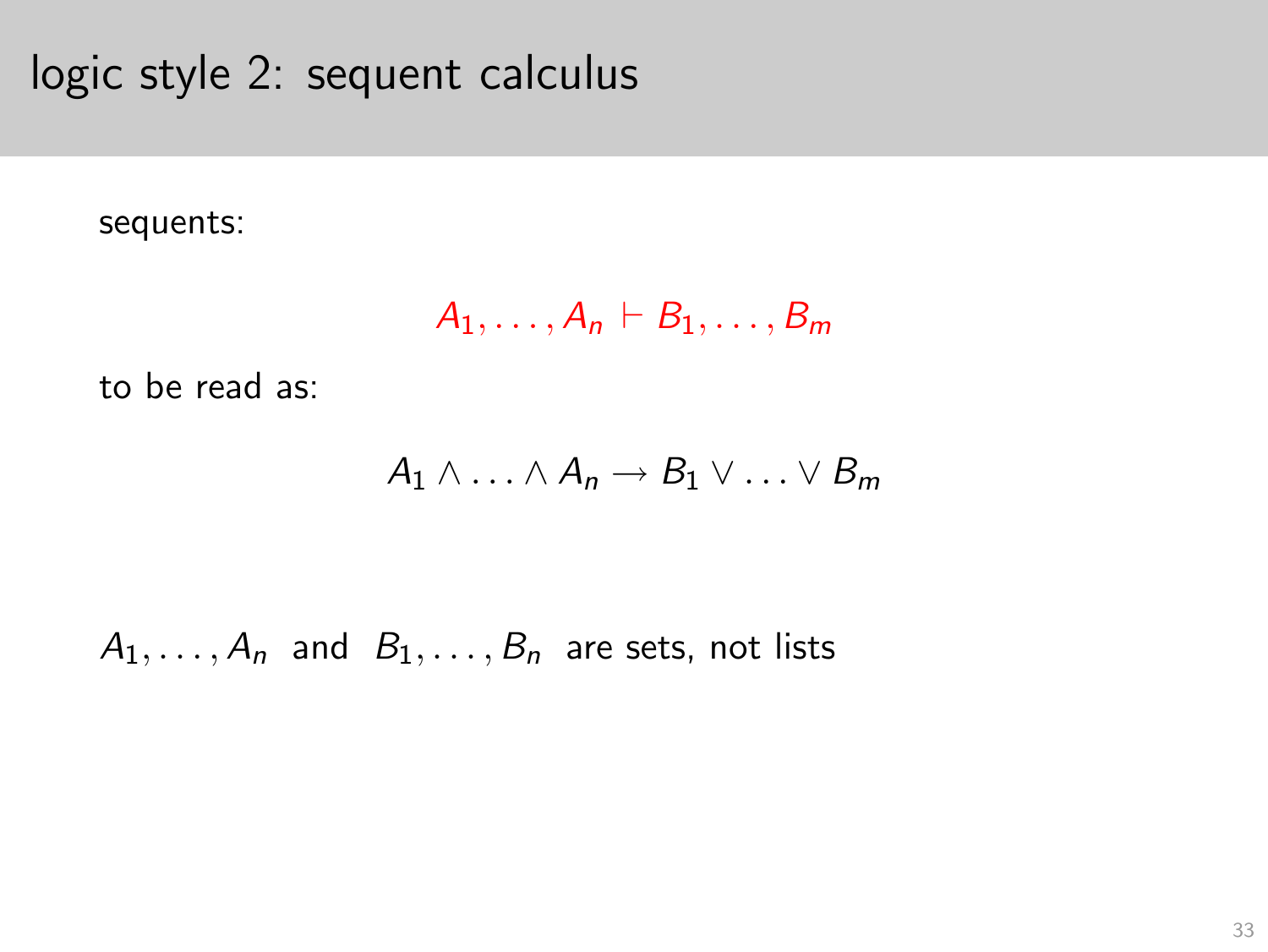intro/elim versus left/right

for each logical connective ⊗:

natural deduction:

| intro rules | ⊗/          |
|-------------|-------------|
| elim rules  | $\otimes E$ |

<span id="page-33-0"></span>sequent calculus:

| left rules  | ⊗ $L$    |
|-------------|----------|
| right rules | ⊗ $_{R}$ |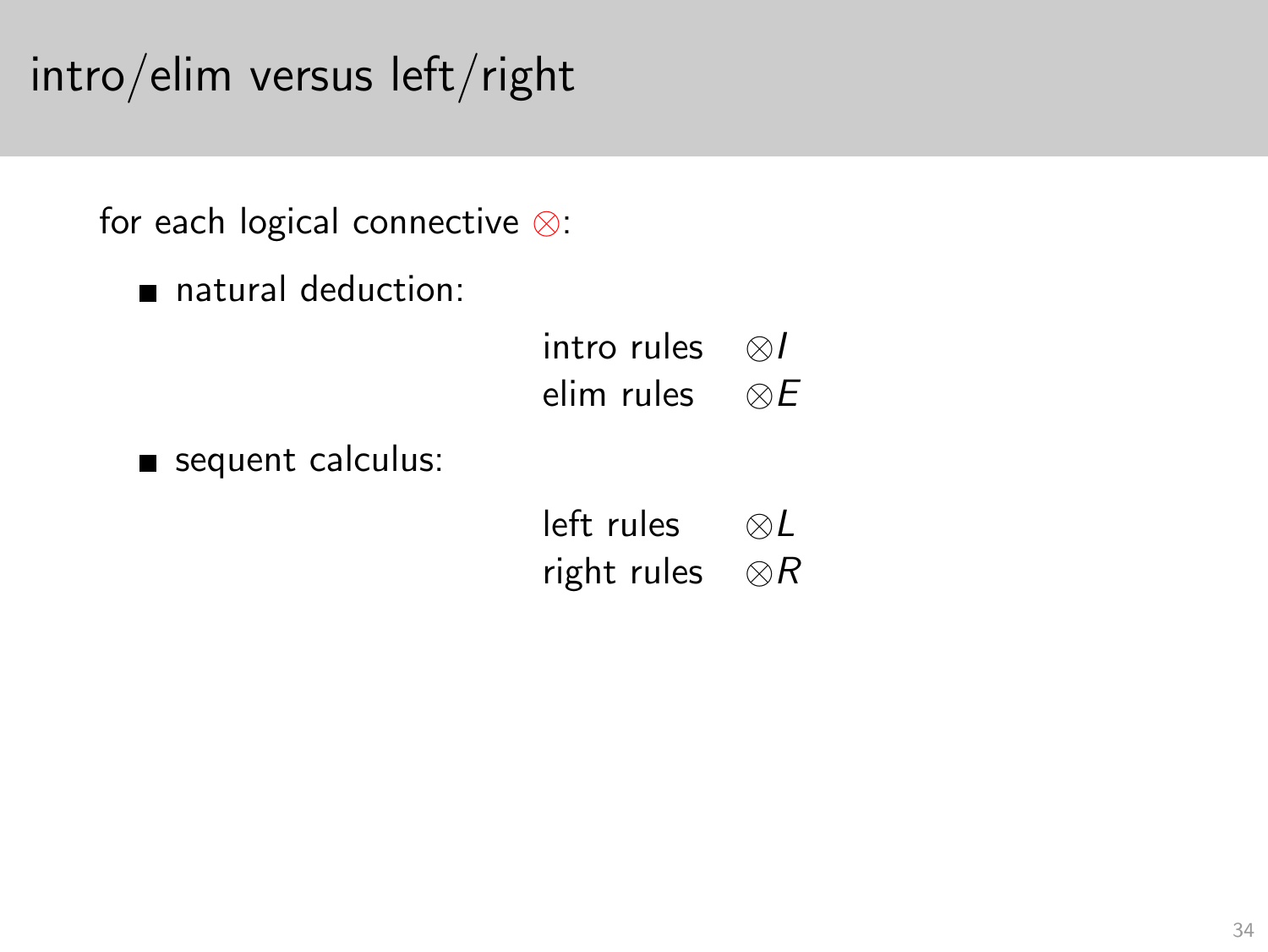proof rules

assumption rule

$$
\overline{\Gamma,A\vdash A,\Delta}^{\rm ass}
$$

**In** left rule for implication

$$
\frac{\Gamma \vdash A, \Delta \qquad \Gamma, B \vdash \Delta}{\Gamma, A \rightarrow B \vdash \Delta} \rightarrow L
$$

<span id="page-34-0"></span> $\blacksquare$  right rule for implication

$$
\frac{\Gamma, A \vdash B, \Delta}{\Gamma \vdash A \rightarrow B, \, \Delta} \rightarrow R
$$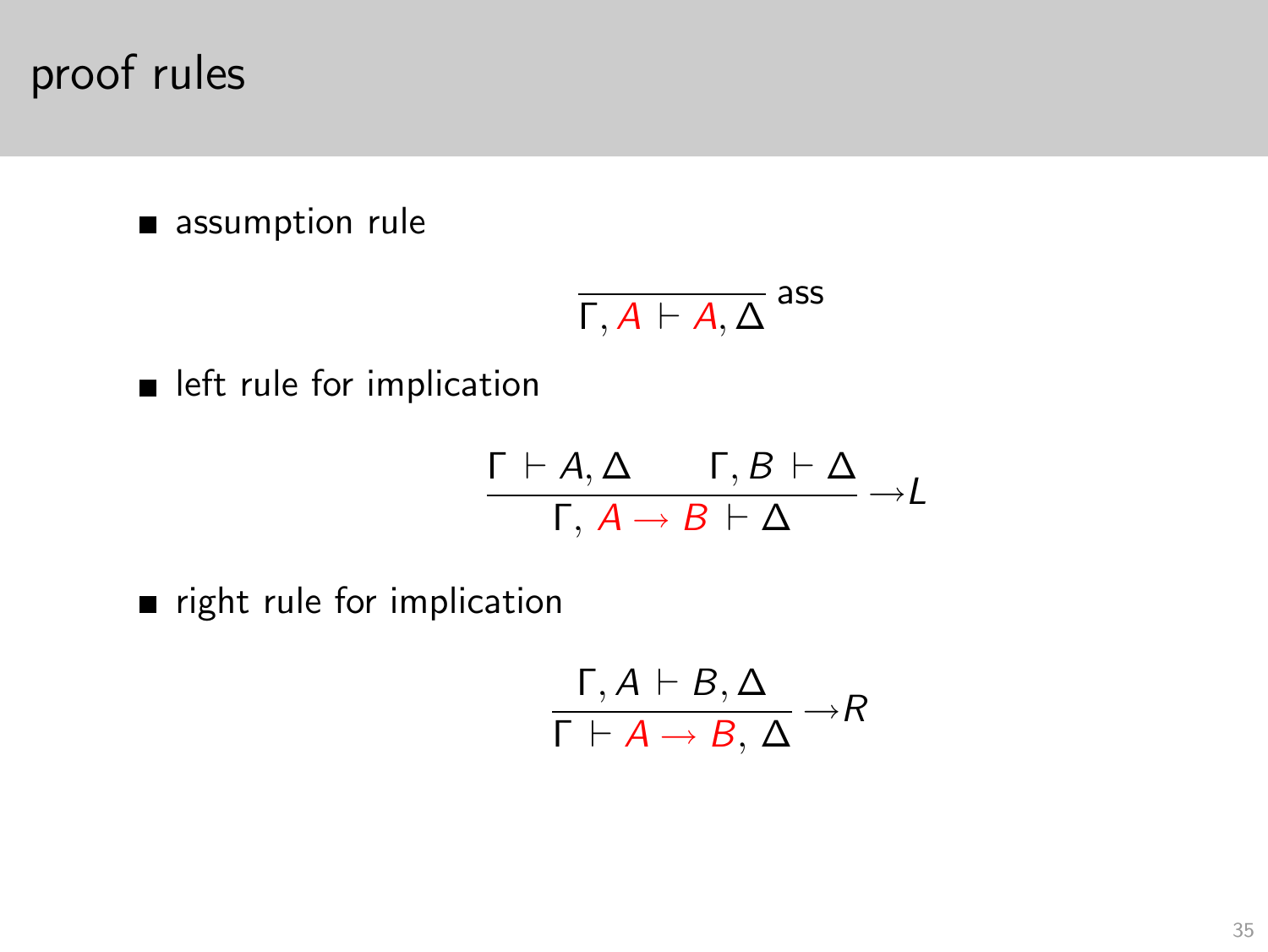<span id="page-35-0"></span>example: proof of  $a \rightarrow b \rightarrow a$ 

$$
\frac{\overline{a,b \vdash a}}{a \vdash b \rightarrow a} \rightarrow R
$$
  
 
$$
\overline{a \vdash b \rightarrow a} \rightarrow R
$$
  
 
$$
\overline{a \rightarrow b \rightarrow a} \rightarrow R
$$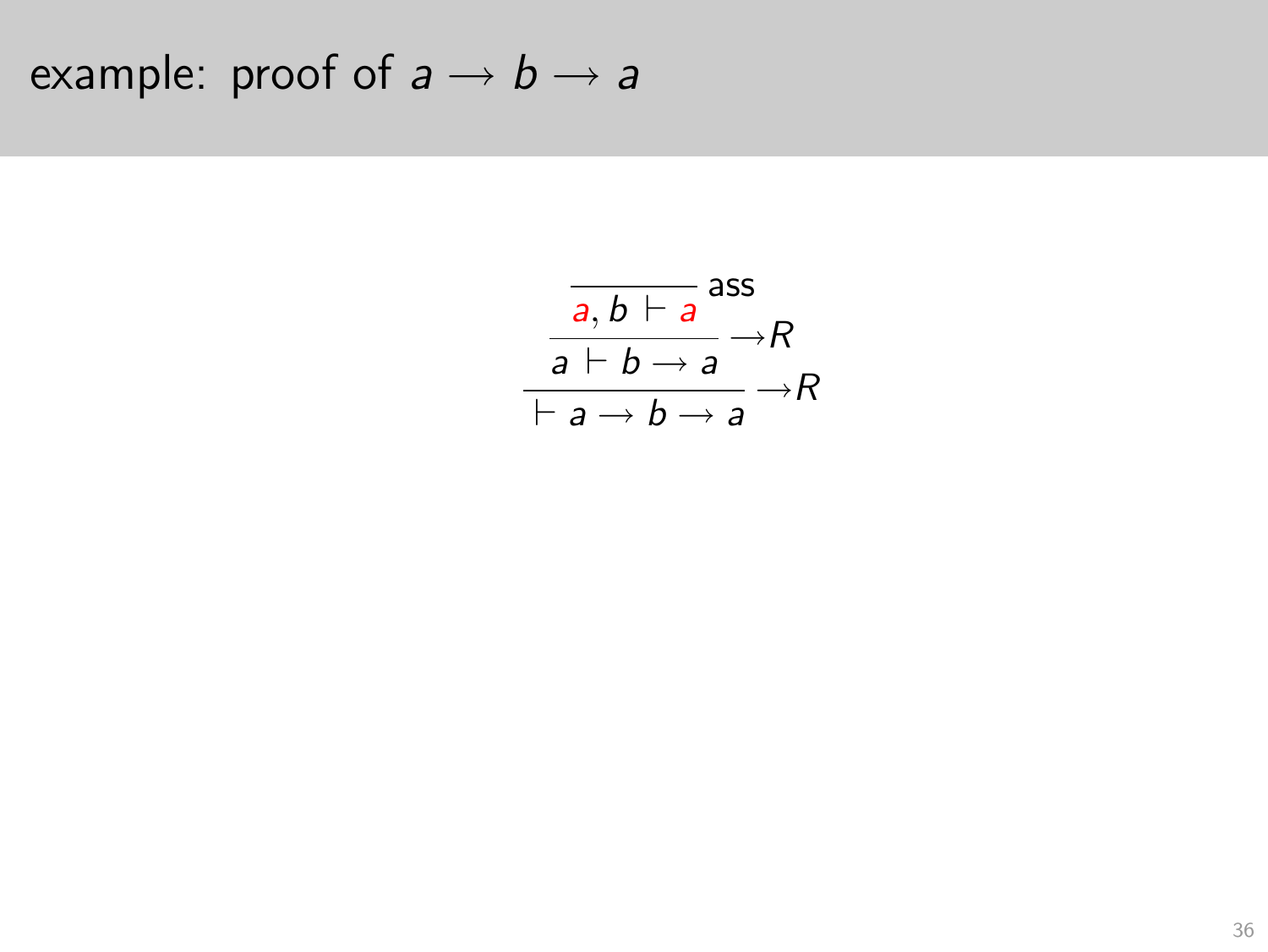cuts

#### cut rule

$$
\frac{\Gamma\vdash\Delta,A\qquad A,\Gamma\vdash\Delta}{\Gamma\vdash\Delta}\,\mathsf{cut}
$$

cut elimination theorem:

<span id="page-36-0"></span>all provable statements can also be proved with a cut-free proof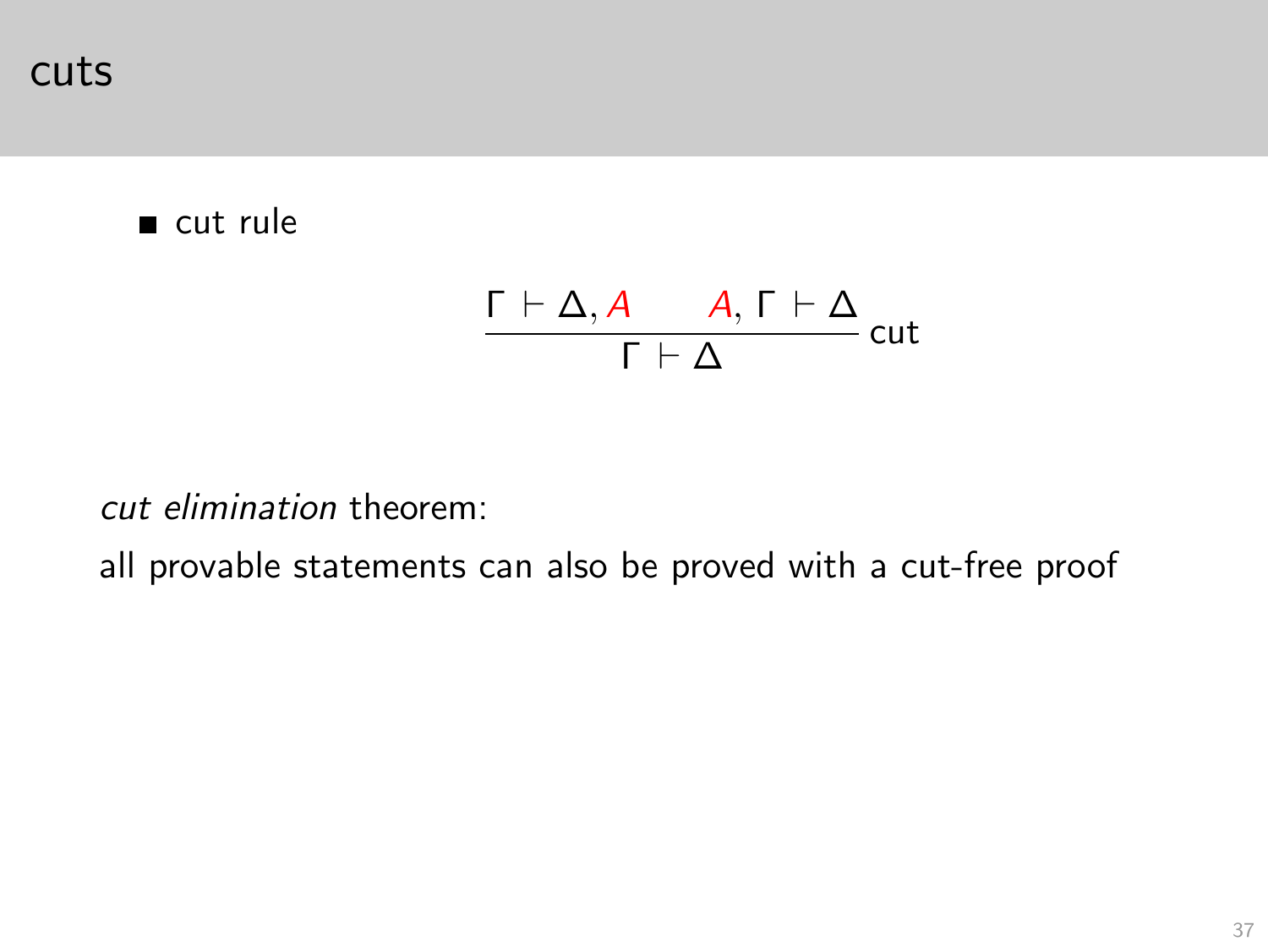# general shape of sequent calculus proof rules

rules for ∨:

$$
\frac{\Gamma, A \vdash \Delta \qquad \Gamma, B \vdash \Delta}{\Gamma, A \lor B \vdash \Delta} \lor L \qquad \frac{\Gamma \vdash A, B, \Delta}{\Gamma \vdash A \lor B, \Delta} \lor R
$$

<span id="page-37-0"></span>rules for ⊗:

$$
\frac{\ldots}{\ldots \ldots \otimes \ldots \vdash \ldots} \otimes L \qquad \qquad \frac{\ldots}{\ldots \vdash \ldots \otimes \ldots \ldots} \otimes R
$$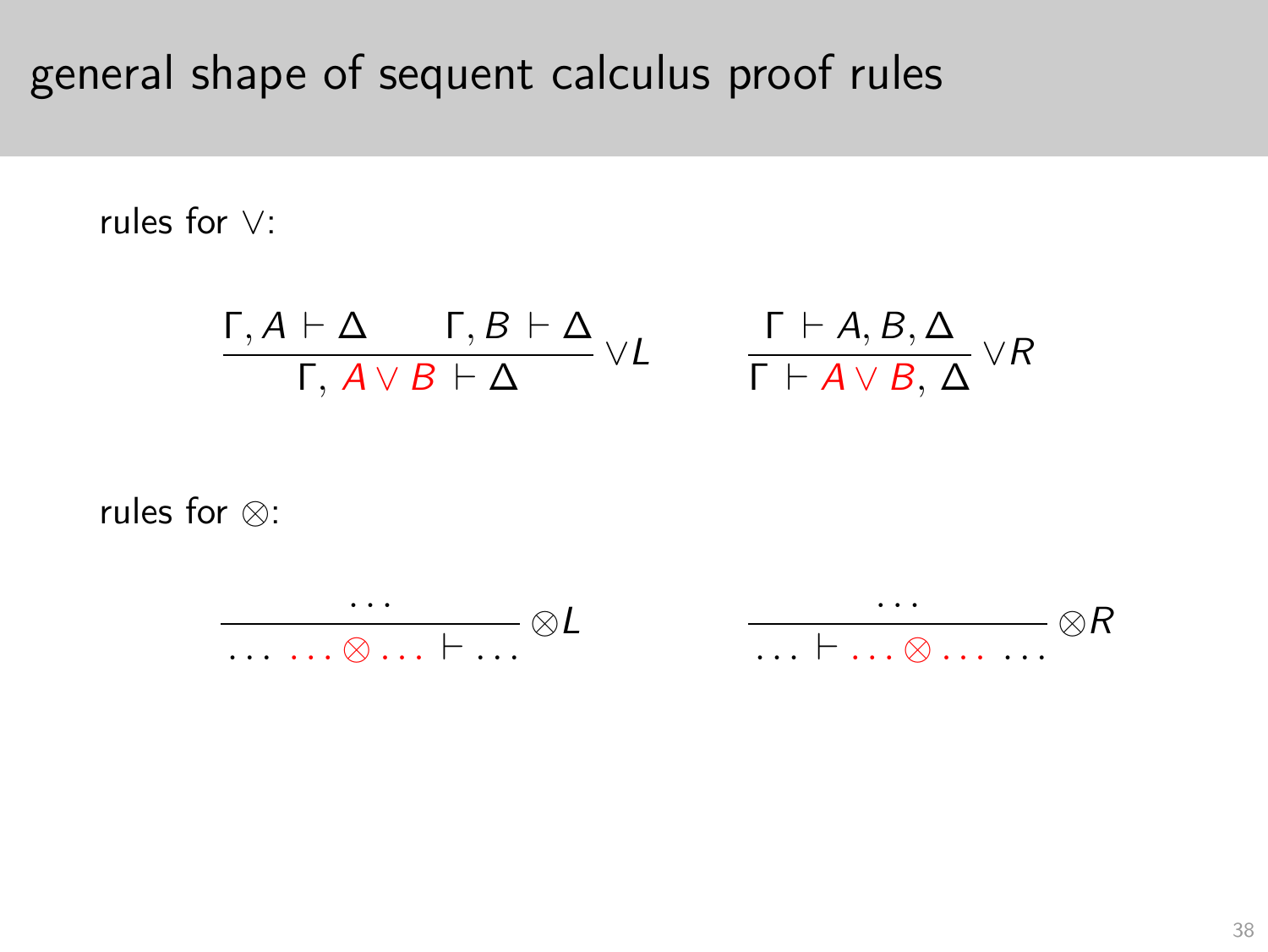# Curry-Howard for sequent calculus

#### Michel Parigot

 $\lambda \mu$ 

Hugo Herbelin

 $\bar{\lambda} \mu \tilde{\mu}$ 

Curry-Howard for classical logic

<span id="page-38-0"></span>exceptions: throw/catch variables for continuations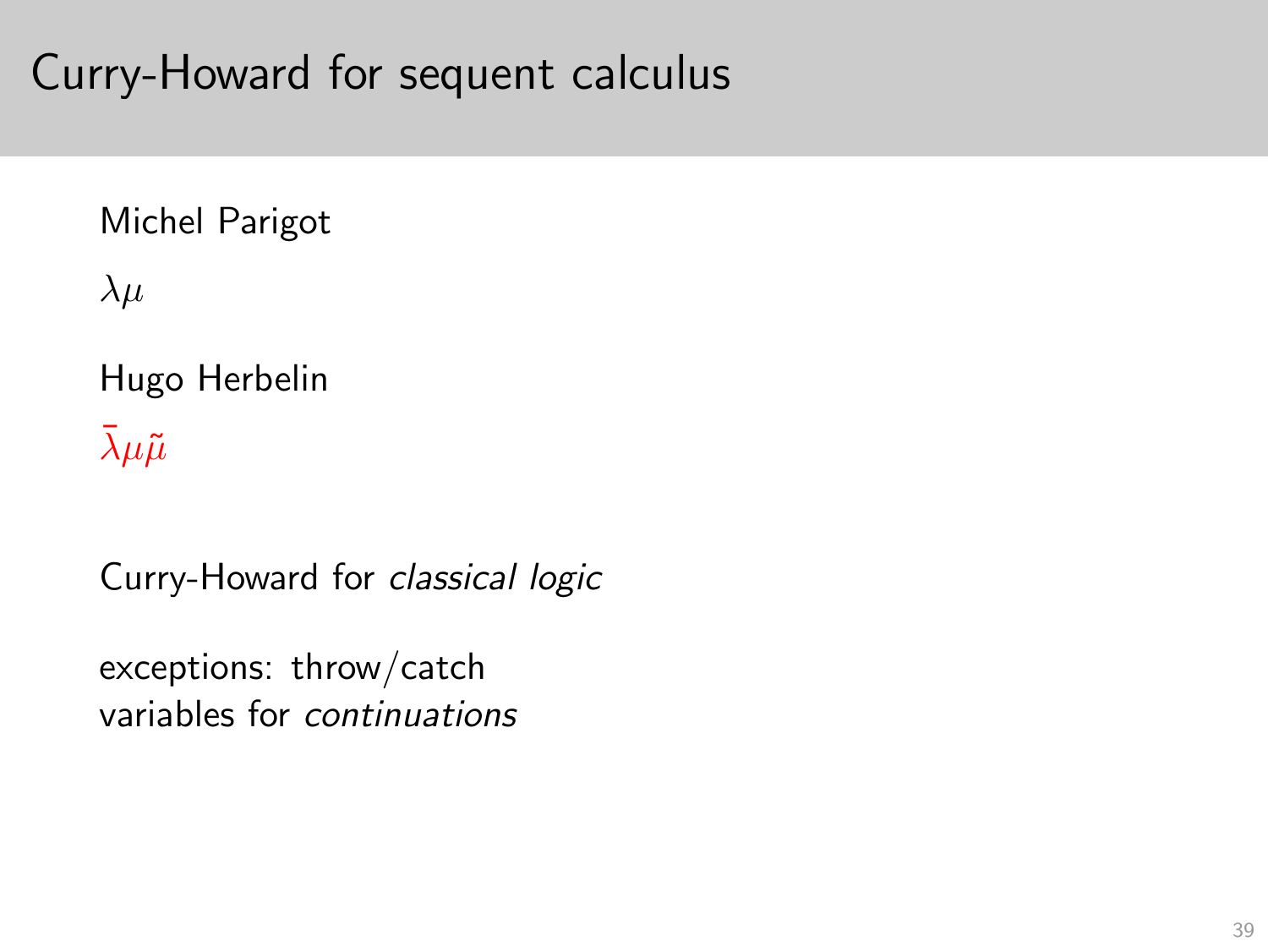## intuitionistic sequent calculus

system  $LK$ : classical sequent calculus

system  $LJ$ : intuitionistic sequent calculus only sequents with one formula on the right:

$$
A_1,\ldots,A_n\vdash B
$$

<span id="page-39-0"></span>proof rules adapted accordingly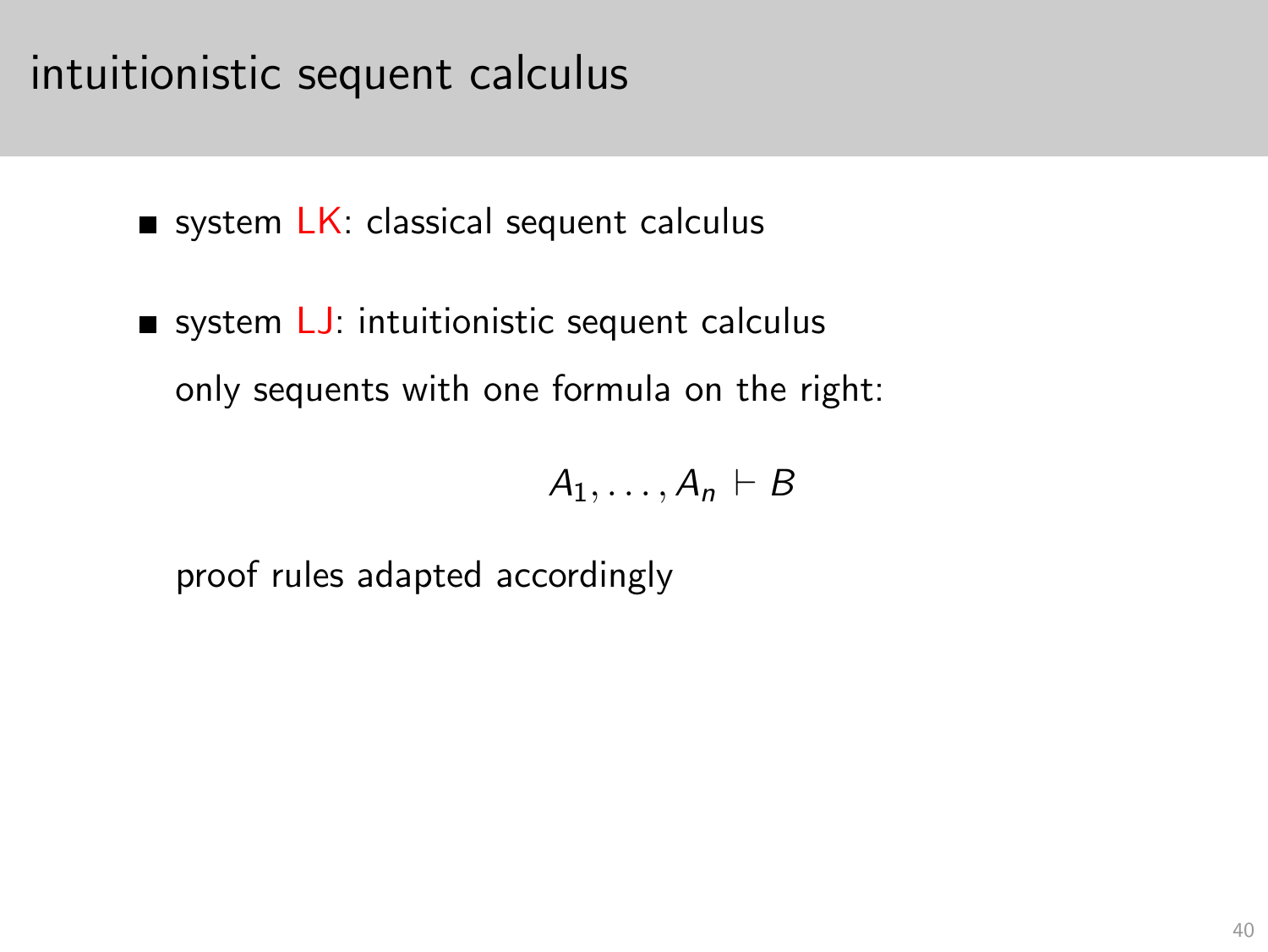logic style 3a: natural deduction, Gentzen-style

this system already has been presented now in sequent presentation

instead of formulas:

#### B

<span id="page-40-0"></span>now sequents:

 $A_1, \ldots, A_n \vdash B$  $\longrightarrow$ 

open assumptions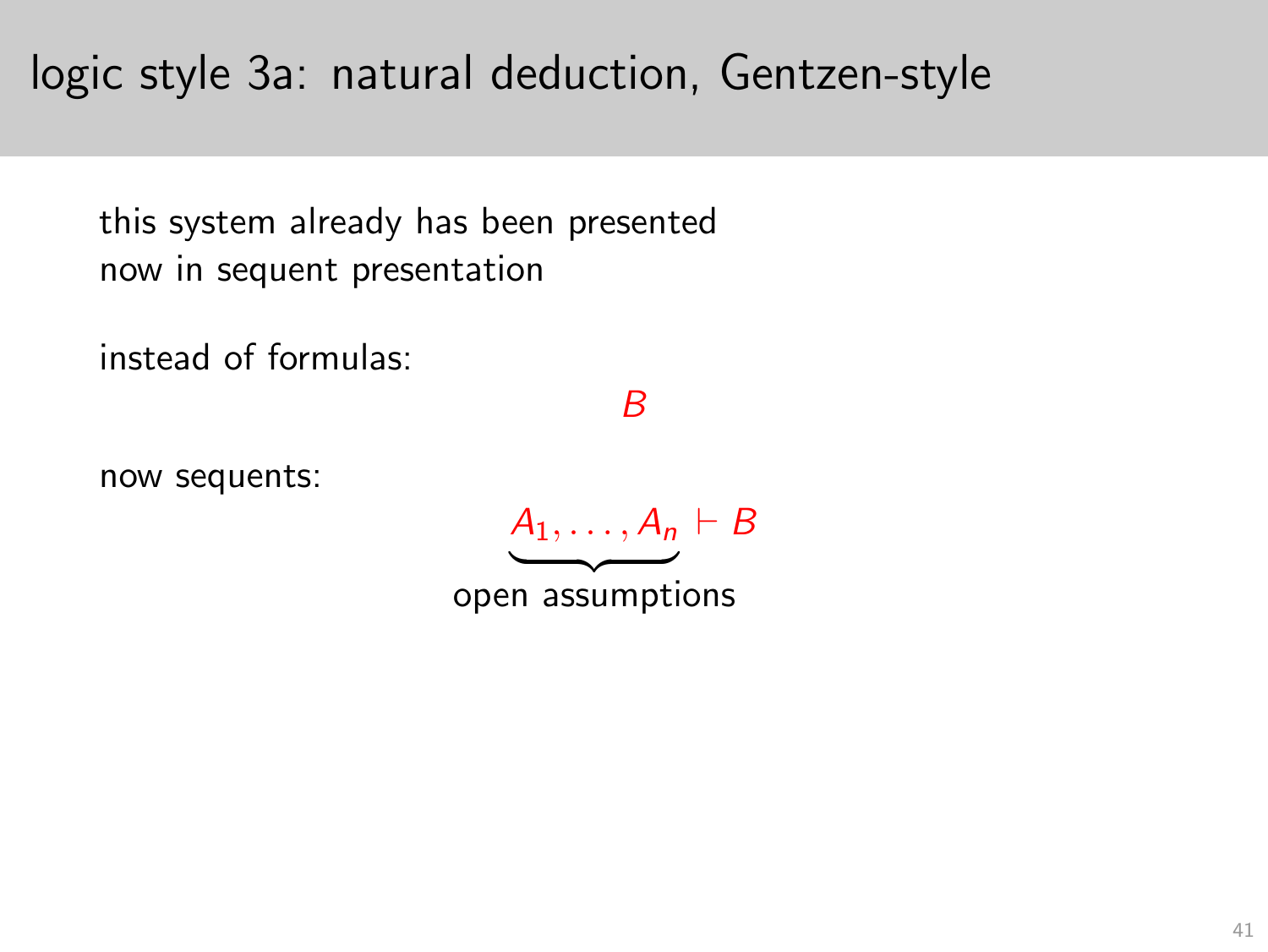proof rules

assumption rule

$$
\overline{\Gamma \vdash A} \text{ ass } A \in \Gamma
$$

**n** implication introduction

$$
\frac{\Gamma, A \vdash B}{\Gamma \vdash A \rightarrow B} \rightarrow I
$$

<span id="page-41-0"></span>**n** implication elimination

$$
\frac{\Gamma \vdash A \to B \qquad \Gamma \vdash A}{\Gamma \vdash B} \to E
$$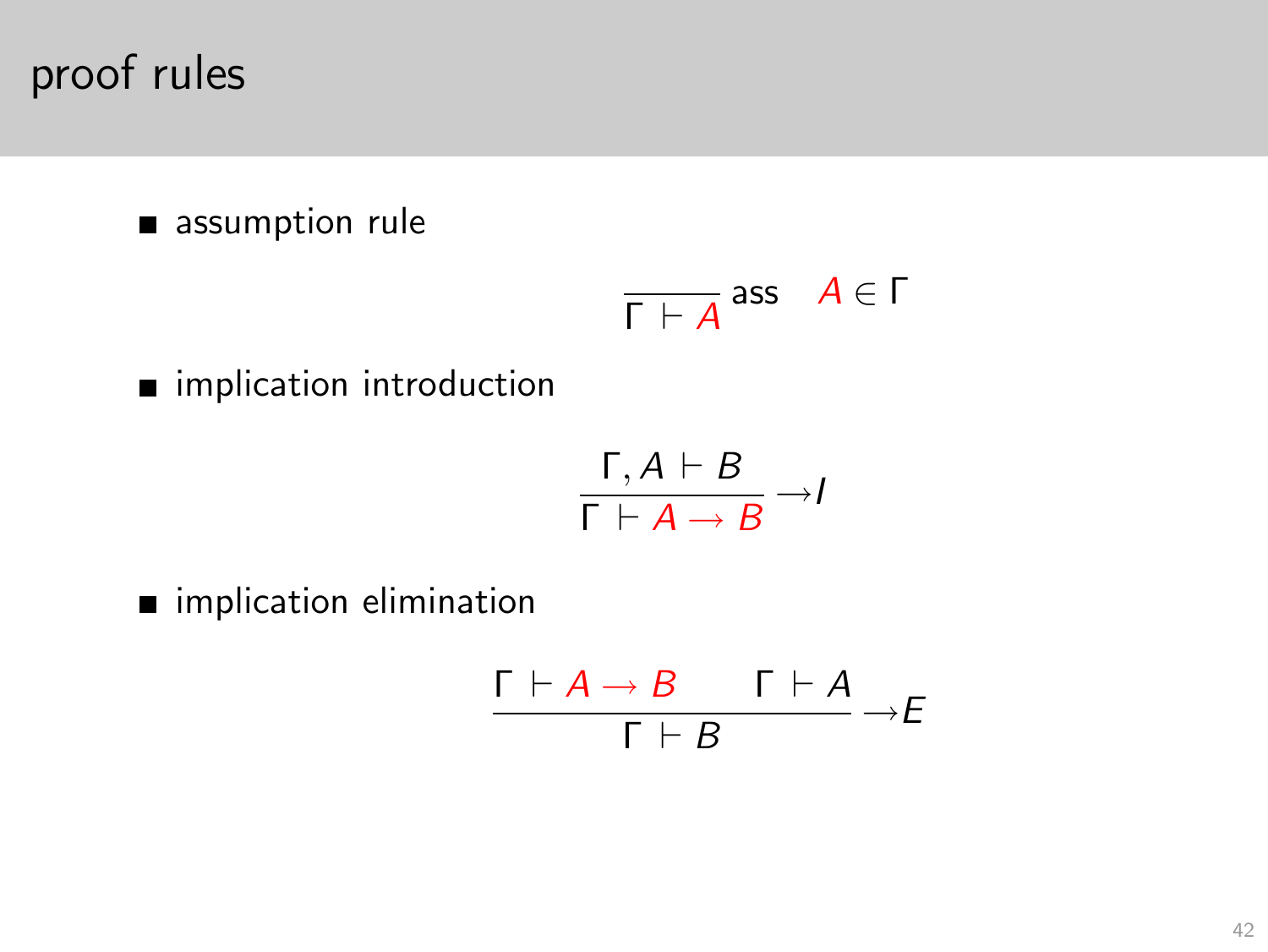<span id="page-42-0"></span>example: proof of  $a \rightarrow b \rightarrow a$ 

$$
\frac{\overline{a,b \vdash a} \text{ ass}}{\overline{a \vdash b \rightarrow a}} \rightarrow I
$$
\n
$$
\overline{\vdash a \rightarrow b \rightarrow a} \rightarrow I
$$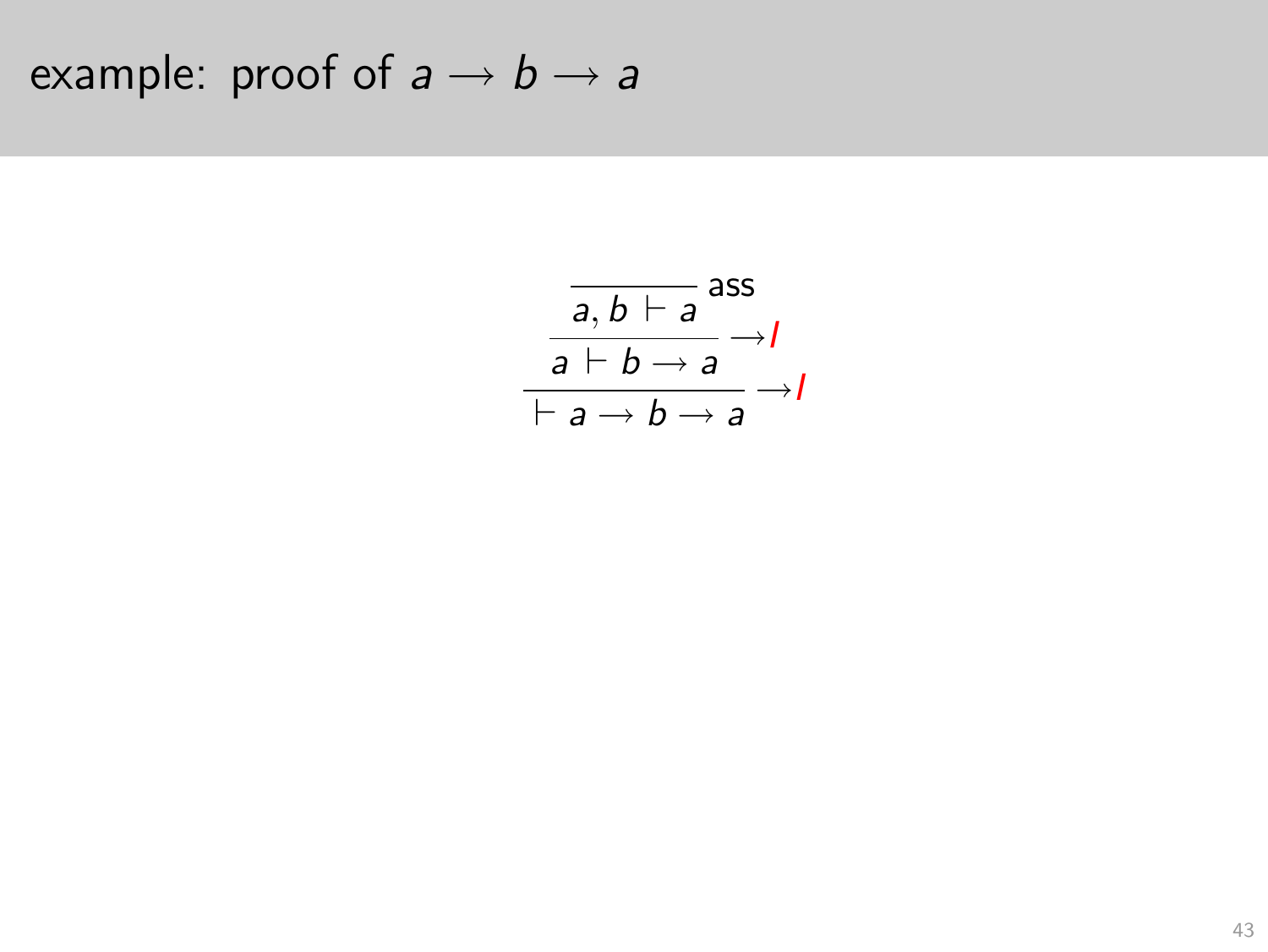# general shape of natural deduction proof rules

rules for ∨:

$$
\frac{\Gamma \vdash A}{\Gamma \vdash A \vee B} \vee I_1 \quad \frac{\Gamma \vdash B}{\Gamma \vdash A \vee B} \vee I_r \quad \frac{\Gamma \vdash A \vee B \quad \Gamma, A \vdash C \quad \Gamma, B \vdash C}{C} \vee E
$$

<span id="page-43-0"></span>rules for ⊗:

$$
\frac{\cdots}{\cdots \vdash \cdots \otimes \cdots} \otimes I \qquad \qquad \frac{\cdots \vdash \cdots \otimes \cdots}{\cdots} \otimes E
$$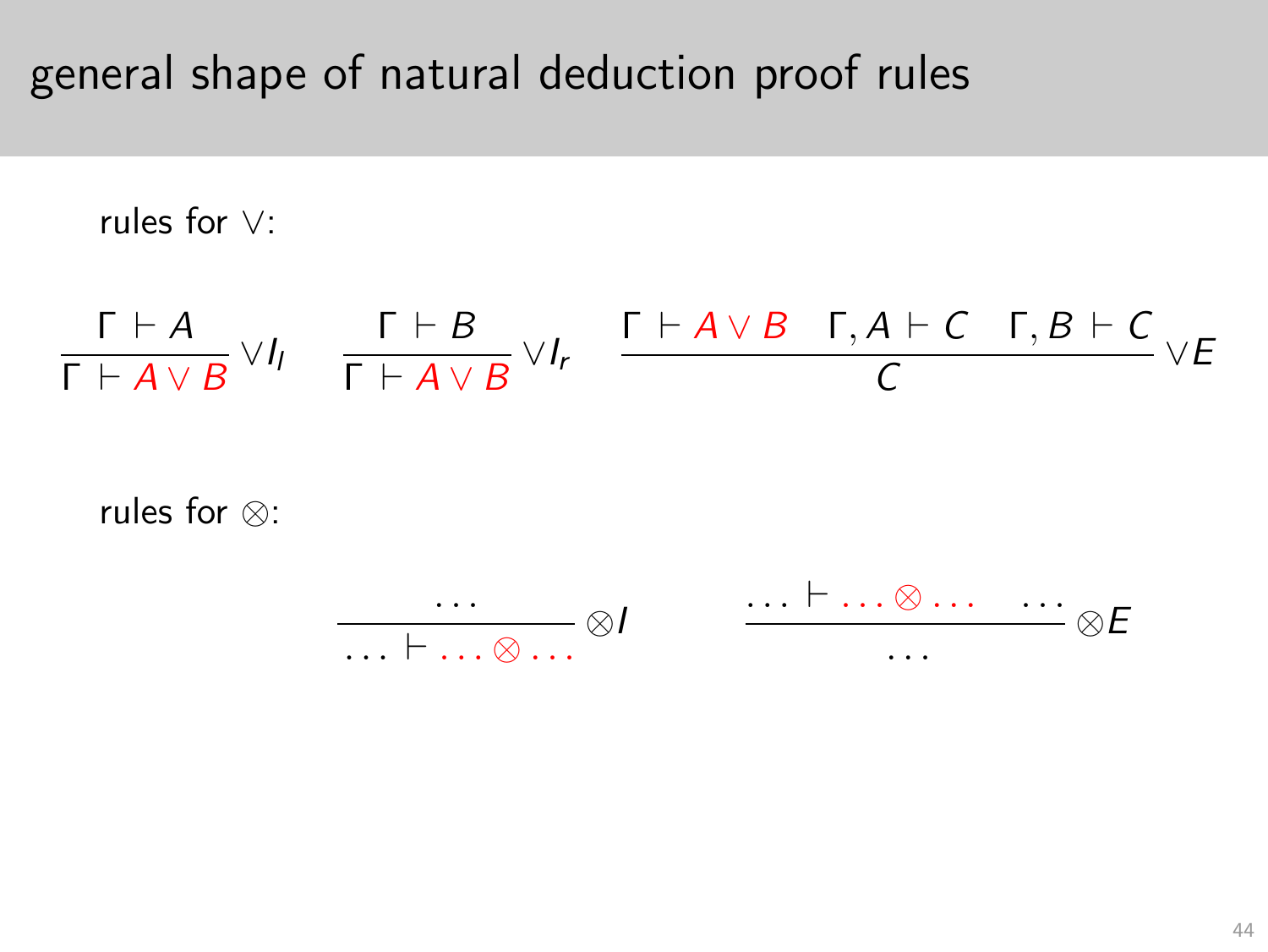intro/elim versus left/right, revisited

natural deduction: introduction and elimination rules

$$
\frac{\ldots \vdash \ldots}{\ldots \vdash \ldots \otimes \ldots} \otimes I \qquad \qquad \frac{\ldots \vdash \ldots \otimes \ldots}{\ldots \vdash \ldots} \otimes E
$$

<span id="page-44-0"></span>sequent calculus: left and right rules

$$
\frac{\ldots \vdash \ldots}{\ldots \otimes \ldots \vdash \ldots} \otimes L \qquad \qquad \frac{\ldots \vdash \ldots}{\ldots \vdash \ldots \otimes \ldots} \otimes R
$$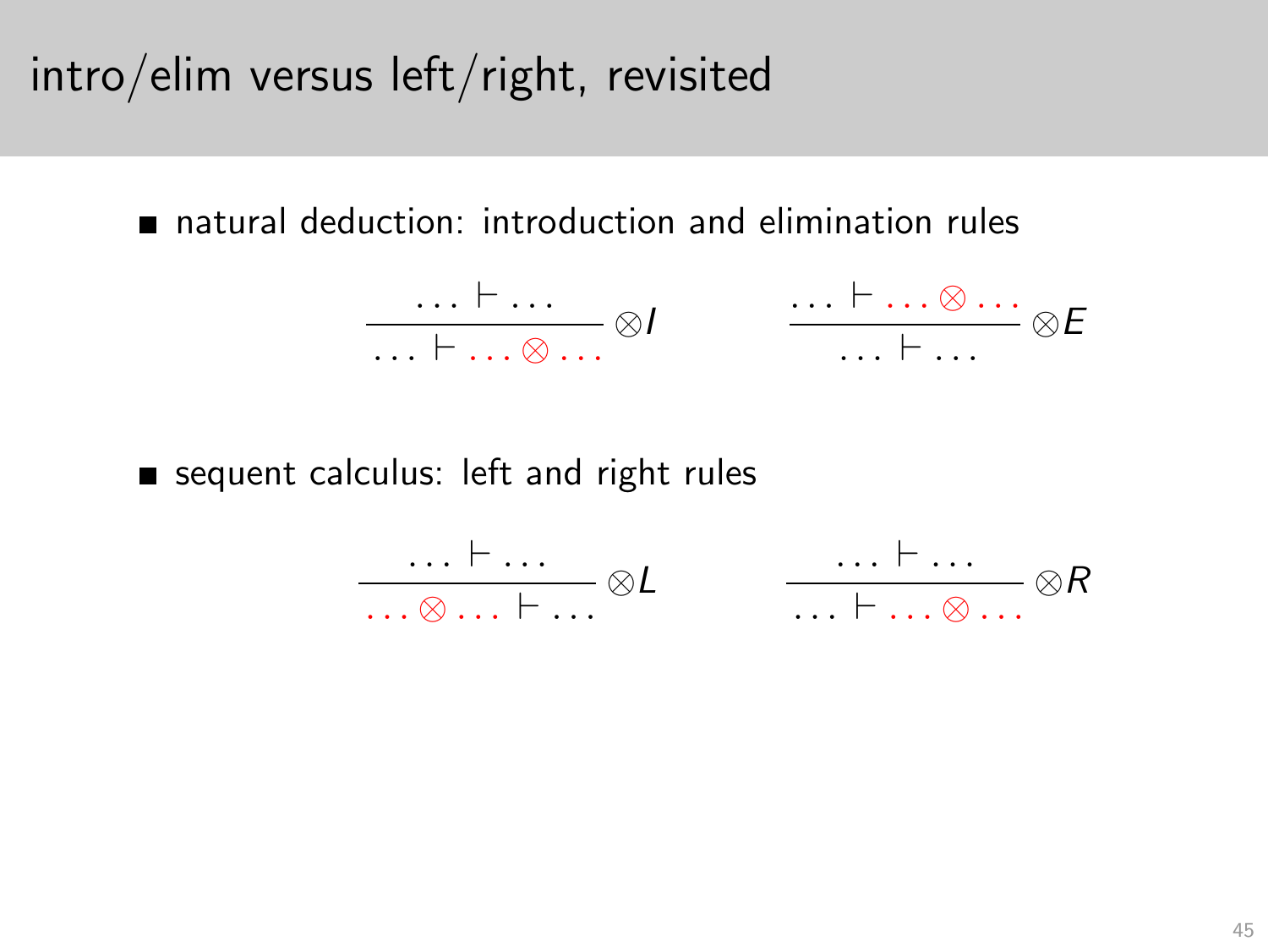is sequent calculus more attractive . . . ?

<span id="page-45-0"></span>
$$
\frac{\Gamma, A, B \vdash \Delta}{\Gamma, A \wedge B \vdash \Delta} \wedge L \qquad \frac{\Gamma \vdash A, \Delta \quad \Gamma \vdash B, \Delta}{\Gamma \vdash A \wedge B, \Delta} \wedge R
$$
\n
$$
\frac{\Gamma, A \vdash \Delta \quad \Gamma, B \vdash \Delta}{\Gamma, A \vee B \vdash \Delta} \vee L \qquad \frac{\Gamma \vdash A, B, \Delta}{\Gamma \vdash A \vee B, \Delta} \vee R
$$
\n
$$
\frac{\Gamma \vdash A, \Delta}{\Gamma, \neg A \vdash \Delta} \neg L \qquad \frac{\Gamma, A \vdash \Delta}{\Gamma \vdash \neg A, \Delta} \neg R
$$
\n
$$
\frac{\Gamma \vdash \Delta}{\Gamma, \top \vdash \Delta} \top L \qquad \frac{\Gamma \vdash \top, \Delta}{\Gamma \vdash \top, \Delta} \top R
$$
\n
$$
\frac{\Gamma \vdash \Delta}{\Gamma, \bot \vdash \Delta} \bot L \qquad \frac{\Gamma \vdash \Delta}{\Gamma \vdash \bot, \Delta} \bot R
$$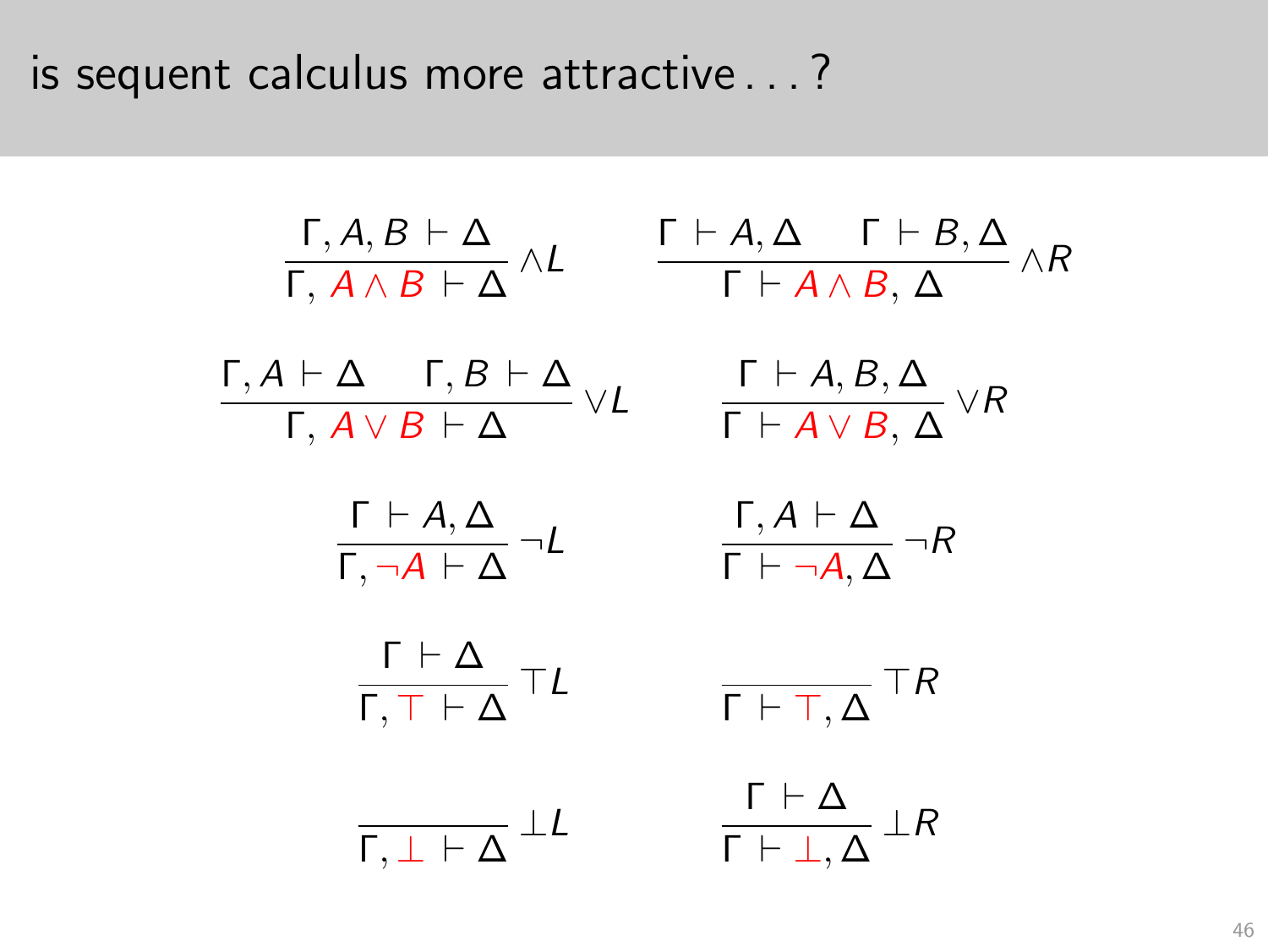. . . or is natural deduction more attractive?

<span id="page-46-0"></span>
$$
\frac{\Gamma \vdash A \quad \Gamma \vdash B}{\Gamma, A \land B} \land I \qquad \frac{\Gamma \vdash A \land B}{\Gamma \vdash A} \land E_I \qquad \frac{\Gamma \vdash A \land B}{\Gamma \vdash B} \land E_r
$$
\n
$$
\frac{\Gamma \vdash A}{\Gamma \vdash A \lor B} \lor I_I \qquad \frac{\Gamma \vdash B}{\Gamma \vdash A \lor B} \lor I_r \qquad \frac{\Gamma \vdash A \lor B \quad \Gamma, A \vdash C \quad \Gamma, B \vdash C}{C} \lor E
$$
\n
$$
\frac{\Gamma, A \vdash \bot}{\Gamma \vdash \neg A} \neg I \qquad \frac{\Gamma \vdash \neg A \quad \Gamma \vdash A}{\Gamma \vdash \bot} \neg E
$$
\n
$$
\frac{\Gamma \vdash \bot}{\Gamma \vdash \top \vdash A} \bot E
$$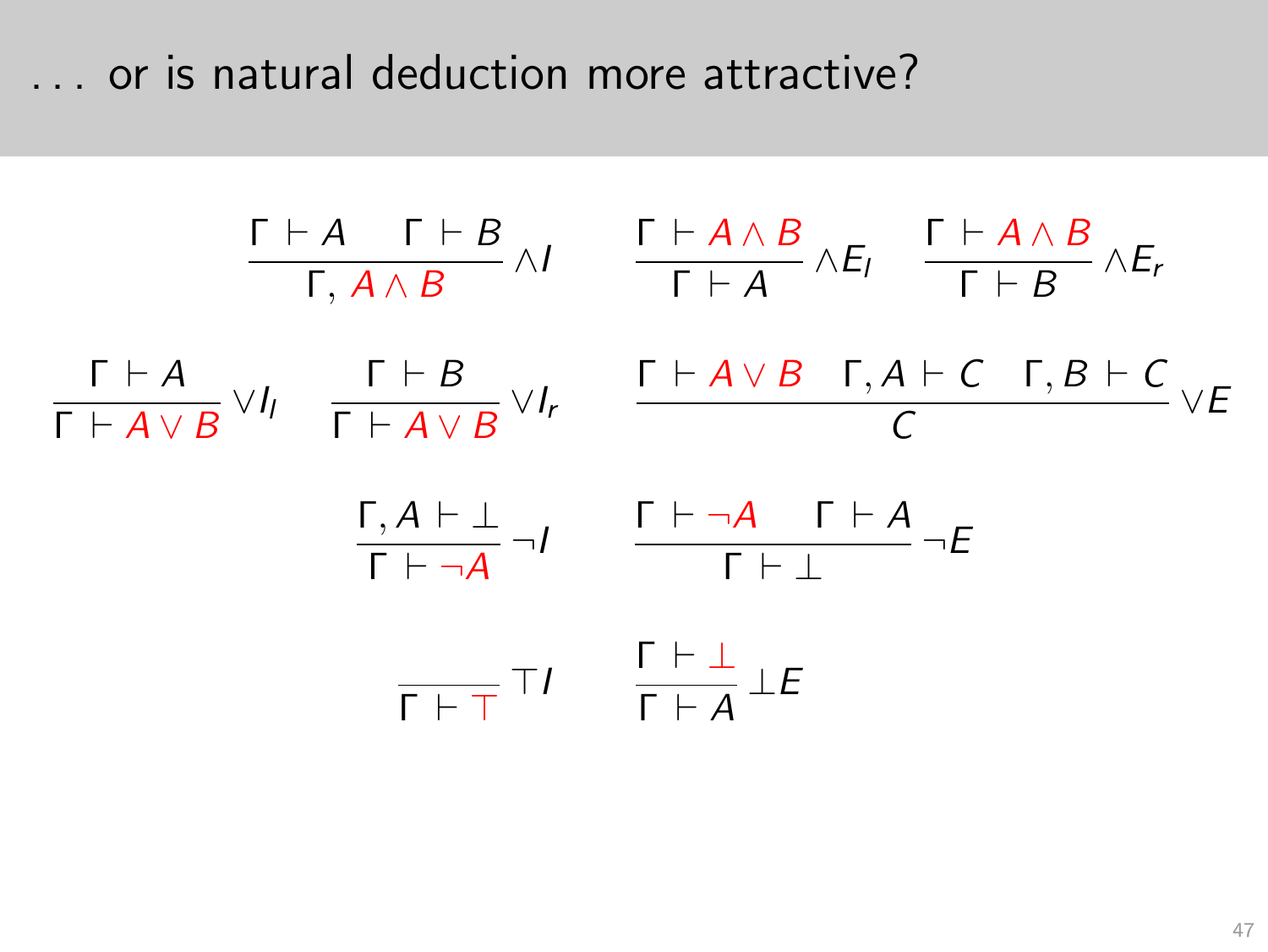### Curry-Howard for natural deduction, again

<span id="page-47-0"></span>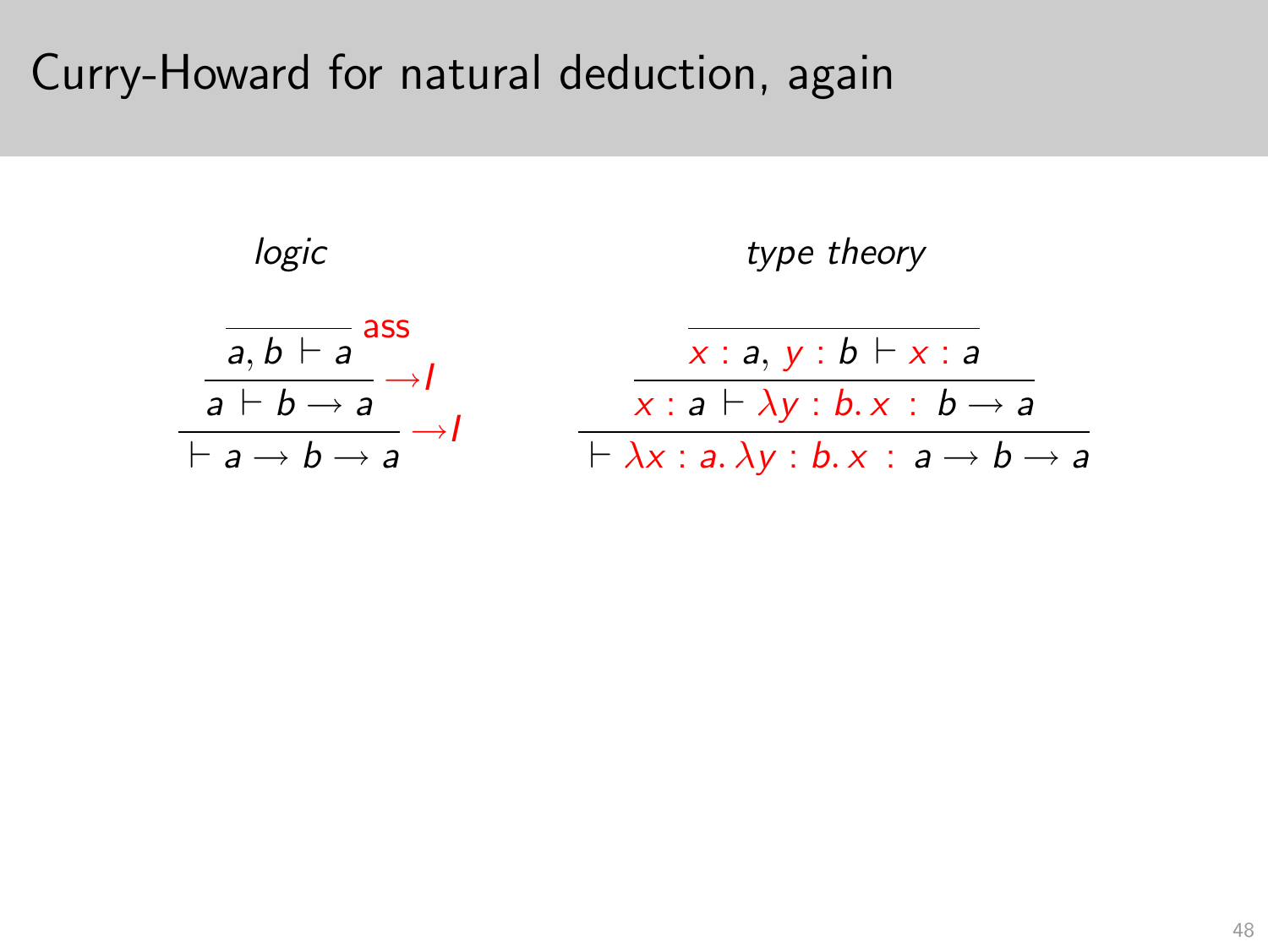### logic style 3b: natural deduction, Jaśkowsky/Fitch-style



<span id="page-48-0"></span>

| 1 | $a \vdash a$                           | ass               |
|---|----------------------------------------|-------------------|
| 2 | $a, b \vdash b$                        | ass               |
| 3 | $a, b \vdash a$                        | weaken 1          |
| 4 | $a \vdash b \rightarrow a$             | $\rightarrow l$ 3 |
| 5 | $\vdash a \rightarrow b \rightarrow a$ | $\rightarrow l$ 4 |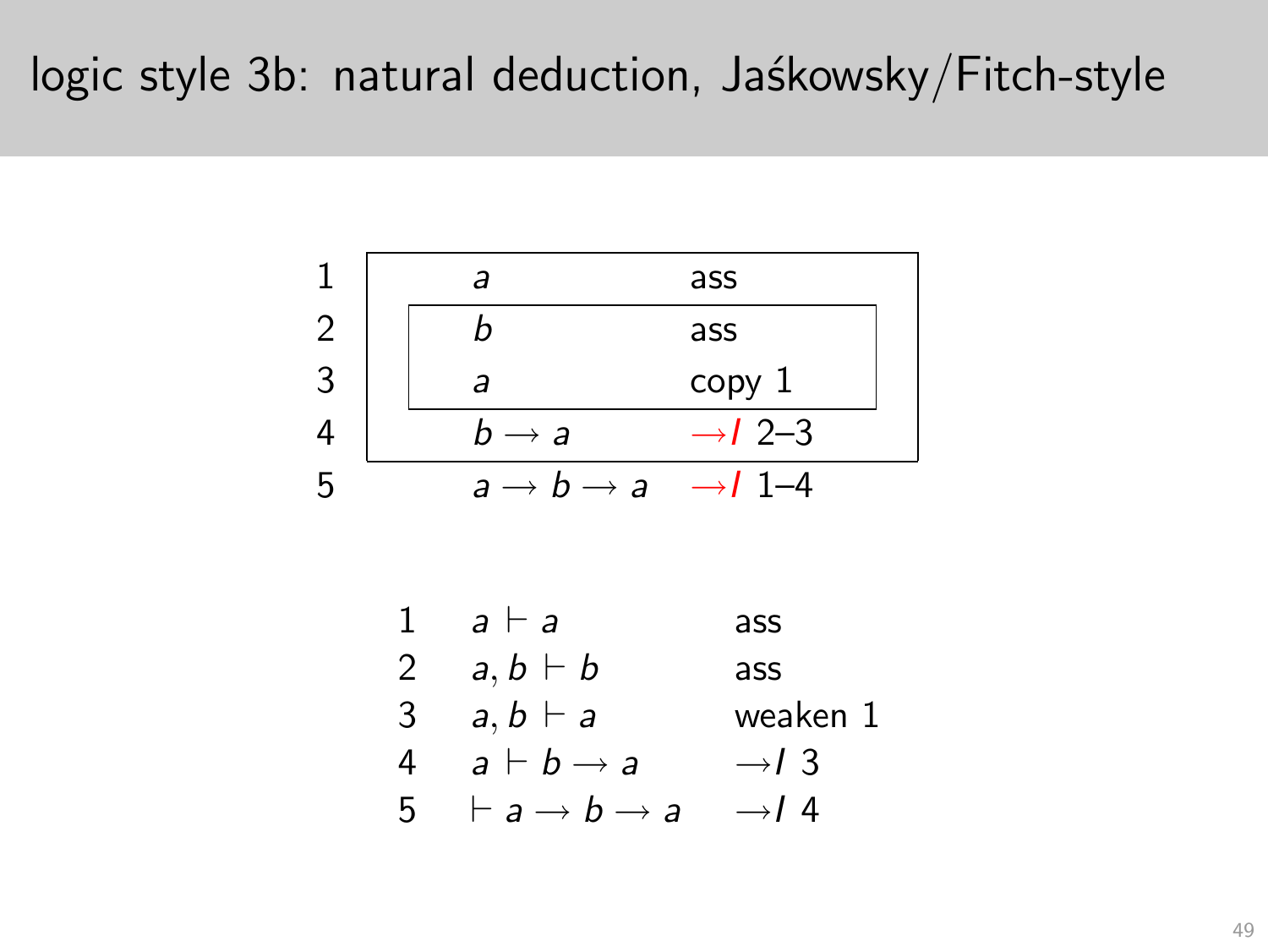# <span id="page-49-0"></span>detour elimination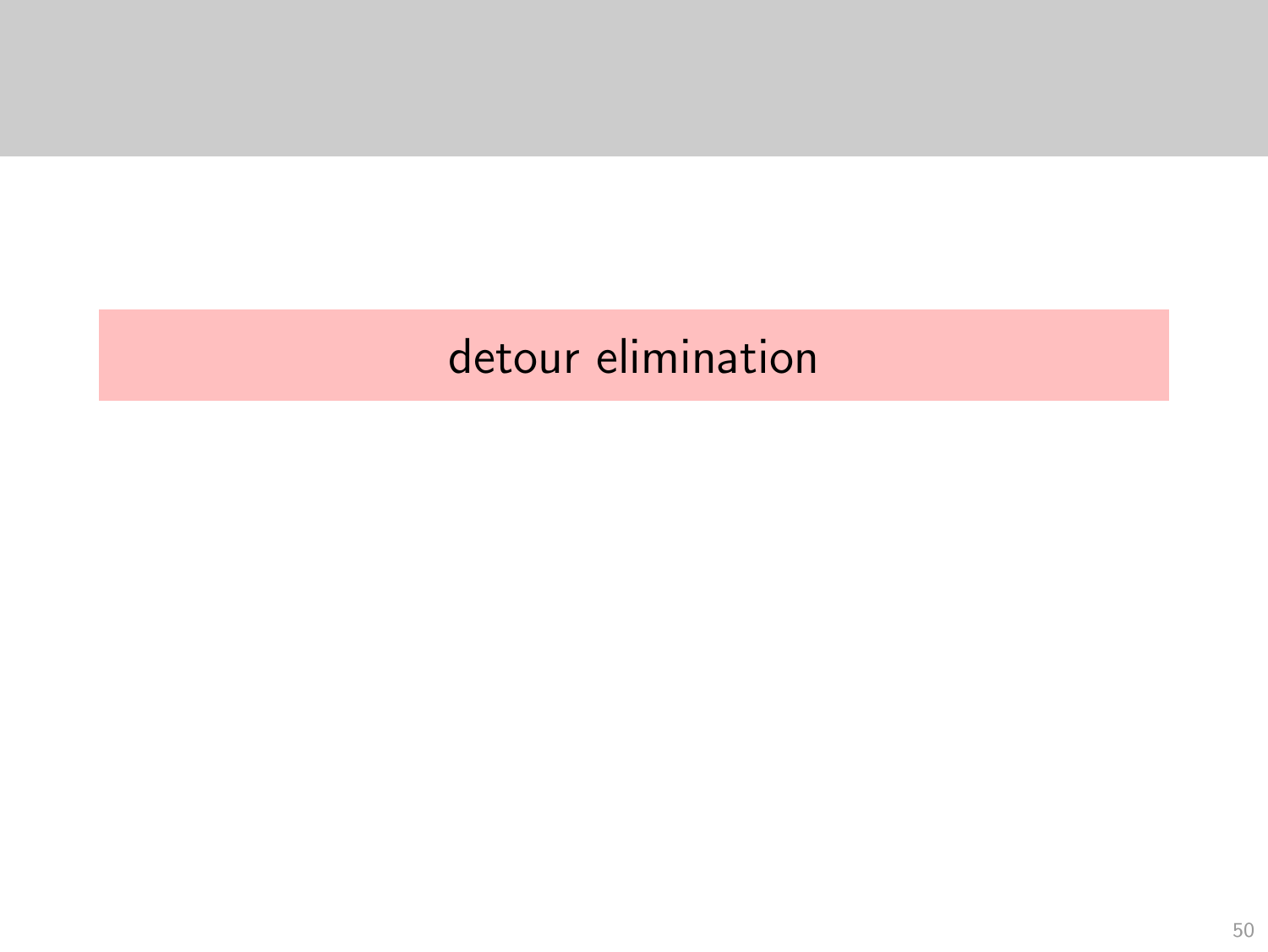$d$ etour  $=$  intro rule directly followed by corresponding elim rule



detours for implication behave like cuts

sequent calculus: cut elimination natural deduction: detour elimination

detour elimination theorem:

<span id="page-50-0"></span>all provable statements can also be proved with a detour-free proof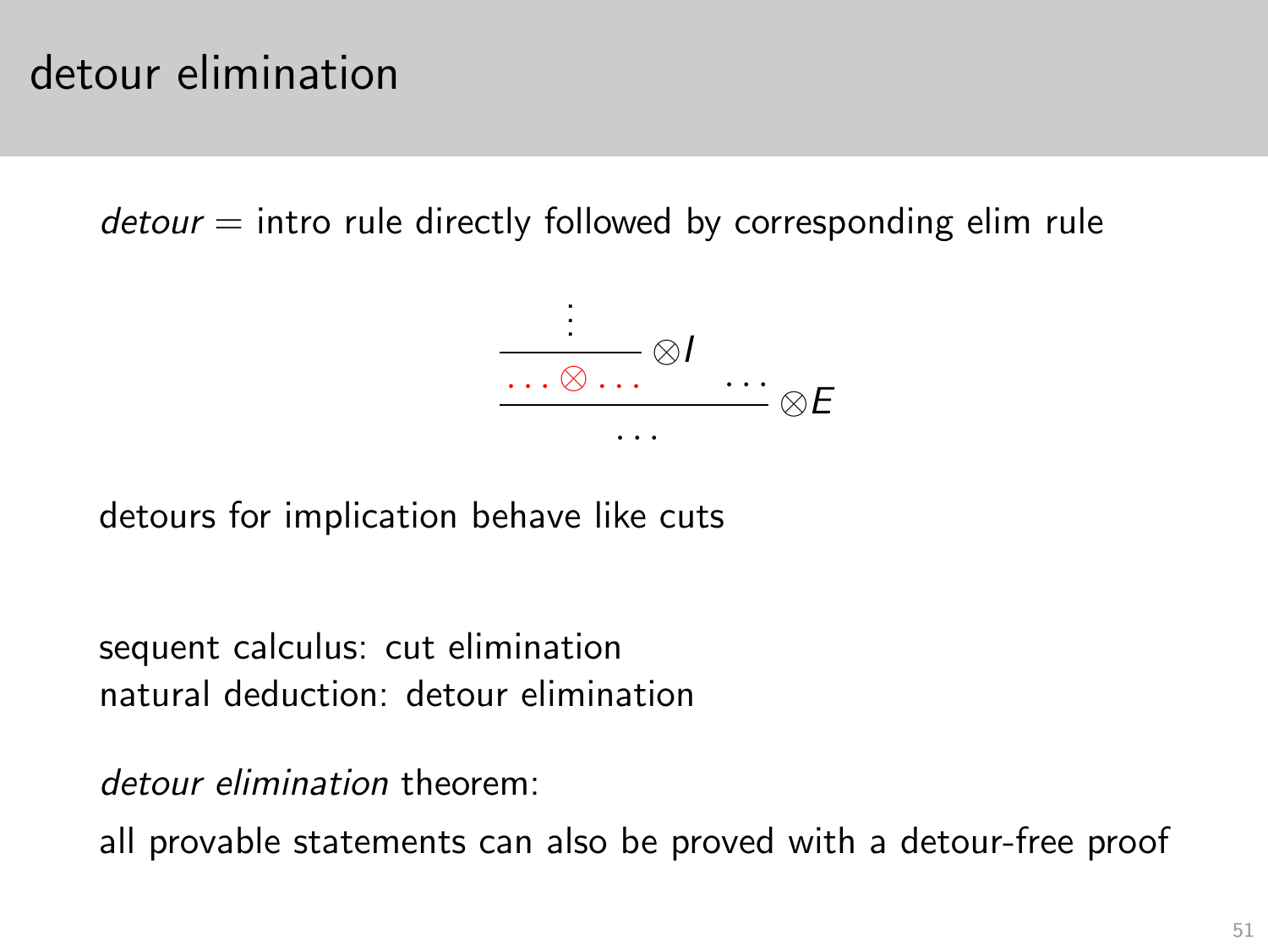## example with a detour



<span id="page-51-0"></span>proof term:

$$
\lambda x : a. (\lambda y : a. y) \times
$$

$$
\lambda x. (\lambda y. y) \times
$$

$$
redex!
$$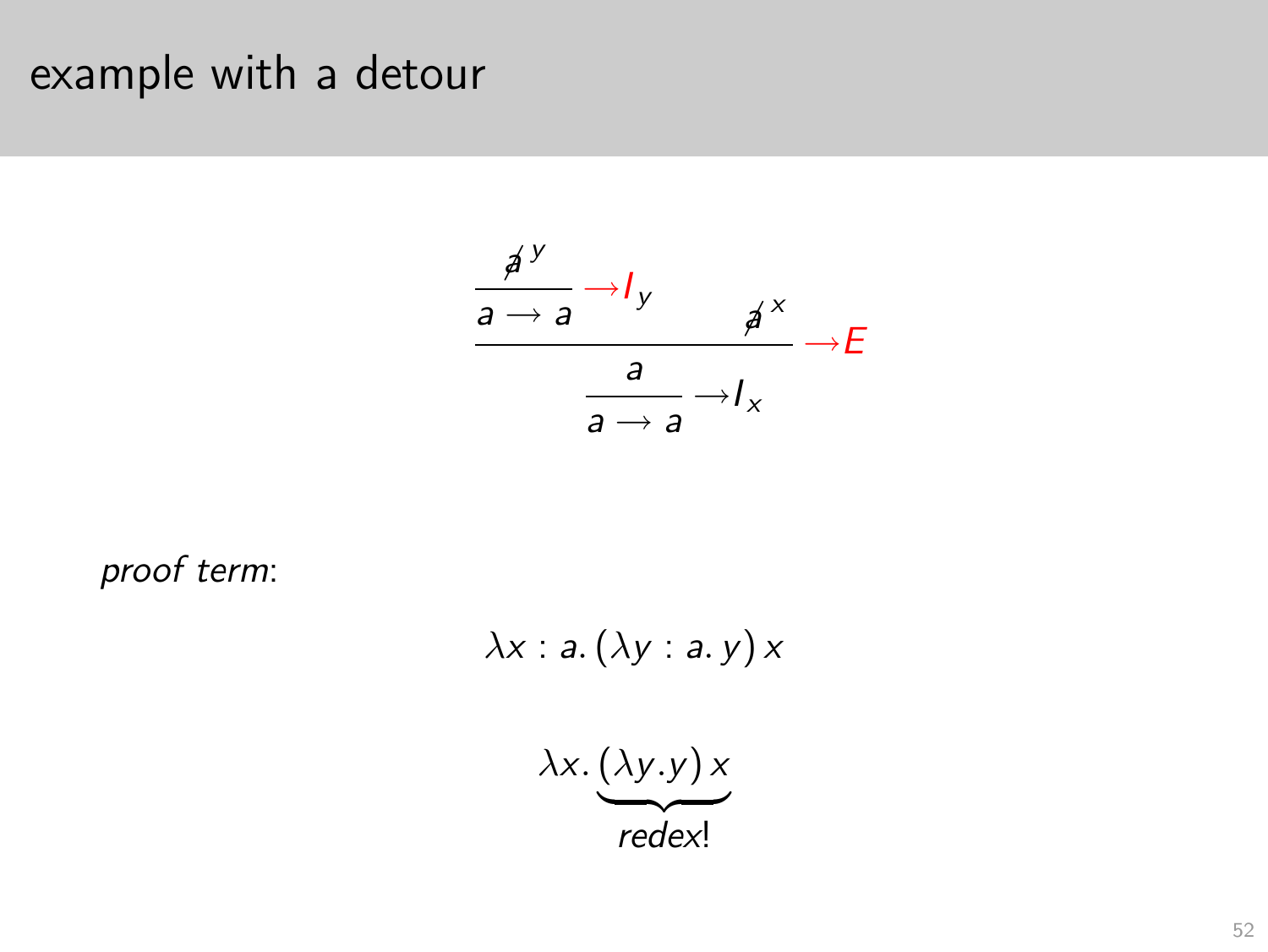### ... written with sequents and with proof terms

<span id="page-52-0"></span>
$$
\frac{\overline{a, a \vdash a} \xrightarrow{dss}}{a \vdash a \rightarrow a} \xrightarrow{f} \qquad \overline{a \vdash a} \xrightarrow{ass} \overline{a \vdash a} \xrightarrow{a \vdash a} \overline{a \vdash a} \xrightarrow{f} \overline{a \rightarrow a} \xrightarrow{f} \overline{a \rightarrow a} \xrightarrow{x : a, y : a \vdash y : a} \overline{x : a \vdash \lambda y : a, y \vdash x : a} \xrightarrow{x : a \vdash (\lambda y : a, y) \times : a} \overline{\vdash \lambda x : a. (\lambda y : a, y) \times : a \rightarrow a}
$$

 $\sim$   $\sim$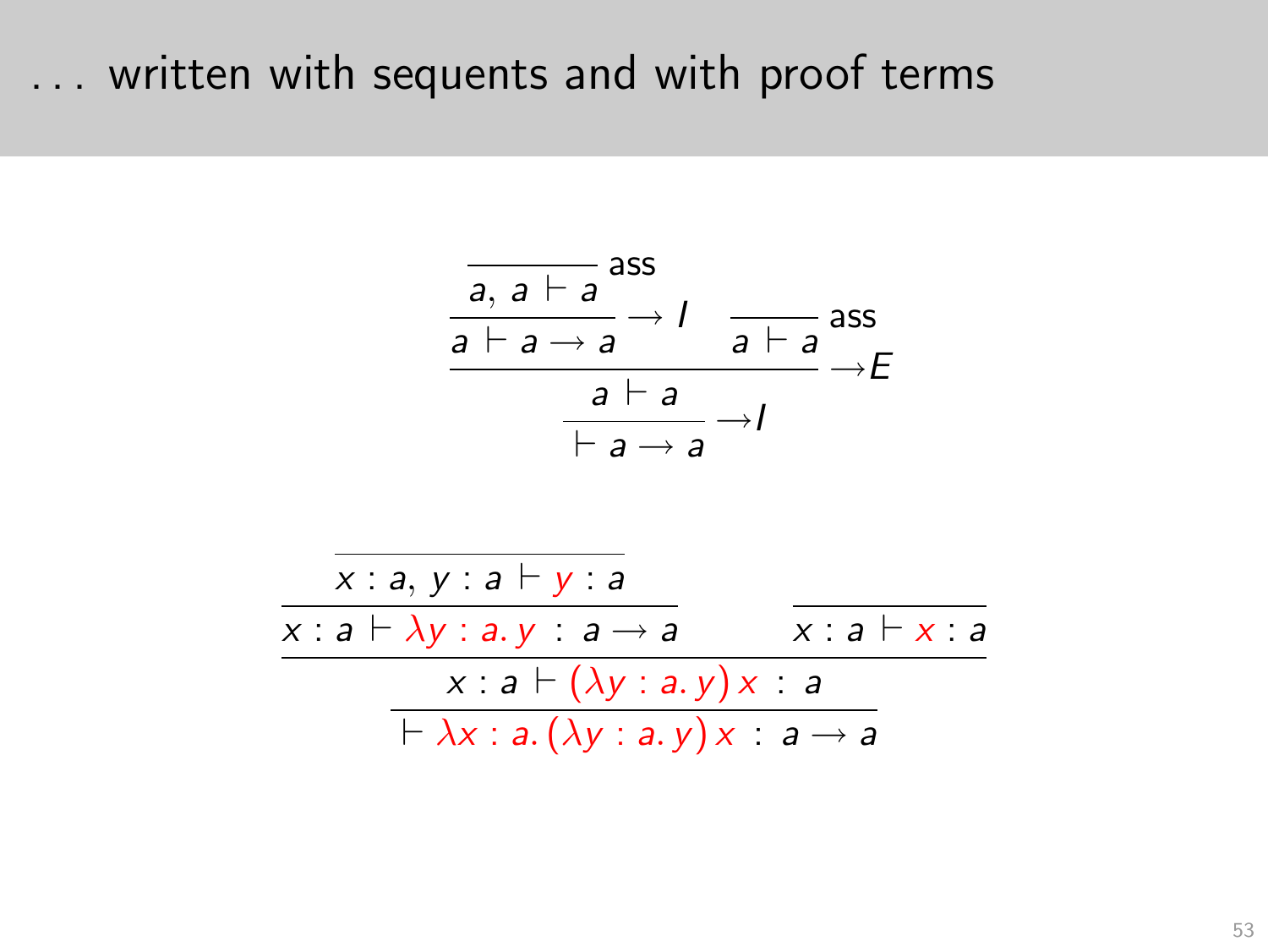### detour elimination in general



<span id="page-53-0"></span>proof of  $B$  using a lemma  $A$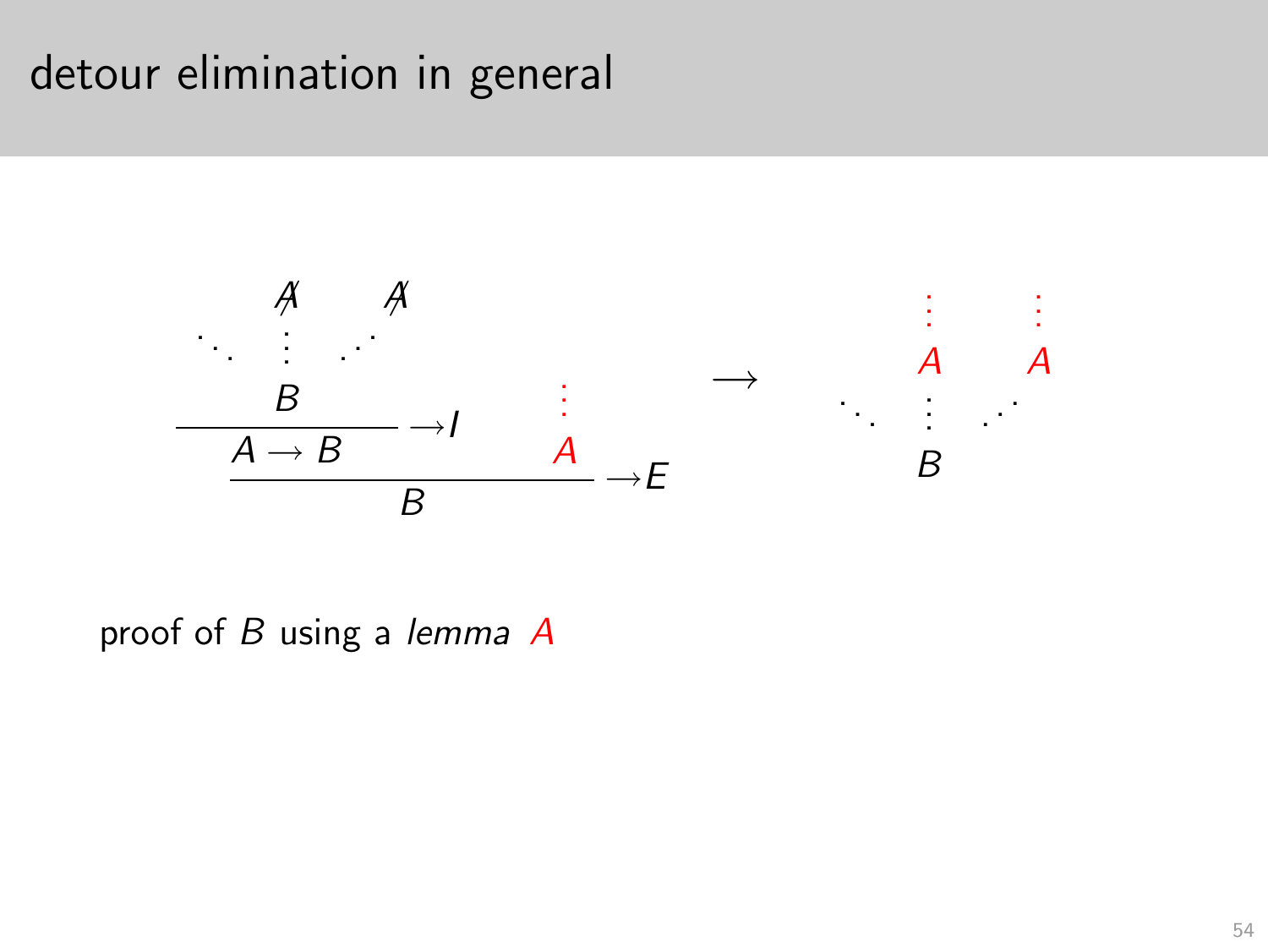## . . . written with sequents and with proof terms

<span id="page-54-0"></span>
$$
\frac{\frac{\vdots}{\Gamma \vdash A \rightarrow B} \rightarrow I \quad \frac{\vdots}{\Gamma \vdash A} \rightarrow E \rightarrow \frac{\vdots}{\Gamma \vdash B}}{\Gamma \vdash B} \rightarrow E \rightarrow \frac{\vdots}{\Gamma \vdash B}
$$
\n
$$
\frac{\frac{\vdots}{\Gamma \vdash \lambda x : A \vdash M : B} \rightarrow I \quad \frac{\vdots}{\Gamma \vdash N : A}}{\Gamma \vdash (\lambda x : A. M) N : B} \rightarrow E \rightarrow \frac{\vdots}{\Gamma \vdash M[x := N] : B}
$$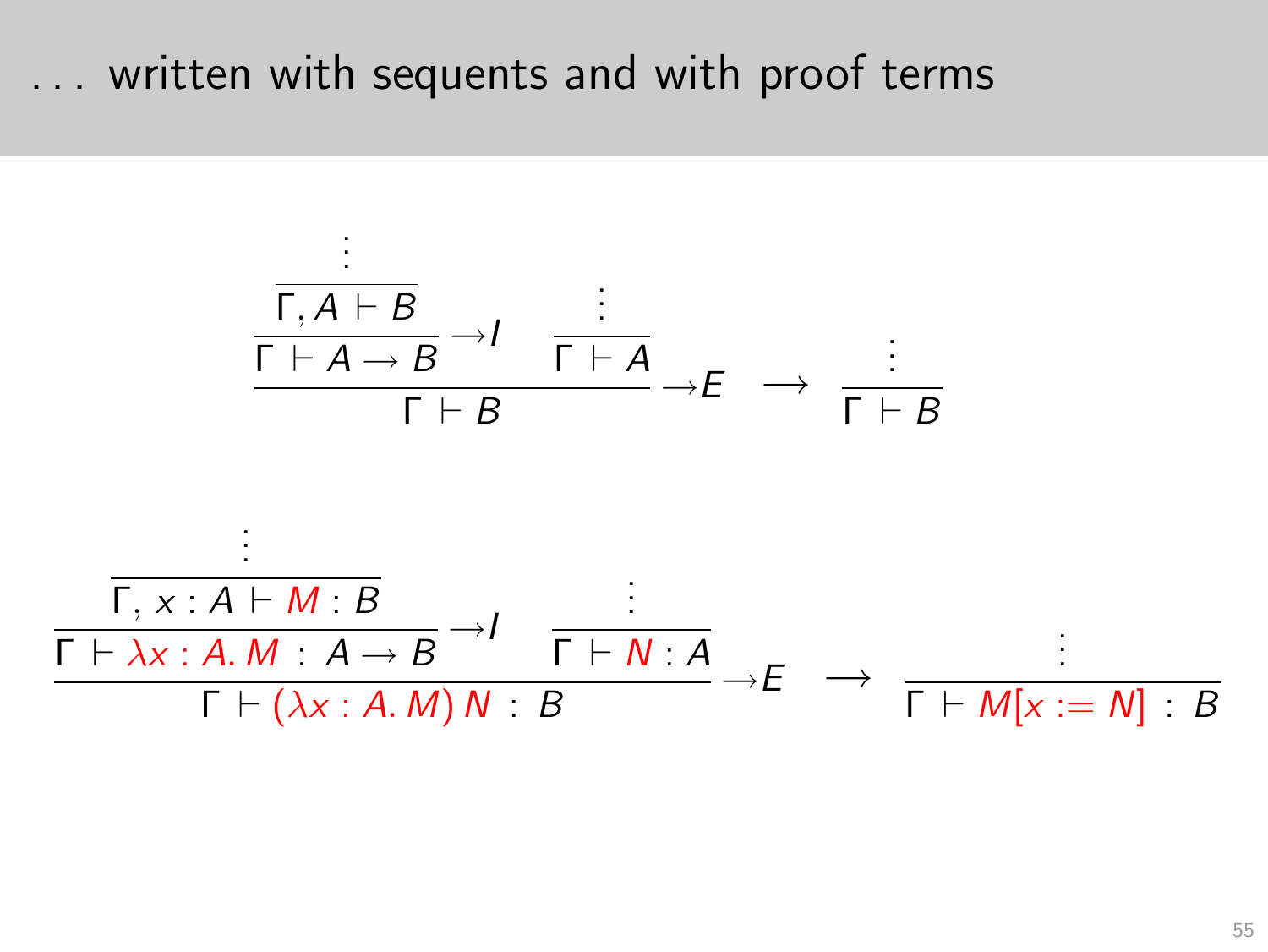# normalization of proofs and terms

reduction corresponding to detour elimination:

$$
(\lambda x : A.M) N \rightarrow_{\beta} M[x := N]
$$

<span id="page-55-0"></span>Curry-Howard:

 $logic \leftrightarrow type theory$ proof ←→ term detour elimination  $\longleftrightarrow$   $\beta$ -reduction detour-free proof  $\longleftrightarrow$  term in  $\beta$ -normal form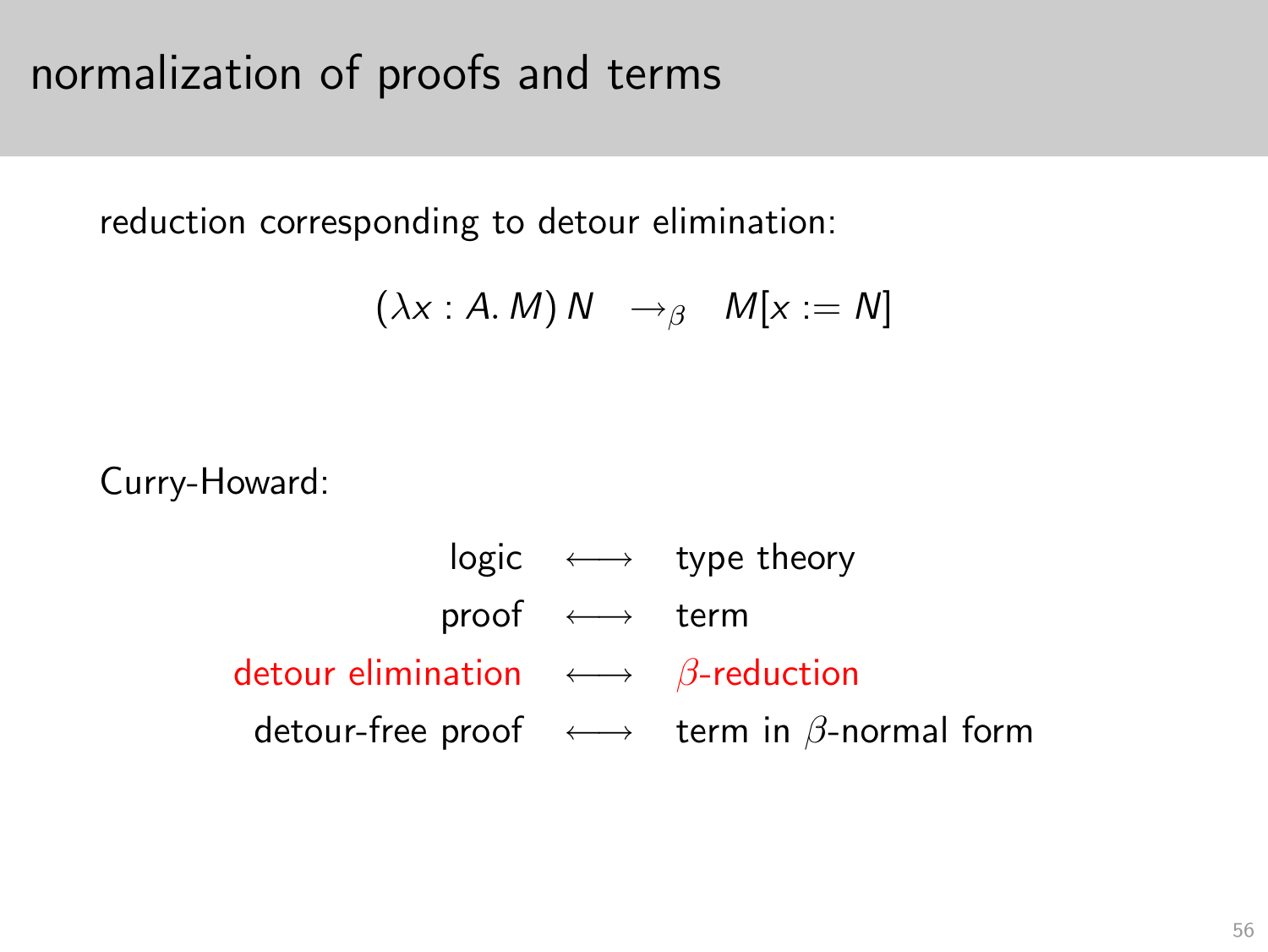# <span id="page-56-0"></span>consistency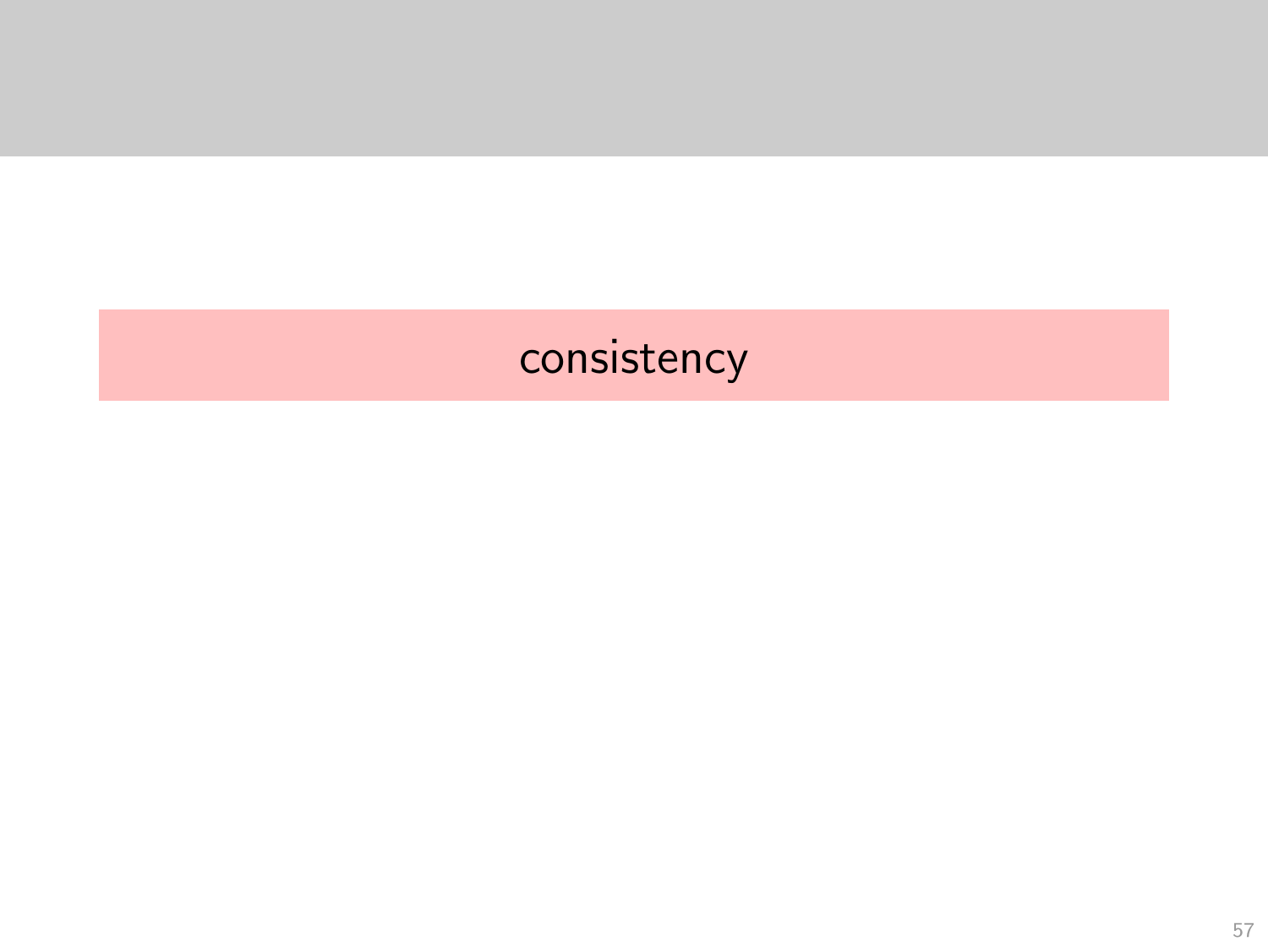# subject reduction

**theorem** (subject reduction  $=$  SR)  $\Gamma \vdash M : A$  and  $M \rightarrow_{\beta} N$  then  $\Gamma \vdash N : A$ 

proof: induction on the number of steps in the reduction for a single step: induction on the definition of  $\rightarrow$ <sub>β</sub> using the subsitution lemma below

<span id="page-57-0"></span>lemma (substitution lemma)  $\Gamma, x : B \vdash M : A$  and  $\Gamma \vdash N : B$  then  $\Gamma \vdash M[x := N] : A$ lemma (weakening)  $\Gamma \vdash M : A$  then  $\Gamma, x : B \vdash M : A$ lemma (stengthening)  $\Gamma, x : B \vdash M : A$  and  $x \notin FV(M)$  then  $\Gamma \vdash M : A$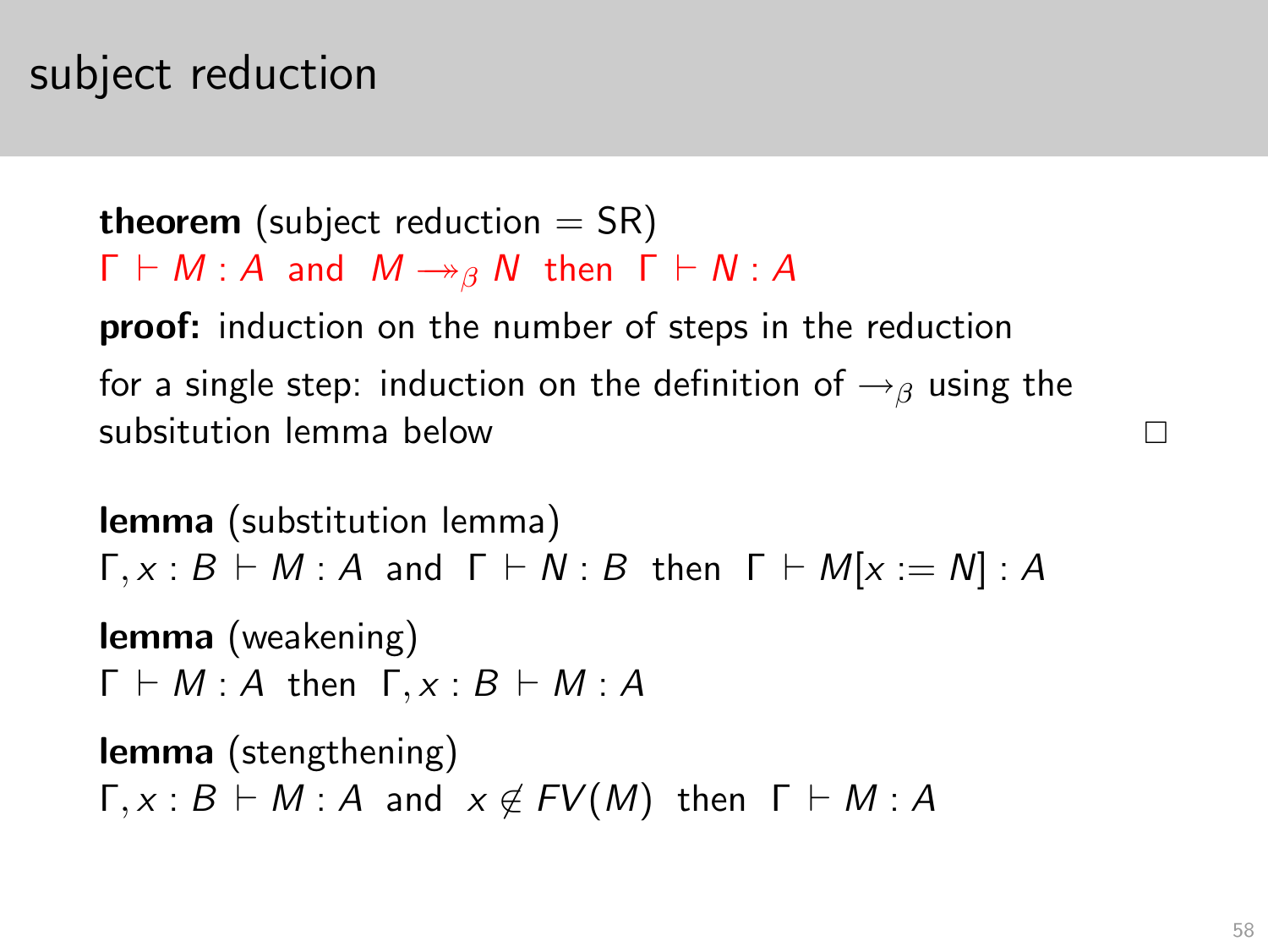## termination and confluence

**theorem** (strong normalization  $=$  SN)  $\Gamma \vdash M : A$  then there is no infinite  $M \rightarrow_{\beta} M_1 \rightarrow_{\beta} M_2 \rightarrow_{\beta} \ldots$ proof later in the course

#### theorem

every inhabited type has an inhabitant in  $\beta$ -normal form proof: combine subject reduction and strong normalization

**theorem** (Church-Rosser  $= CR$ )



<span id="page-58-0"></span>**proof:** the proof for the untyped case respects types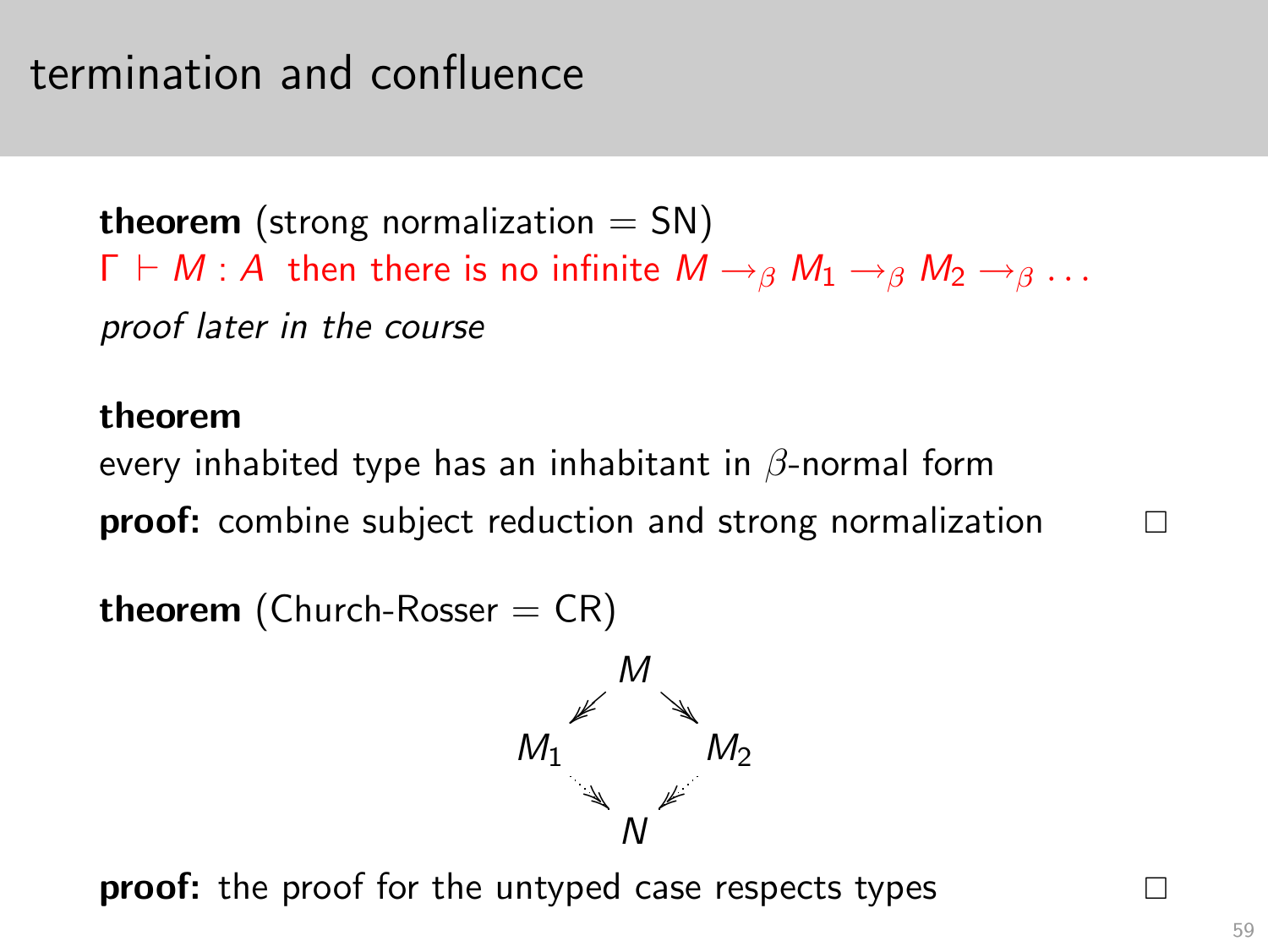## long normal forms

if *M* has type 
$$
A \rightarrow B
$$
 and  $x \notin FV(M)$  then  
\n $\lambda x : A. Mx \rightarrow_{\eta} M$   
\n $M \rightarrow_{\overline{\eta}} \lambda x : A. Mx$ 

*long* normal form =  $\beta \bar{\eta}$ -normal form

$$
\lambda f : a \rightarrow b. \ f : (a \rightarrow b) \rightarrow a \rightarrow b
$$

$$
\lambda f : a \rightarrow b. \ \lambda x : a. \ fx : (a \rightarrow b) \rightarrow a \rightarrow b
$$

#### theorem

<span id="page-59-0"></span>every inhabited type has an inhabitant in *long* normal form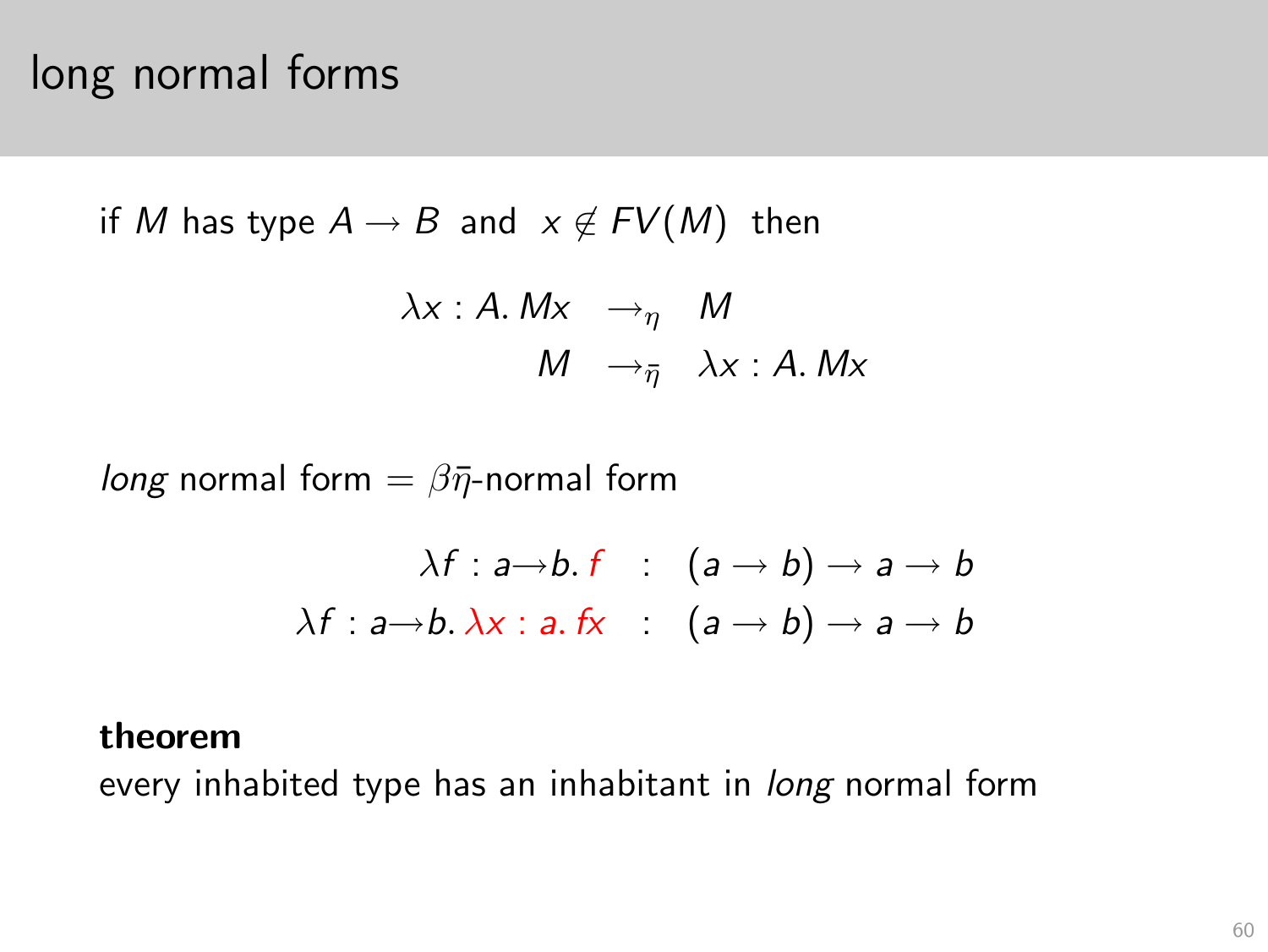### consistency

#### definition

a logic is called *inconsistent* if  $⊢ A$  for all formulas A

#### theorem

minimal propositional logic is consistent

**proof:** analyze possibilities for  $\beta$ -normal forms M with  $\vdash M$  : a  $\beta$ -normal form:

$$
\lambda x : A. M'
$$

$$
xM_1 \dots M_k
$$

both impossible:

a is not a function type no variables in empty context

<span id="page-60-0"></span>by Curry-Howard:  $\forall a$